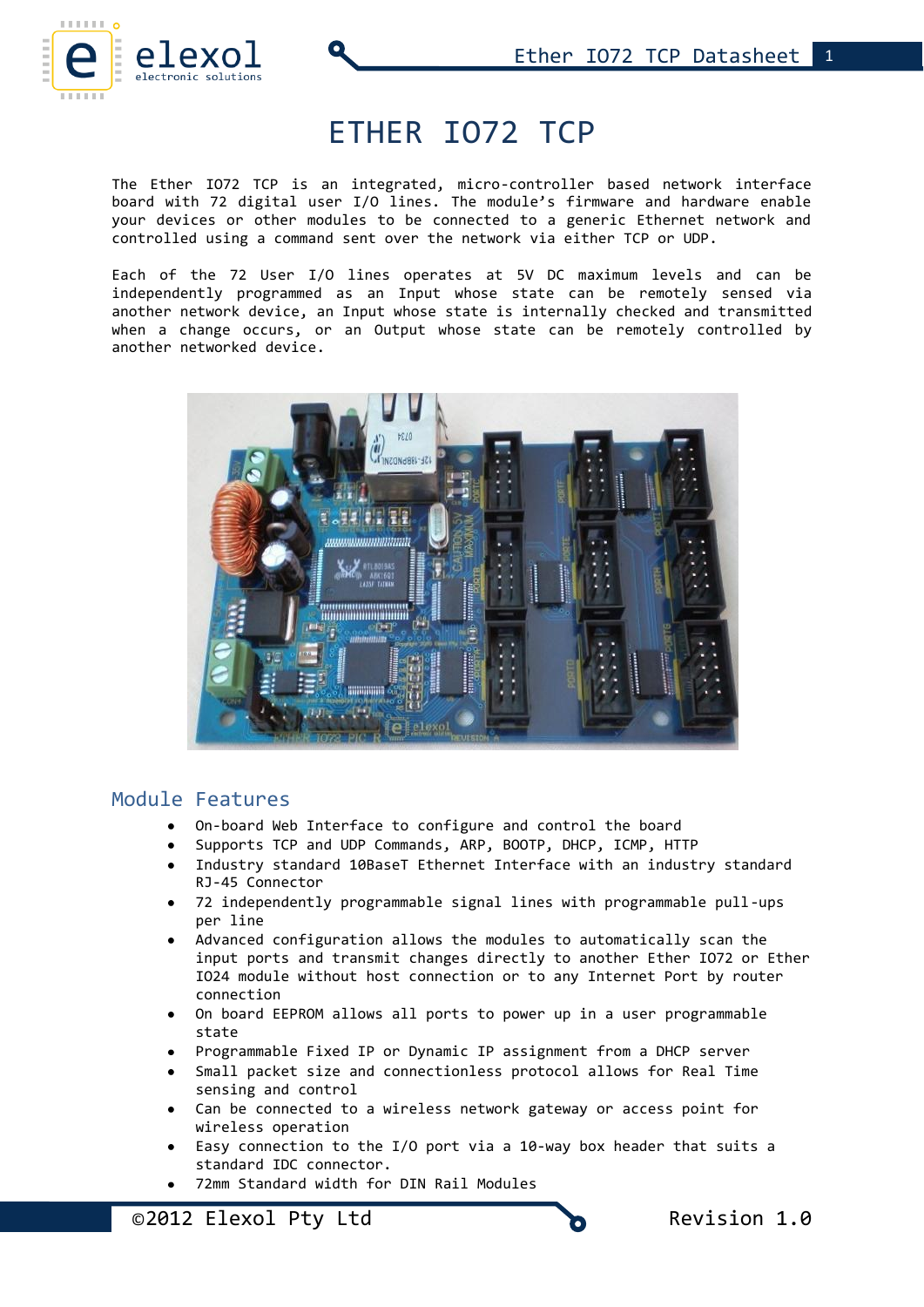

# Layout and Mechanicals

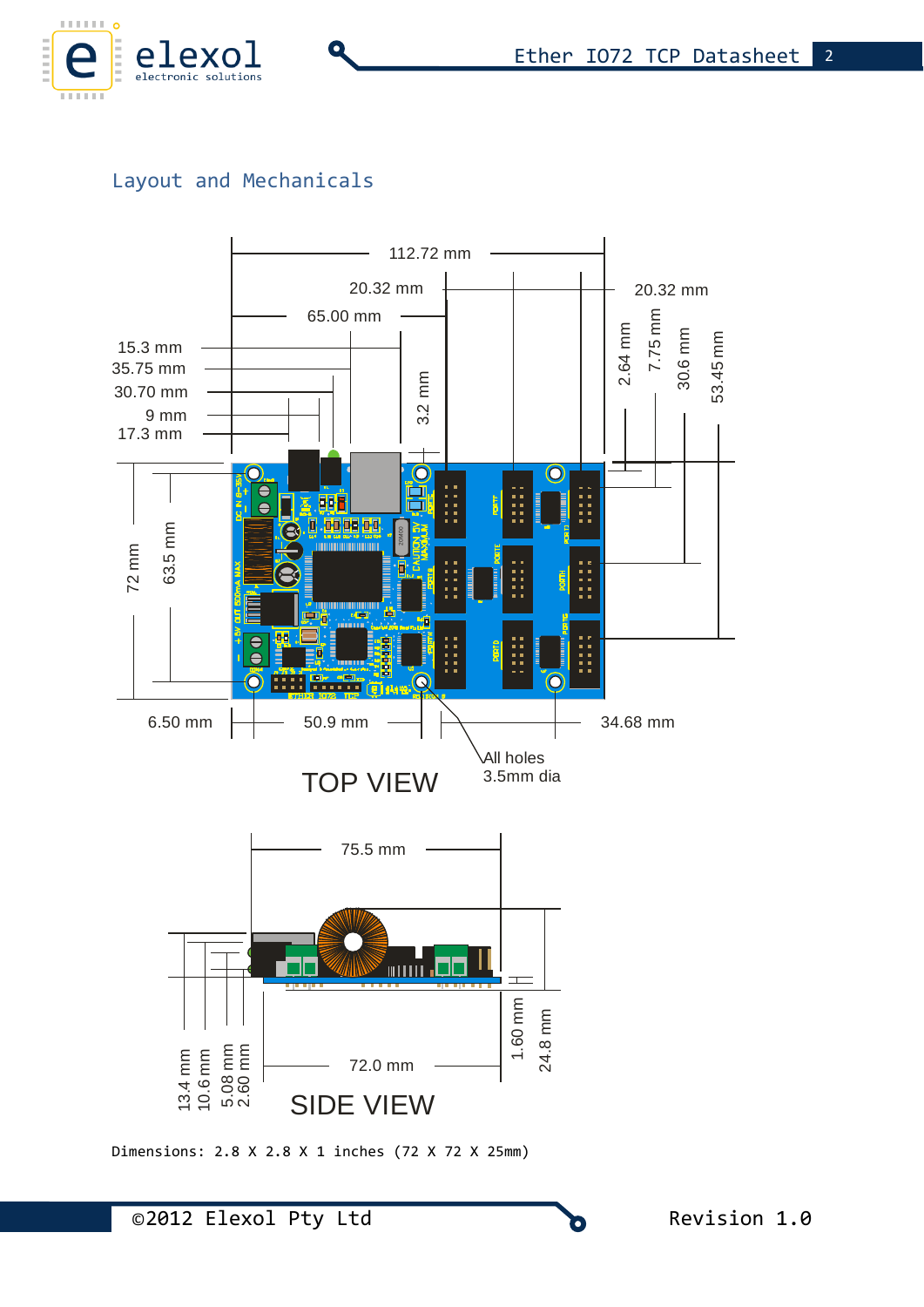

# Pinouts and Board Connections

### I/O PORT CONNECTIONS (10 PIN BOX HEADER)

Shown in the diagram below is the I/O port Connector for each of the Ports on the module.





Note: Pin1 Marked on I/O Accessory with  $\triangleright$ 

### IO72 BOX HEADER CONNECTIONS

| $PIN$ #        | SIGNAL           | <b>TYPE</b> | <b>DESCRIPTION</b>                                                                       |
|----------------|------------------|-------------|------------------------------------------------------------------------------------------|
| $\mathbf{1}$   | $+5V$            | <b>PWR</b>  | +3.3V to +5V drawn from I/O module powers (Supplies<br>power to the connected I/O Board) |
| $\overline{2}$ | I/O <sub>7</sub> | I/0         | Input / Output pin 7                                                                     |
| 3              | I/O <sub>6</sub> | I/0         | Input / Output pin 6                                                                     |
| 4              | $I/0$ 5          | I/0         | Output pin 5<br>Input $/$                                                                |
| 5              | $I/0$ 4          | I/0         | Output pin 4<br>Input $/$                                                                |
| 6              | I/O <sub>3</sub> | I/0         | Output pin 3<br>Input $/$                                                                |
| 7              | I/O <sub>2</sub> | I/0         | Input / Output pin 2                                                                     |
| 8              | $I/0$ 1          | I/0         | Input / Output pin 1                                                                     |
| 9              | $I/O$ 0          | I/0         | Input / Output pin 0                                                                     |
| 10             | <b>GND</b>       | <b>PWR</b>  | Ground signal from I/O module                                                            |

CONFIGURATION JUMPER CONNECTIONS (J1 – J4)

The CONFIG connector is an 8 pin arranged as 2 rows of 4 pins. To set an option jumper place one of the two supplied links across the columns next to the corresponding label on the circuit board overlay. Below is the jumper configuration with J1 set.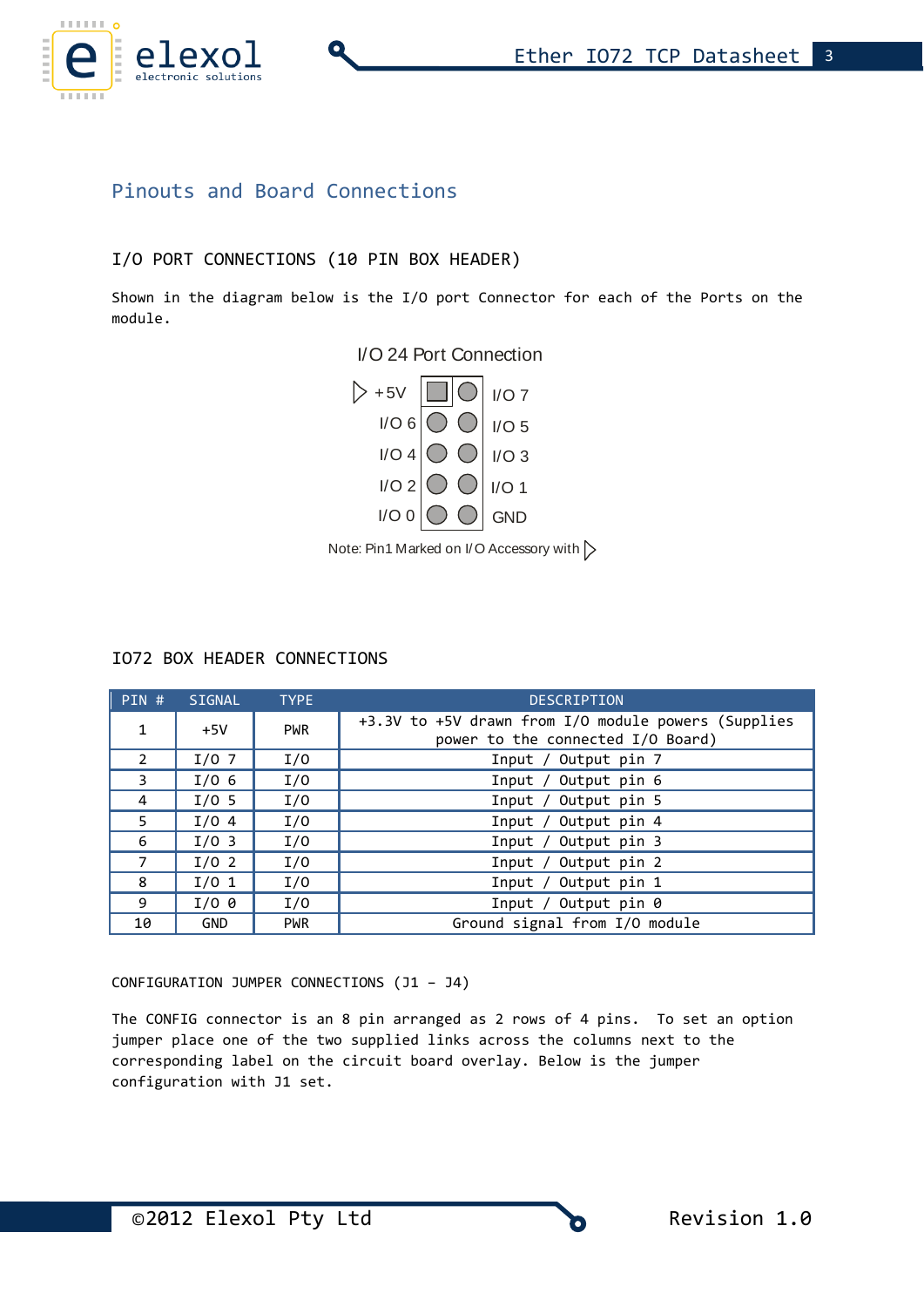

| J4 | J3 | J2 | $\Box$ |
|----|----|----|--------|
|    |    |    |        |
|    |    |    |        |

The table below outlines the jumper configurations

| <b>JUMPER</b>  | <b>DESCRIPTION</b>                                                                                                                                             |
|----------------|----------------------------------------------------------------------------------------------------------------------------------------------------------------|
| J1             | ON - Lock EEPROM                                                                                                                                               |
|                | OFF - Allow EEPROM writes                                                                                                                                      |
| J <sub>2</sub> | ON - Unit will DHCP for IP address, and all EEPROM<br>values will be ignored. This includes power up<br>settings and any fixed IP programmed into the<br>unit. |
|                | OFF - Load all values from EEPROM, unit will load<br>IP address if programmed or else it will DHCP                                                             |
| J <sub>3</sub> | Fixed IP address 10.10.10.10 given to unit and<br>port number defaults to 2424                                                                                 |
| <b>J4</b>      | Fixed IP address 192.168.1.10 given to unit and<br>port number defaults to 2424                                                                                |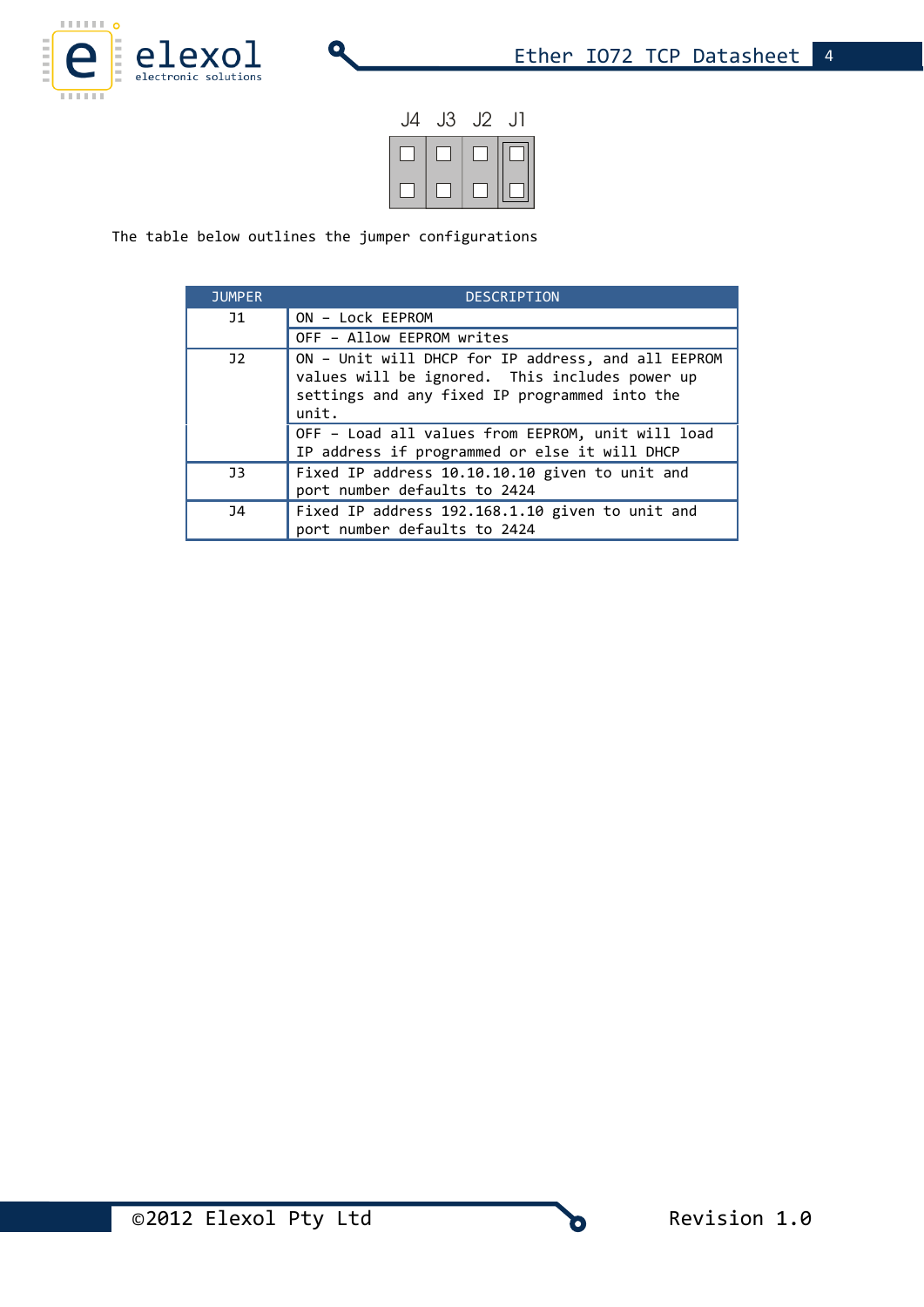#### POWER CONNECTORS

The Module has a 2.1mm DC jack that is configured as Positive Centre pin with ground sleeve. The DC Jack is mounted overhanging the board's edge in order that the module can be mounted with the network connector and power connector protruding through a case.

There is an additional screw terminal connection that allows for the 5v supply from the onboard regulator to be used to power user circuits and sensors. The maximum current that user circuits may draw from the on board regulator is 500mA; if this current is exceeded then the operation of the board may be adversely affected.

#### ETHERNET CONNECTOR

The module is equipped with a standard RJ45 network socket and conforms to the 10 Base-T standard. Only 4 of the 8 wires are used for network interface, 2 as a pair for data sent from the module and 2 as a pair for data being received by the module the other wires are unused at this time.



**Ethernet Connector**

| PIN # | <b>NAME</b> | <b>DESCRIPTION</b>            |
|-------|-------------|-------------------------------|
|       | $TXD +$     | Transmit Data Positive Signal |
|       | TXD -       | Transmit Data Minus Signal    |
|       | $RXD +$     | Receive Data Positive Signal  |
| 6     | $RXD -$     | Receive Data Minus Signal     |

PROGRAMMING HEADER FOR FACTORY PROGRAMMING (ICD HEADER)

This header is used for factory programming, DO NOT USE this connector for any other purpose.

### LED Indicators (Network Link/ACT and Valid Command)

There are 2 LED indicator lights on the Ether IO72 TCP module; their operation is as follows.

- UPPER LED = NETWORK LINK/ACTIVITY. This LED is illuminated when the module is powered and the network interface has detected a connection. The LED will blink whenever there is activity on the network link.
- LOWER LED = VALID COMMAND. This LED illuminates when the board is powered and will turn off each time the unit processes a valid command. When the commands are arriving faster than 10 times per second the LED will be appear to be switched off.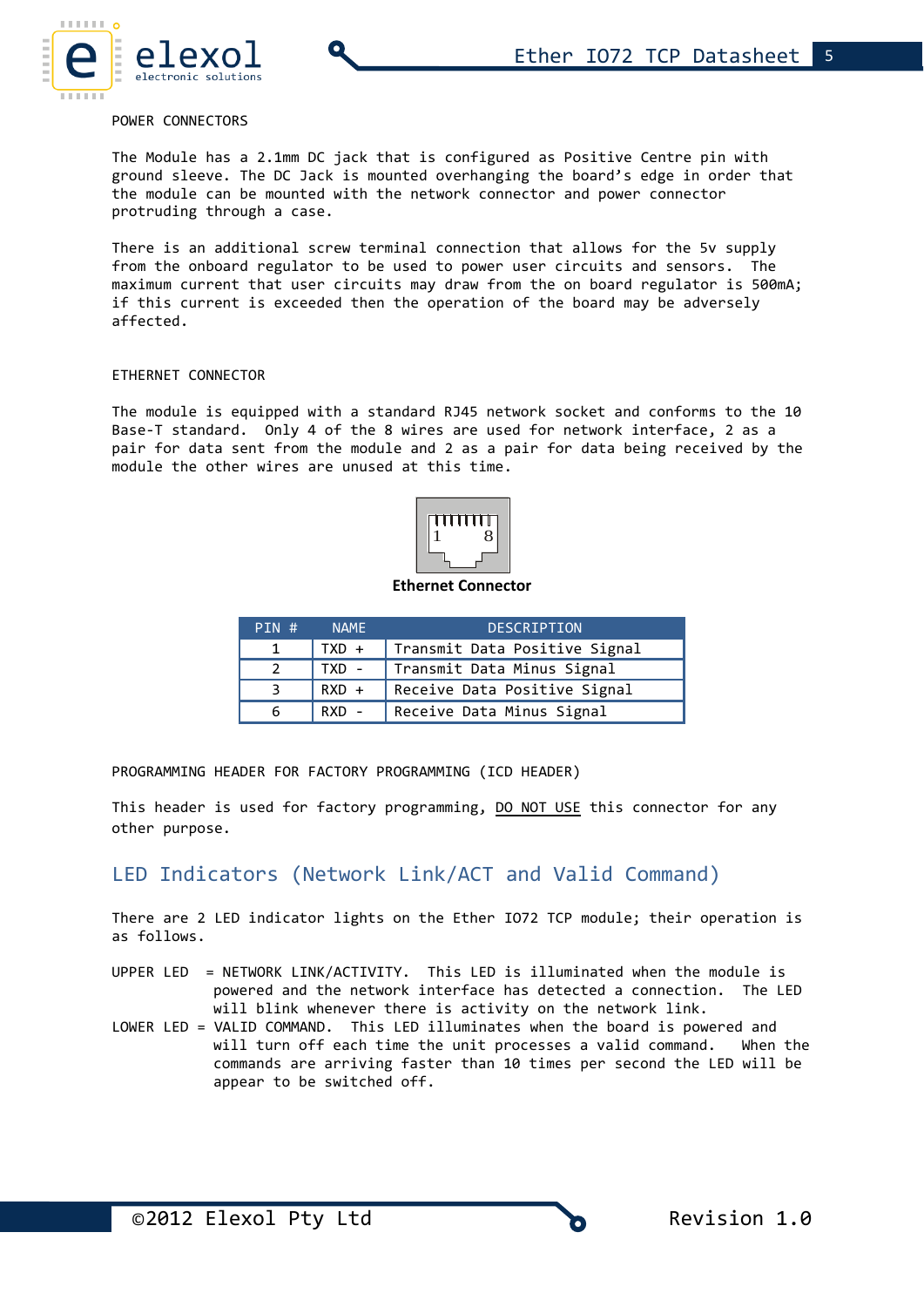

# Java Programming Interface

The Ether IO72 TCP has an on board web interface that is used to configure all options for the module. This interface can be accessed via any java enabled web browser. The following section describes all features incorporated in the interface.

MODULE CONFIGURATION AND POWER UP SETTINGS USING THE WEB INTERFACE

### **Log-in Tab**

|                                           | Elexol Ether IO72 Java Applet Version: 1.09 | <b>Firmware Version: 4.31</b><br>Mac Address: 00:11:BA:00:00:00 |                                                |           |  |
|-------------------------------------------|---------------------------------------------|-----------------------------------------------------------------|------------------------------------------------|-----------|--|
| Log-in / Change Password                  |                                             |                                                                 | © Elexol Pty Ltd 2012                          |           |  |
| <b>Enter Password</b><br><b>Logged In</b> | OK                                          |                                                                 | <b>New Password</b><br><b>Confirm Password</b> | <b>OK</b> |  |

#### **Log-in / Change Password**

Enter Password to log-in. Factory default is a blank password. Once logged in, you can change the password.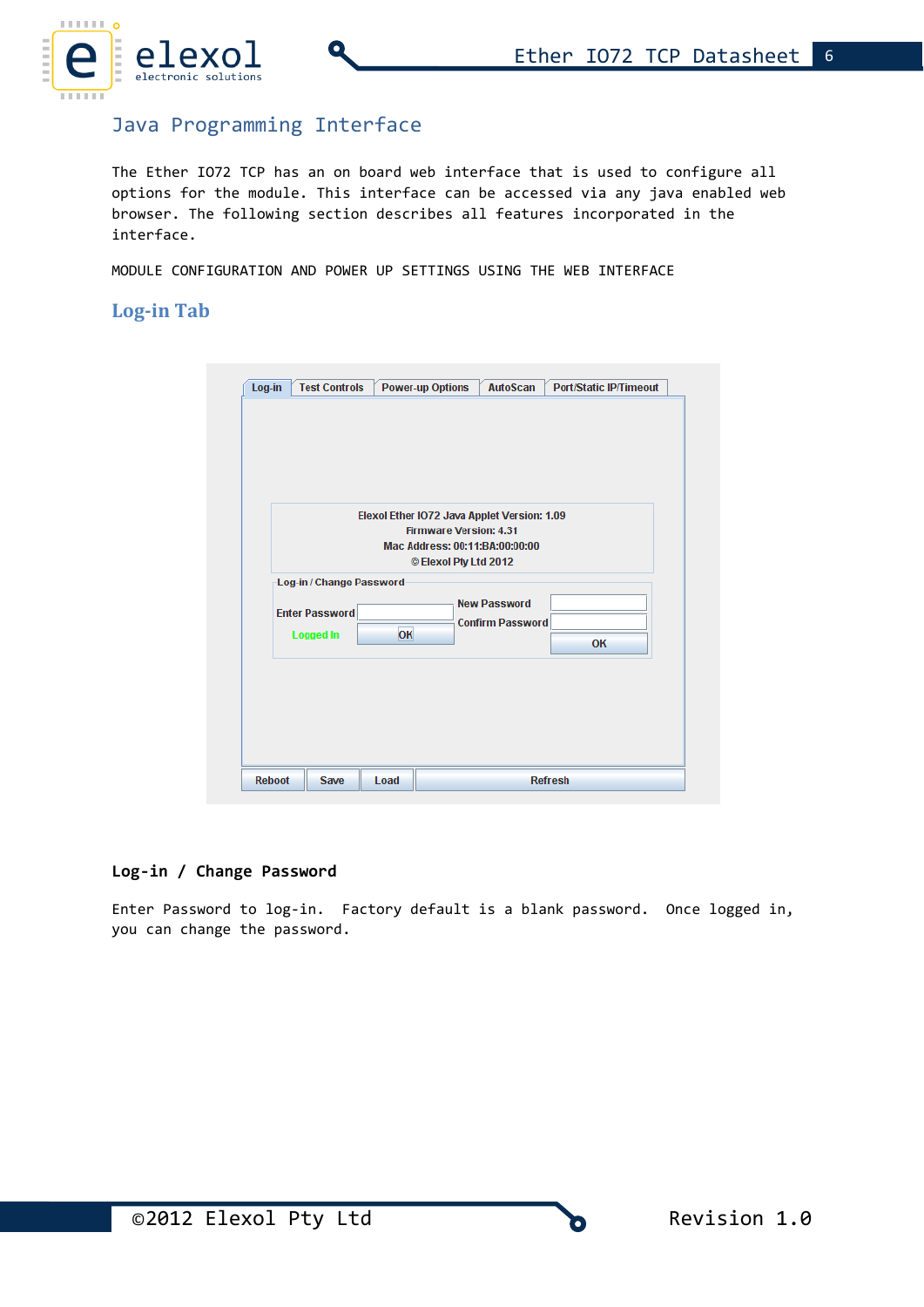

# **Test Controls**

|               | $\overline{7}$ | 6        | 5        | $\overline{4}$ | 3        | $\overline{2}$ | 1                       | $\bf{0}$ | <b>Hex</b> |
|---------------|----------------|----------|----------|----------------|----------|----------------|-------------------------|----------|------------|
| Port A        | $\bf{0}$       | $\bf{0}$ | $\bf{0}$ | $\bf{0}$       | $\bf{0}$ | $\bf{0}$       | $\bf{0}$                | 1        | 01         |
| Port B        | $\bf{0}$       | $\bf{0}$ | $\bf{0}$ | $\bf{0}$       | $\bf{0}$ | $\bf{0}$       | 1                       | $\bf{0}$ | 02         |
| Port C        | $\bf{0}$       | $\bf{0}$ | $\bf{0}$ | $\bf{0}$       | 0        | $\bf{0}$       | 1                       | 1        | 03         |
| Port D        | $\bf{0}$       | $\bf{0}$ | $\bf{0}$ | $\bf{0}$       | $\bf{0}$ | 1              | $\bf{0}$                | $\bf{0}$ | 04         |
| Port E        | $\bf{0}$       | $\bf{0}$ | $\bf{0}$ | $\bf{0}$       | $\bf{0}$ | 1              | $\bf{0}$                | 1        | 05         |
| <b>Port F</b> | $\bf{0}$       | 0        | 0        | $\bf{0}$       | $\bf{0}$ | 1              | 1                       | 0        | 06         |
| Port G        | $\bf{0}$       | $\bf{0}$ | 0        | $\bf{0}$       | 0        | 1              | 1                       | 1        | 07         |
| Port H        | $\bf{0}$       | $\bf{0}$ | $\bf{0}$ | $\bf{0}$       | 1        | $\bf{0}$       | $\bf{0}$                | $\bf{0}$ | 08         |
| Port I        | $\bf{0}$       | $\bf{0}$ | $\bf{0}$ | $\bf{0}$       | 1        | $\bf{0}$       | $\bf{0}$                | 1        | 09         |
|               |                | $0 = 0V$ |          |                | $1 = 5V$ |                | <b>Auto Read Values</b> |          |            |
|               |                |          |          |                |          |                |                         |          |            |
|               |                |          |          |                |          |                |                         |          |            |

#### **Value**

The port value is written to or read from the entire port with each of the value bits affecting the corresponding I/O line. The Auto read values check box when checked will constantly read Port A, B, C (poll) on the device to see if the pin has changed.

#### **Direction**

The Direction value of the port can be set as either input or output. When set as output, the I/O line will be driven to the last value written to the port. This value can be pre set by writing to the port before writing to the direction register.

#### **Pull Up**

The Pull Up configuration applies to those lines that are set as inputs, writing a 1 to the corresponding bit applies a pull up resistor to the line so that if it is not driven low it will be pulled to a known high state, this is very useful if sensing contact closures or open collector outputs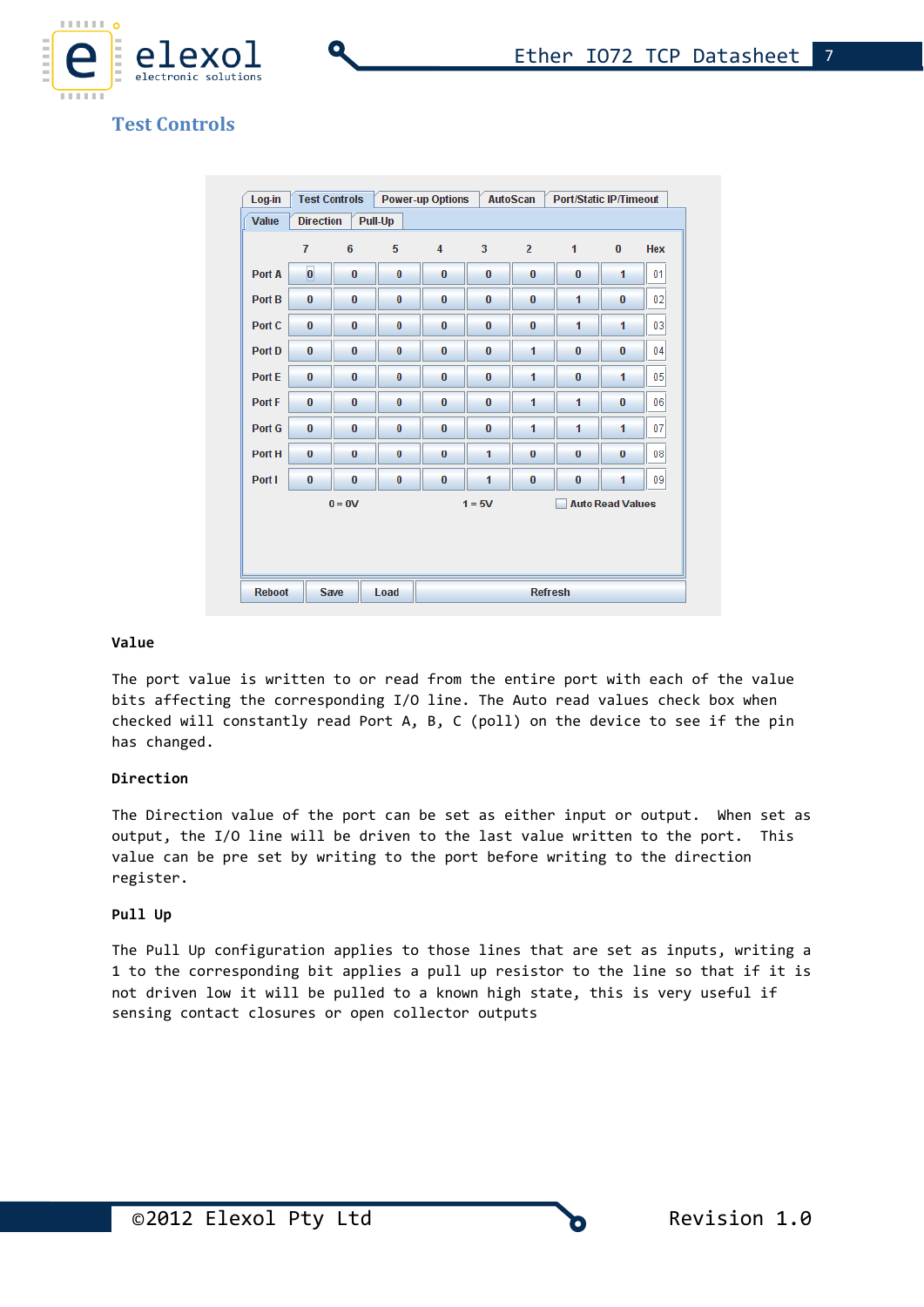

# **Power-up Options**

The settings under the Power-up Options Tab relate to the various Port Modes of each of the Ports.

| <b>Port Mode</b> | <b>Value</b> | <b>Direction</b><br>Pull-Up<br><b>SPI</b> |            |
|------------------|--------------|-------------------------------------------|------------|
|                  |              | <b>☑ Enable Power Up Settings</b>         |            |
|                  | Port A       | Port B                                    | Port C     |
|                  | ig 10 Mode   | © IO Mode                                 | © IO Mode  |
|                  | SPI Mode     | SPI Mode                                  | SPI Mode   |
|                  | C I2C Mode   | C I2C Mode                                | C I2C Mode |
|                  |              |                                           |            |
|                  |              |                                           |            |
|                  |              |                                           |            |
|                  |              |                                           |            |
|                  |              |                                           |            |
|                  |              |                                           |            |
|                  |              |                                           |            |
|                  |              |                                           |            |
|                  |              |                                           |            |
|                  |              |                                           |            |
|                  |              |                                           |            |
|                  |              |                                           |            |

#### **Enable Power-Up Settings**

Uncheck this box if you want to disable the power-up settings. This will set default values for all the settings of the unit on power-up.

#### **Port Modes**

Sets the Port modes for each port. These modes include:

- IO Mode This mode sets the Port to a standard Input/output port.
- SPI Mode This mode configures the Port to transmit and receive SPI data from a connected SPI peripheral device.
- I<sup>2</sup>C Mode (Pronounced "I-squared-C") This mode configures the Port to transmit and receive  $I^2C$  data from a connected  $I^2C$  peripheral device.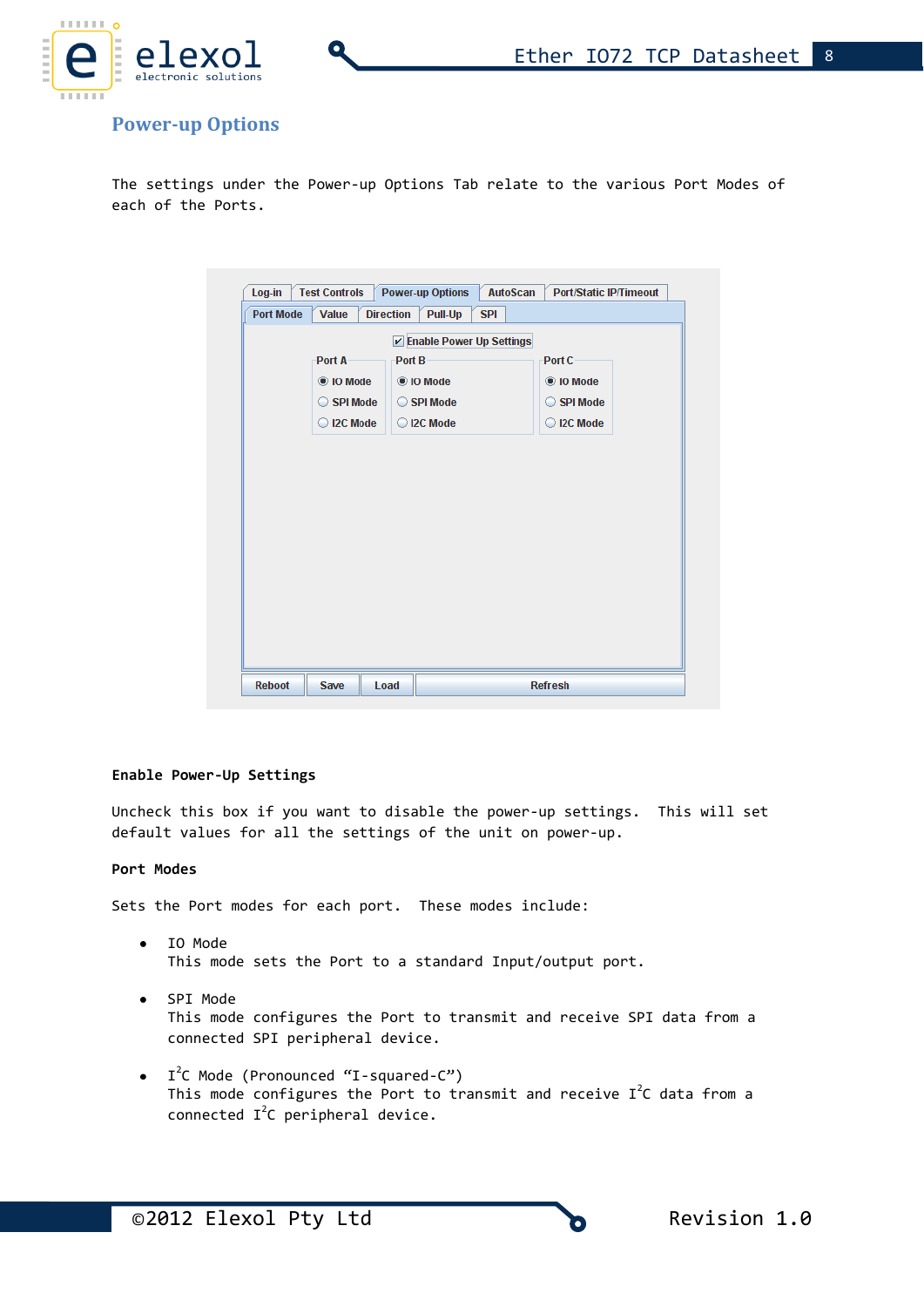

**Value, Direction and Pull-Up**

|                      |                |          |          | Pull-Up  |          |                |          |          |                 |  |  |
|----------------------|----------------|----------|----------|----------|----------|----------------|----------|----------|-----------------|--|--|
|                      | $\overline{7}$ | 6        | 5        | 4        | 3        | $\overline{2}$ | 1        | $\bf{0}$ | <b>Hex</b>      |  |  |
| Port A               | $\pmb{0}$      | $\bf{0}$ | $\bf{0}$ | $\bf{0}$ | 0        | $\bf{0}$       | $\bf{0}$ | 1        | 01              |  |  |
| Port B               | $\bf{0}$       | $\bf{0}$ | $\bf{0}$ | $\bf{0}$ | $\bf{0}$ | $\bf{0}$       | 1        | $\bf{0}$ | 02              |  |  |
| Port C               | $\bf{0}$       | $\bf{0}$ | $\bf{0}$ | $\bf{0}$ | $\bf{0}$ | $\bf{0}$       | 1        | 1        | 03              |  |  |
| Port D               | $\bf{0}$       | $\bf{0}$ | $\bf{0}$ | $\bf{0}$ | 0        | 1              | $\bf{0}$ | $\bf{0}$ | 04              |  |  |
| Port E               | $\bf{0}$       | $\bf{0}$ | $\bf{0}$ | $\bf{0}$ | $\bf{0}$ | 1              | $\bf{0}$ | 1        | 0 <sub>5</sub>  |  |  |
| Port F               | $\bf{0}$       | $\bf{0}$ | $\bf{0}$ | $\bf{0}$ | $\bf{0}$ | 1              | 1        | $\bf{0}$ | 06              |  |  |
| Port G               | $\bf{0}$       | $\bf{0}$ | $\bf{0}$ | $\bf{0}$ | $\bf{0}$ | 1              | 1        | 1        | 07              |  |  |
| Port H               | $\bf{0}$       | $\bf{0}$ | $\bf{0}$ | $\bf{0}$ | 1        | $\bf{0}$       | $\bf{0}$ | $\bf{0}$ | 08 <sup>1</sup> |  |  |
| Port I               | $\bf{0}$       | $\bf{0}$ | $\bf{0}$ | $\bf{0}$ | 1        | $\bf{0}$       | $\bf{0}$ | 1        | 09              |  |  |
| $0 = 0V$<br>$1 = 5V$ |                |          |          |          |          |                |          |          |                 |  |  |

The module can be programmed to power up with all its ports to the pre-programmed state, thus if a machine needs to have certain devices enabled at power up or if the machine designer desires all lamps to light in a lamp test, it is possible for the module to accomplish this before the main control system is active. Listed below are the various settings that can be programmed for power up. Descriptions for these settings value, direction and pullup have been outlined in previous paragraphs of the manual.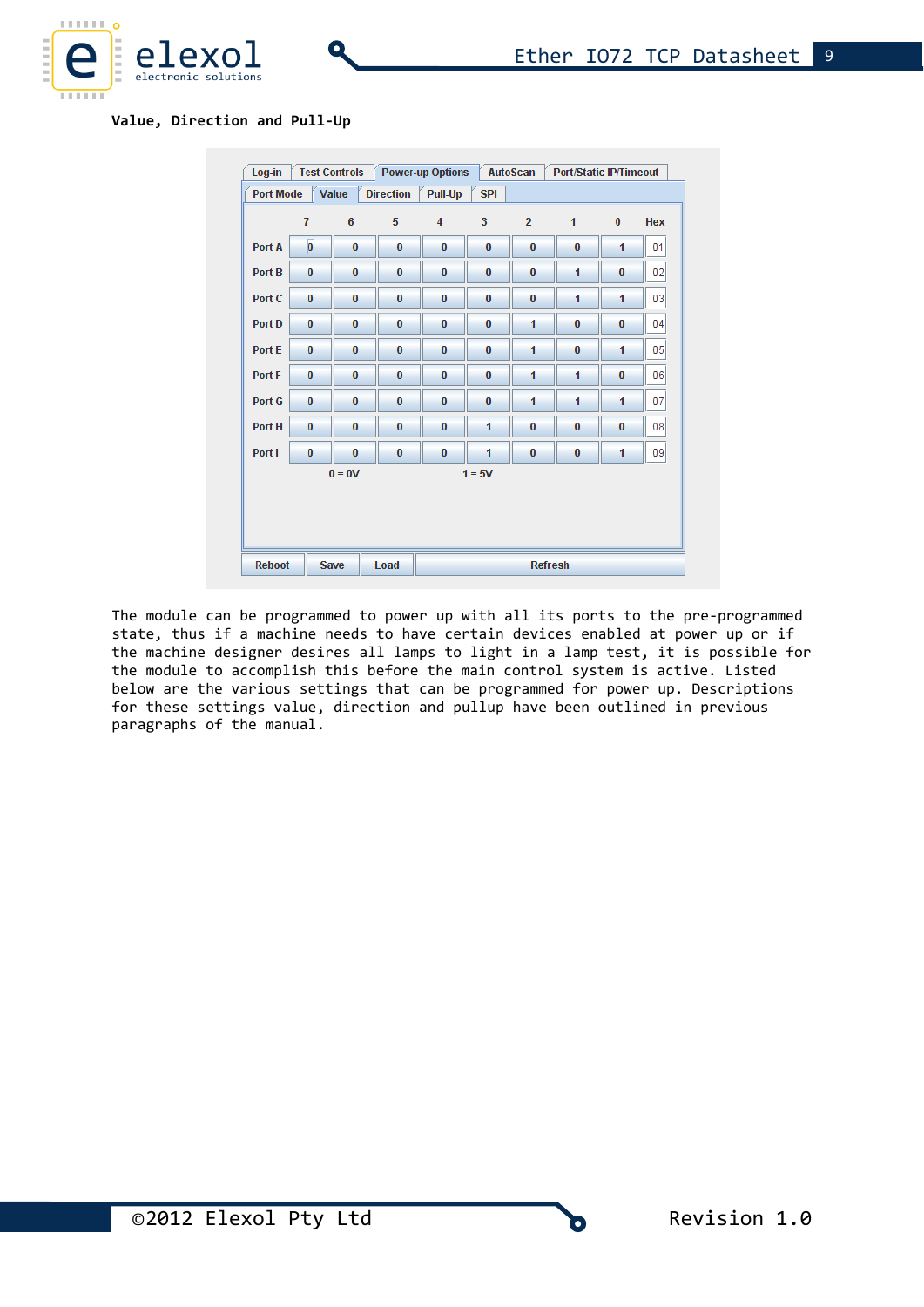

**SPI**

| Log-in           | <b>Test Controls</b> | <b>Power-up Options</b> |                       | <b>AutoScan</b>   | <b>Port/Static IP/Timeout</b> |
|------------------|----------------------|-------------------------|-----------------------|-------------------|-------------------------------|
| <b>Port Mode</b> | <b>Value</b>         | <b>Direction</b>        | <b>SPI</b><br>Pull-Up |                   |                               |
|                  |                      | Port A                  | Port B-               | Port C-           |                               |
|                  |                      |                         |                       |                   |                               |
|                  |                      | $\bigcirc$ Mode 0       | $\bigcirc$ Mode 0     | $\bigcirc$ Mode 0 |                               |
|                  |                      | ◯ Mode 1                | $\bigcirc$ Mode 1     | ◯ Mode 1          |                               |
|                  |                      | ◯ Mode 2                | $\bigcirc$ Mode 2     | ◯ Mode 2          |                               |
|                  |                      | $\bullet$ Mode 3        | $\bullet$ Mode 3      | <b>O</b> Mode 3   |                               |
|                  |                      |                         |                       |                   |                               |
|                  |                      |                         |                       |                   |                               |

Set the SPI Mode of the Port to either of modes 0 to 3. These setting will only take effect if the respective port is set to SPI Mode.

# **AutoScan**

| Protocol<br>OFF $\blacktriangledown$<br><b>Bit Test Enables</b> | 1              | ms             | Scan Rate and Filtering<br><b>Scan Period Filter Count</b><br>1 Scans |                | <b>IP Address</b><br>$1$ .<br>$10$ . | $1$ .       | $\vert$      | Target Port<br>Port 2424 |           |
|-----------------------------------------------------------------|----------------|----------------|-----------------------------------------------------------------------|----------------|--------------------------------------|-------------|--------------|--------------------------|-----------|
|                                                                 | $\overline{7}$ | 6              | 5                                                                     | $\overline{4}$ | $3^{\circ}$                          | $2^{\circ}$ | $\mathbf{1}$ | $\bf{0}$                 | Hex       |
| Port A                                                          | $\bf{0}$       | $\bf{0}$       | $\bf{0}$                                                              | $\bf{0}$       | $\bf{0}$                             | $\bf{0}$    | $\bf{0}$     | $\bf{0}$                 | 00        |
| Port B                                                          | 1              | 1              | 1                                                                     | 1              | 1                                    | 1           | 1            | 1                        | <b>FF</b> |
| Port C                                                          | $\bf{0}$       | $\bf{0}$       | $\bf{0}$                                                              | $\bf{0}$       | $\bf{0}$                             | $\bf{0}$    | $\bf{0}$     | $\bf{0}$                 | 00        |
|                                                                 |                | $0 = Mask$ Off |                                                                       |                | $1 = Mask$ On                        |             |              |                          |           |

The AutoScan mode will allow the module to originate communication with a remote device or another Ether IO72 module. This mode is very useful as it allows your software the freedom not to have to poll the module to check the state of the inputs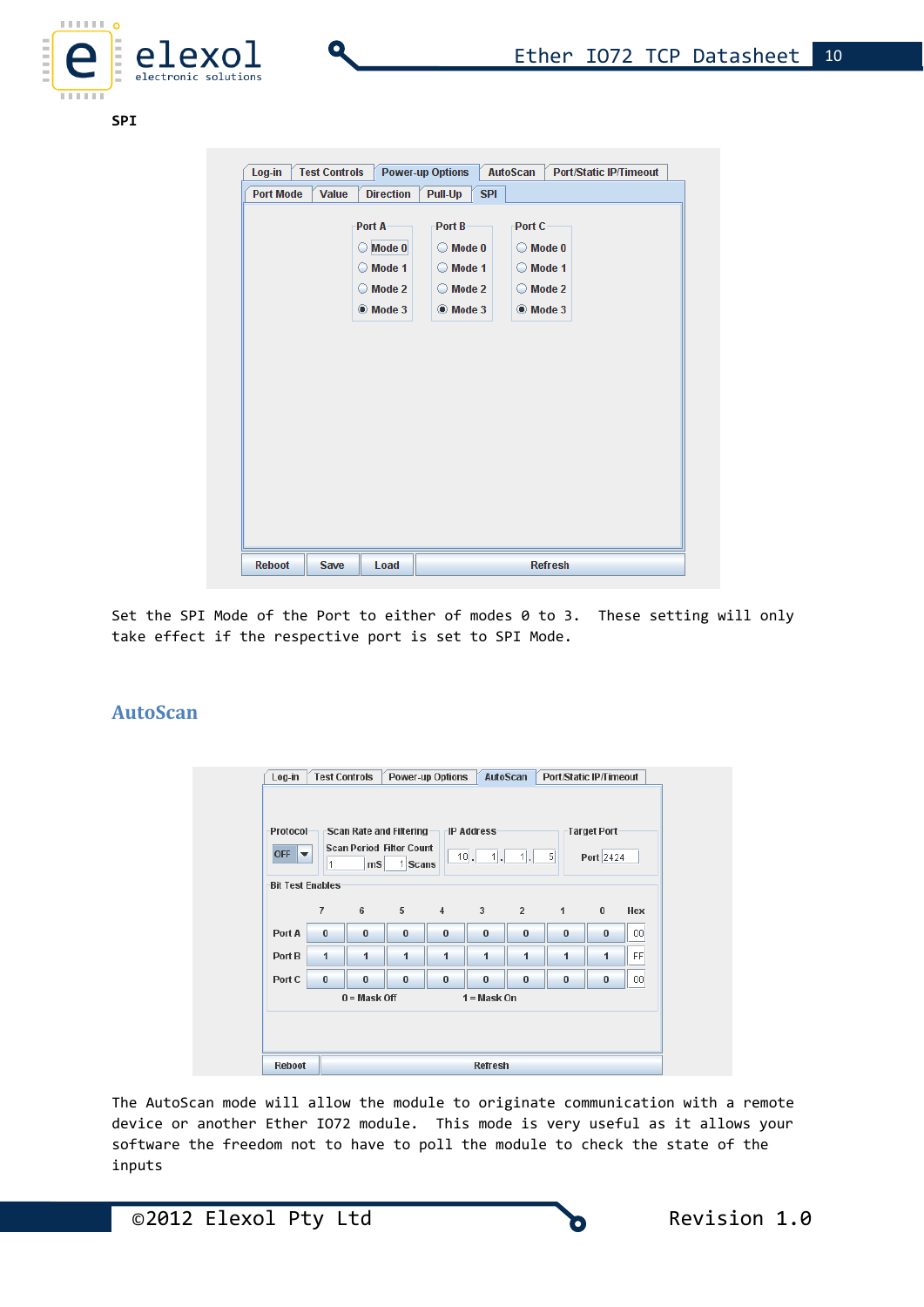

#### **Protocol**

Enables AutoScan and sets the Protocol to either UDP or TCP.

#### **Scan Rate and Filtering**

The Scan Rate is a 16-bit value which is used to divide the scan rate of the AutoScan mode from its base rate of 50 scans per second down to a user programmed rate from 25 scans per second to one scan per 54 minutes. When set at 1 the scan rate is 50 scans per second, it is 25 scans per second when the value is 2 and so on.

The filter value is used to count the number of identical reads that are required before a port value is considered valid and sent to the target device. When set at 0 the filter is turned off, when set at 1 the port must read the same for two scans to be considered valid and sent to the target. Higher numbers simply increase the number of identical reads required before the value is considered valid.

Care should be taken when using high filter values with slow scan rates, as the reporting time for a change under these conditions can be over 4 hours.

#### **Target IP Address and Port Number**

A Target IP Address and Port Number are provided to tell the Ether IO72 module what destination address the AutoScan data has to be sent too.

#### **Bit Test Enables**

Mask bits are used to allow some of the input pins to toggle without generating messages from the module. Any input whose corresponding mask bit is low, is ignored by the AutoScan function.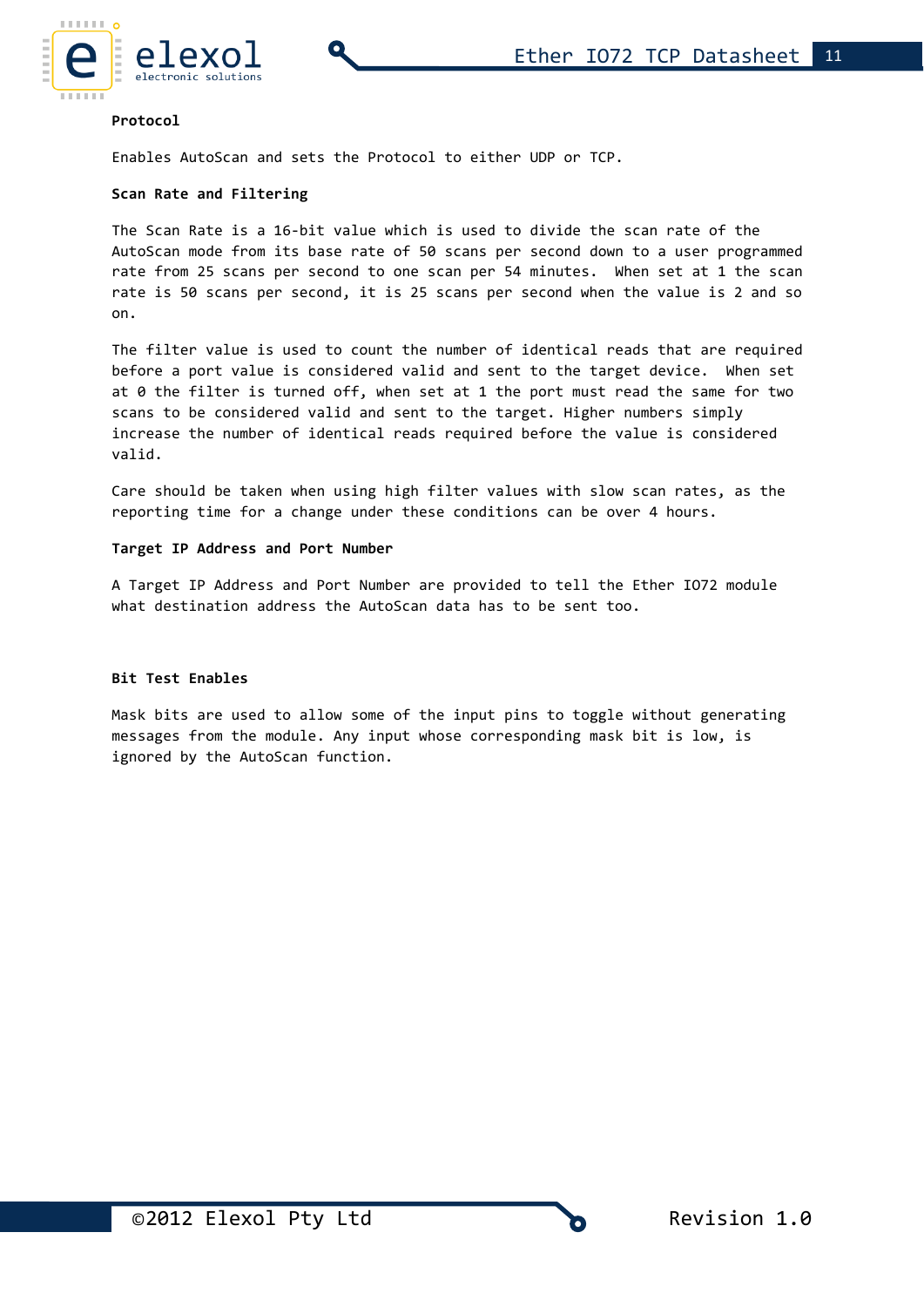



# **Port / Static IP / Timeout**

| Log-in        | <b>Test Controls</b><br><b>Power-up Options</b><br>AutoScan<br><b>Port/Static IP/Timeout</b>          |
|---------------|-------------------------------------------------------------------------------------------------------|
|               | <b>TCP Server Timeout</b><br>Timeout (Secs) 10<br><b>Command Port</b><br>Port 2424                    |
|               | <b>Z</b> Enable Static IP Address<br><b>IP Address</b><br>$10$ .<br>$1$ .<br>50 <sub>1</sub><br>$1$ . |
|               | <b>Subnet Mask</b><br>$255$ .<br> 0 <br>$ 0 $ .<br> 0                                                 |
|               | Default Gateway<br>$10$ .<br>$1$ [<br>1<br>$-1$<br>L.                                                 |
|               |                                                                                                       |
| <b>Reboot</b> | <b>Refresh</b>                                                                                        |

#### **TCP Server Timeout**

Use this field to set the time (seconds), of inactivity on a TCP connection before the TCP Server closes the connection.

#### **Command Port**

Use this field to set the Command Port number. This number is the port that the unit will use to listen for UDP and TCP connections. The default port number is 2424.

#### **Enable Static IP Address**

Checking this box will disable the DHCP Client and assign the Unit with the Static IP Address, Subnet Mask and Default Gateway as specified in the fields below it.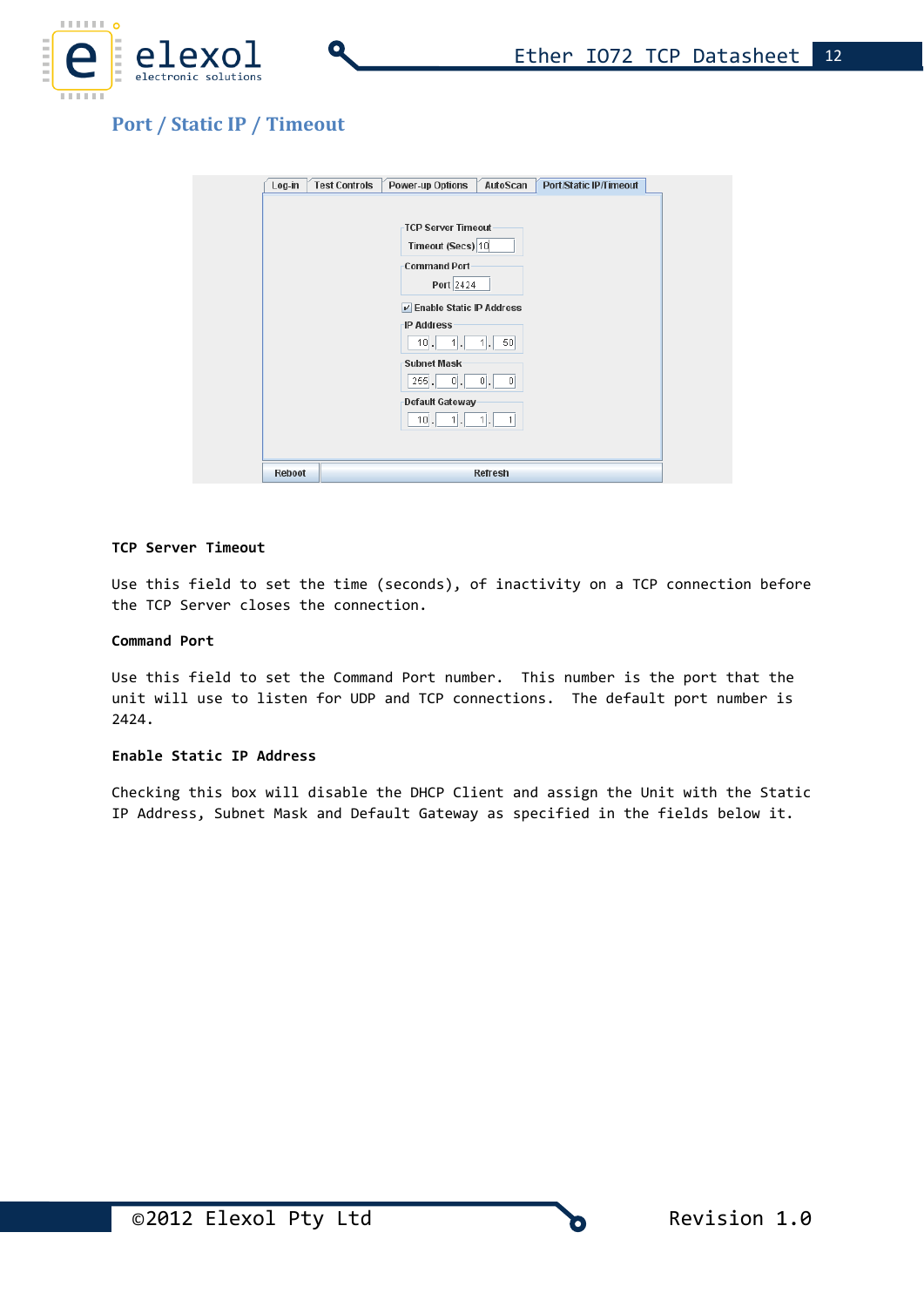

# Command Interface (Via TCP and UDP Packets)

The functions of the module are controlled by a command set that is sent via TCP or UDP packets. These TCP and UDP packets can be sent out from the PC via application software or from other Ether IO72 module if using AutoScan.

This section will cover in detail the command summary followed by the Command set used by the Ether IO72 TCP module.

### **Command Summary**

The commands are displayed as followed:

- All commands are shown as ASCII characters, text in *italics* represent binary 1 byte values.
- Values that pertain to port Input, Output or control are shown as *data*,
- Values that pertain to address information are shown as *address*
- Where a specific byte requires its hexadecimal value it is shown as follows e.g. 0x*55*.
- The spaces shown are only for clarity and no actual spaces are used in commands sent to the module.
- The I/O lines are accessed as 3 ports and each line is controlled by its bit value within the data byte.

#### MODULE PORT CONFIGURATION

PortA, PortB, and PortC on the Ether IO72 TCP will need to be configured for the appropriate port mode configuration before sending commands to the unit. Care needs to be taken as different modes can affect the direction registers of the ports. The port mode can be set to either

- IO Mode This mode sets the Port to a standard Input/output port.
- SPI Mode This mode configures the Port to transmit and receive SPI data from a connected SPI peripheral device.
- I<sup>2</sup>C Mode (Pronounced "I-squared-C") This mode configures the Port to transmit and receive  $I^2C$  data from a connected  $I^2C$  peripheral device.

The port mode can be changed via the web interface or by writing to the port mode EEPROM values for the configuration required. The default setting for the board will be IO MODE unless changed by the user.

Ports D through to I are permanently configured in IO Mode.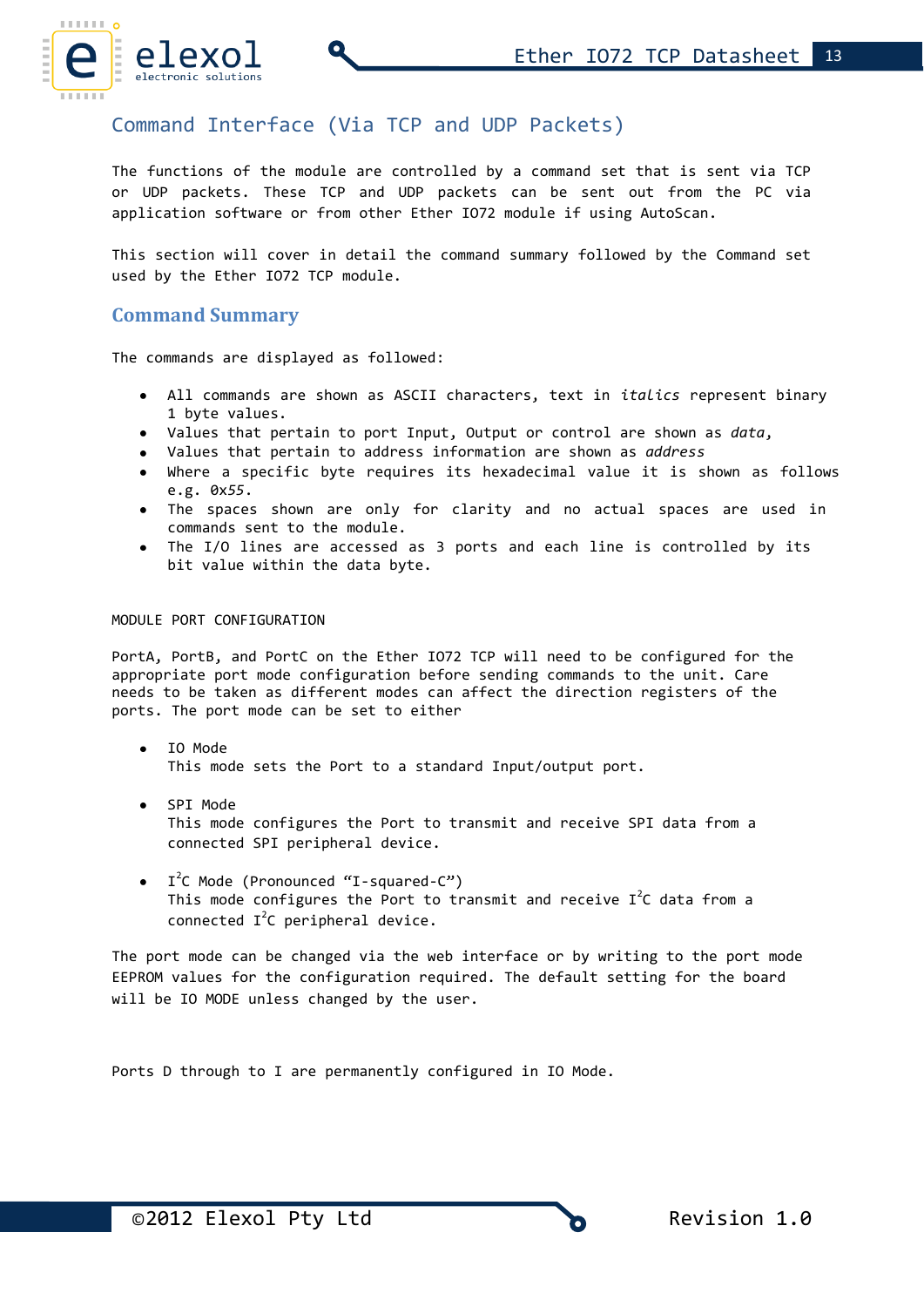

# **Command Quick Reference**

Table 1, Module Command Set

| Command<br><b>ASCII</b> | Command<br><b>Hex</b>          | <b>Bytes</b>   | Data                     | Function                           | Response<br><b>Bytes</b>     | <b>Response</b><br>Identifier | Response<br>Data                                    |
|-------------------------|--------------------------------|----------------|--------------------------|------------------------------------|------------------------------|-------------------------------|-----------------------------------------------------|
| 'I072                   | 0x27 0x49<br>0x4F 0x32<br>0x34 | 5              |                          | Identify<br>IO72 Units             | 12                           | I072                          | 6 Byte MAC<br>Address<br>2 Byte Firmware<br>Version |
| А                       | 0x41                           | $\overline{2}$ | Port Value               | Write Port A                       | $\overline{\phantom{a}}$     | $\blacksquare$                |                                                     |
| B                       | 0x42                           | 2              | Port Value               | Write Port B                       |                              |                               |                                                     |
| $\mathsf C$             | 0x43                           | $\overline{2}$ | Port Value               | Write Port C                       | $\overline{\phantom{a}}$     | $\overline{\phantom{0}}$      | $\overline{\phantom{a}}$                            |
| D                       | 0x44                           | 2              | Port Value               | Write Port D                       |                              |                               |                                                     |
| E                       | 0x45                           | $\overline{2}$ | Port Value               | Write Port E                       |                              |                               |                                                     |
| F                       | 0x46                           | $\overline{2}$ | Port Value               | Write Port F                       | $\overline{\phantom{a}}$     | $\overline{\phantom{0}}$      | $\overline{\phantom{a}}$                            |
| G                       | 0x47                           | 2              | Port Value               | Write Port G                       | $\blacksquare$               |                               | $\overline{\phantom{a}}$                            |
| Н                       | 0x48                           | 2              | Port Value               | Write Port H                       | $\overline{\phantom{a}}$     |                               | $\overline{\phantom{a}}$                            |
| $\mathbf I$             | 0x49                           | $\overline{2}$ | Port Value               | Write Port I                       | $\overline{\phantom{a}}$     |                               |                                                     |
| a                       | 0x61                           | $\mathbf{1}$   |                          | Read Port A                        | $\overline{2}$               | А                             | Port A Value                                        |
| b                       | 0x62                           | $\mathbf{1}$   |                          | Read Port B                        | $\overline{2}$               | B                             | Port B Value                                        |
| $\mathsf{C}$            | 0x63                           | $\mathbf{1}$   | $\blacksquare$           | Read Port C                        | $\overline{2}$               | $\mathsf C$                   | Port C Value                                        |
| d                       | 0x64                           | $\mathbf{1}$   | $\overline{\phantom{a}}$ | Read Port D                        | $\overline{2}$               | D                             | Port D Value                                        |
| e                       | 0x65                           | $\mathbf{1}$   | $\overline{\phantom{a}}$ | Read Port E                        | 2                            | E                             | Port E Value                                        |
| $\overline{f}$          | 0x66                           | $\mathbf{1}$   | $\blacksquare$           | Read Port F                        | $\overline{2}$               | F                             | Port F Value                                        |
| g                       | 0x67                           | $\mathbf{1}$   | $\overline{\phantom{a}}$ | Read Port G                        | $\overline{2}$               | G                             | Port G Value                                        |
| h                       | 0x68                           | $\mathbf{1}$   | $\overline{\phantom{a}}$ | Read Port H                        | $\overline{2}$               | $\mathsf H$                   | Port H Value                                        |
| i                       | 0x69                           | $\mathbf{1}$   | $\overline{a}$           | Read Port I                        | $\overline{2}$               | I                             | Port I Value                                        |
| ļΑ                      | 0x21 0x41                      | 3              | Direction                | Write Port A                       |                              |                               |                                                     |
|                         |                                |                |                          | Direction Register                 |                              |                               |                                                     |
| !B                      | 0x21 0x42                      | 3              | Direction                | Write Port B<br>Direction Register |                              |                               |                                                     |
| !C                      | 0x21 0x43                      | 3              | Direction                | Write Port C<br>Direction Register | $\qquad \qquad \blacksquare$ |                               |                                                     |
| !D                      | 0x21 0x44                      | 3              | Direction                | Write Port D<br>Direction Register |                              |                               |                                                     |
| !E                      | 0x21 0x45                      | 3              | Direction                | Write Port E<br>Direction Register |                              |                               |                                                     |
| !F                      | 0x21 0x46                      | 3              | Direction                | Write Port F<br>Direction Register |                              |                               | $\overline{a}$                                      |
| ! G                     | 0x21 0x47                      | 3              | Direction                | Write Port G<br>Direction Register |                              |                               |                                                     |
| ŢН                      | 0x21 0x48                      | 3              | Direction                | Write Port H<br>Direction Register |                              | $\overline{a}$                |                                                     |
| ΙI                      | 0x21 0x49                      | 3              | Direction                | Write Port I<br>Direction Register | $\overline{\phantom{a}}$     |                               |                                                     |
| !a                      | 0x21 0x61                      | $\overline{2}$ |                          | Read Port A<br>Direction Register  | 3                            | ļА                            | Port A Direction                                    |
| !b                      | 0x21 0x62                      | $\overline{2}$ | $\overline{\phantom{a}}$ | Read Port B<br>Direction Register  | 3                            | ļВ                            | Port B Direction                                    |
| !c                      | 0x21 0x63                      | $\overline{2}$ |                          | Read Port C<br>Direction Register  | 3                            | i C                           | Port C Direction                                    |
| !d                      | 0x21 0x64                      | $\overline{2}$ | $\overline{\phantom{a}}$ | Read Port D<br>Direction Register  | 3                            | !D                            | Port D Direction                                    |
| !e                      | 0x21 0x65                      | $\overline{2}$ |                          | Read Port E<br>Direction Register  | 3                            | !E                            | Port E Direction                                    |
| !f                      | 0x21 0x66                      | $\overline{2}$ |                          | Read Port F<br>Direction Register  | 3                            | !F                            | Port F Direction                                    |
| !g                      | 0x21 0x67                      | $\overline{2}$ | $\overline{\phantom{a}}$ | Read Port G<br>Direction Register  | 3                            | !G                            | Port G Direction                                    |
| !h                      | 0x21 0x68                      | $\overline{2}$ |                          | Read Port H<br>Direction Register  | 3                            | ŢН.                           | Port H Direction                                    |
| Ιi                      | 0x21 0x69                      | $\mathbf{2}$   |                          | Read Port I<br>Direction Register  | 3                            | !I                            | Port I Direction                                    |

©2012 Elexol Pty Ltd Revision 1.0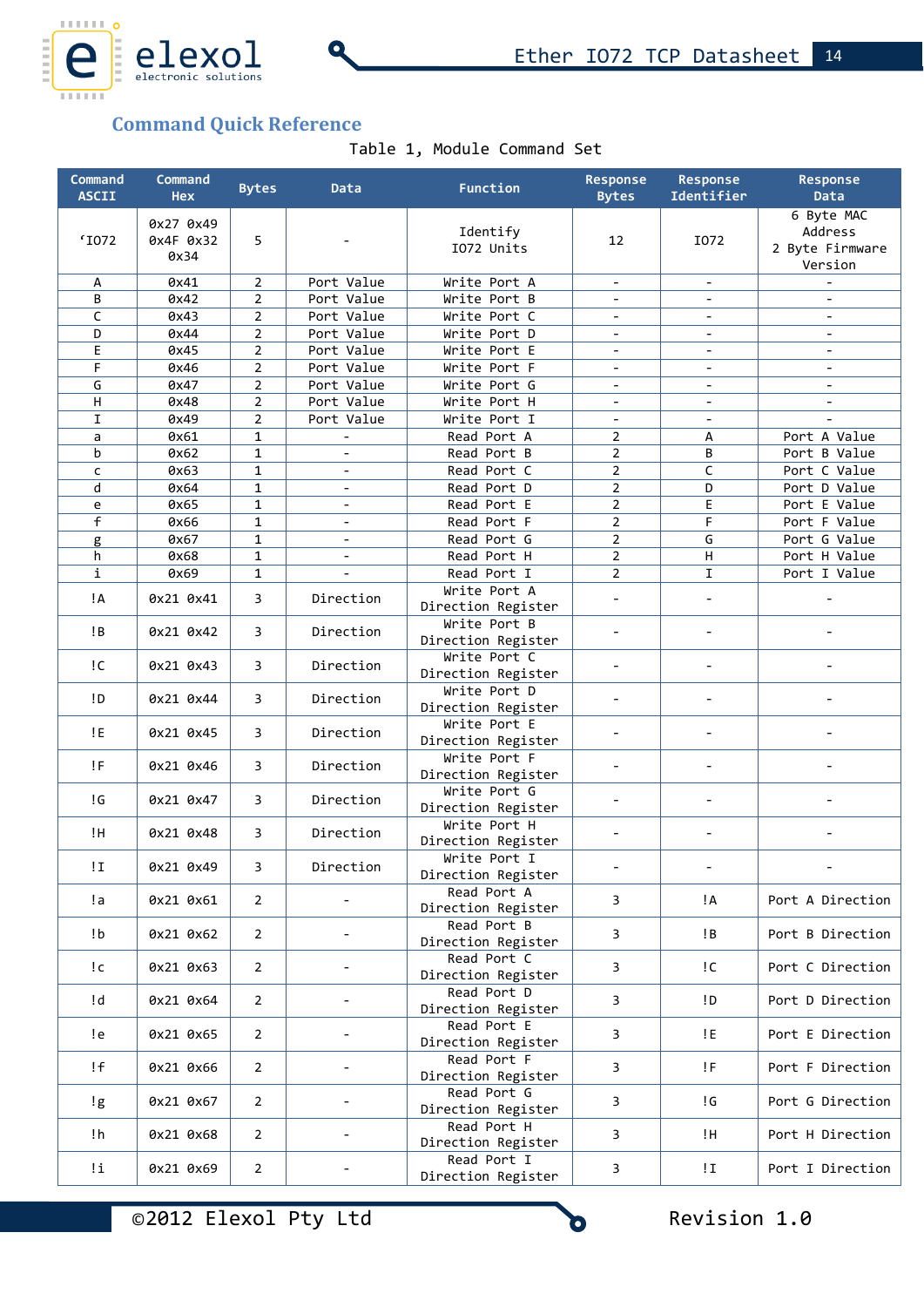

# Table 1 (Continued), Module Command Set

| Command<br><b>ASCII</b>                | Command<br><b>Hex</b> | <b>Bytes</b>   | <b>Data</b>              | Function                                      | Response<br><b>Bytes</b> | Response<br>Identifier   | Response<br><b>Data</b>      |
|----------------------------------------|-----------------------|----------------|--------------------------|-----------------------------------------------|--------------------------|--------------------------|------------------------------|
| %A                                     | 0x25 0x41             | $\overline{3}$ | Pull-Up                  | Write Port A<br>Pull Up Register <sup>1</sup> |                          |                          |                              |
| %B                                     | 0x25 0x42             | 3              | Pull-Up                  | Write Port B<br>Pull Up Register <sup>1</sup> |                          |                          |                              |
| %C                                     | 0x25 0x43             | $\overline{3}$ | Pull-Up                  | Write Port C<br>Pull Up Register <sup>1</sup> | $\overline{\phantom{0}}$ | $\overline{a}$           |                              |
| %D                                     | 0x25 0x44             | $\overline{3}$ | Pull-Up                  | Write Port D<br>Pull Up Register <sup>1</sup> | $\overline{a}$           |                          |                              |
| %E                                     | 0x25 0x45             | 3              | Pull-Up                  | Write Port E<br>Pull Up Register <sup>1</sup> | $\overline{a}$           | $\overline{a}$           |                              |
| %F                                     | 0x25 0x46             | 3              | Pull-Up                  | Write Port F<br>Pull Up Register <sup>1</sup> | $\overline{a}$           | $\overline{\phantom{0}}$ | $\qquad \qquad \blacksquare$ |
| %G                                     | 0x25 0x47             | 3              | Pull-Up                  | Write Port G<br>Pull Up Register <sup>1</sup> | $\overline{\phantom{m}}$ | $\qquad \qquad -$        |                              |
| %H                                     | 0x25 0x48             | $\overline{3}$ | Pull-Up                  | Write Port H<br>Pull Up Register <sup>1</sup> | $\overline{\phantom{a}}$ | $\overline{a}$           | $\overline{\phantom{a}}$     |
| %I                                     | 0x25 0x49             | 3              | Pull-Up                  | Write Port I<br>Pull Up Register <sup>1</sup> | $\overline{\phantom{m}}$ | $\overline{\phantom{a}}$ |                              |
| %a                                     | 0x25 0x61             | $\overline{2}$ |                          | Pull Up Register <sup>1</sup>                 | Read Port A<br>3         |                          | Port A Pull-Up               |
| %b                                     | 0x25 0x62             | $\overline{2}$ | $\frac{1}{2}$            | Read Port B<br>Pull Up Register <sup>1</sup>  | 3                        | %B                       | Port B Pull-Up               |
| %c                                     | 0x25 0x63             | $\overline{2}$ |                          | Read Port C<br>Pull Up Register <sup>1</sup>  | 3                        | %C                       | Port C Pull-Up               |
| %d                                     | 0x25 0x64             | $\overline{2}$ |                          | Read Port D<br>Pull Up Register <sup>1</sup>  | 3                        | %D                       | Port D Pull-Up               |
| %e                                     | 0x25 0x65             | $\overline{2}$ | $\overline{\phantom{a}}$ | Read Port E<br>Pull Up Register <sup>1</sup>  | 3                        | %E                       | Port E Pull-Up               |
| %f                                     | 0x25 0x66             | $\overline{2}$ | $\overline{a}$           | Read Port F<br>Pull Up Register <sup>1</sup>  | $\overline{3}$           | %F                       | Port F Pull-Up               |
| %g                                     | 0x25 0x67             | $\overline{2}$ | $\blacksquare$           | Read Port G<br>Pull Up Register <sup>1</sup>  | 3                        | %G                       | Port G Pull-Up               |
| %h                                     | 0x25 0x68             | $\overline{2}$ | $\overline{\phantom{m}}$ | Read Port H<br>Pull Up Register <sup>1</sup>  | 3                        | %H                       | Port H Pull-Up               |
| %i                                     | 0x25 0x69             | $\overline{2}$ | $\blacksquare$           | Read Port I<br>Pull Up Register <sup>1</sup>  | 3                        | %I                       | Port I Pull-Up               |
| $\overline{H}$                         | 0x27 0x48             | 3              | Pin Number               | Raise IO Pin                                  | $\overline{a}$           |                          |                              |
| $\overline{\mathfrak{c}_L}$            | 0x27 0x4C             | 3              | Pin Number               | Lower IO Pin                                  | $\overline{\phantom{0}}$ | $\blacksquare$           |                              |
| S                                      |                       |                |                          | See Serial<br>Communication<br>Section below  |                          |                          |                              |
| $\mathbf{r}$                           | 0x27 0x72             | 4              | AddMSB AddLSB            | Read EEPROM Byte                              | 4                        | r                        | AddMSB AddLSB<br>Data        |
| $\epsilon_{\mathsf{W}}$                | 0x27 0x77             | 5              | AddMSB AddLSB<br>Data    | Write EEPROM Byte                             | $\overline{\phantom{0}}$ | $\blacksquare$           |                              |
| $\overline{\mathcal{C}(\mathfrak{g})}$ | 0x27 0x40             | $\overline{2}$ |                          | Reset Module                                  | $\blacksquare$           | $\sim$                   |                              |

Bytes values include all Commands and Data sent in the packet

- Means that there is no data or no response, do not insert data bytes

 $^{\text{\tiny{1}}}$  Legacy Pull-up Command '@' is still implemented for backward compatibility, however it is advised to use the new command on any new development.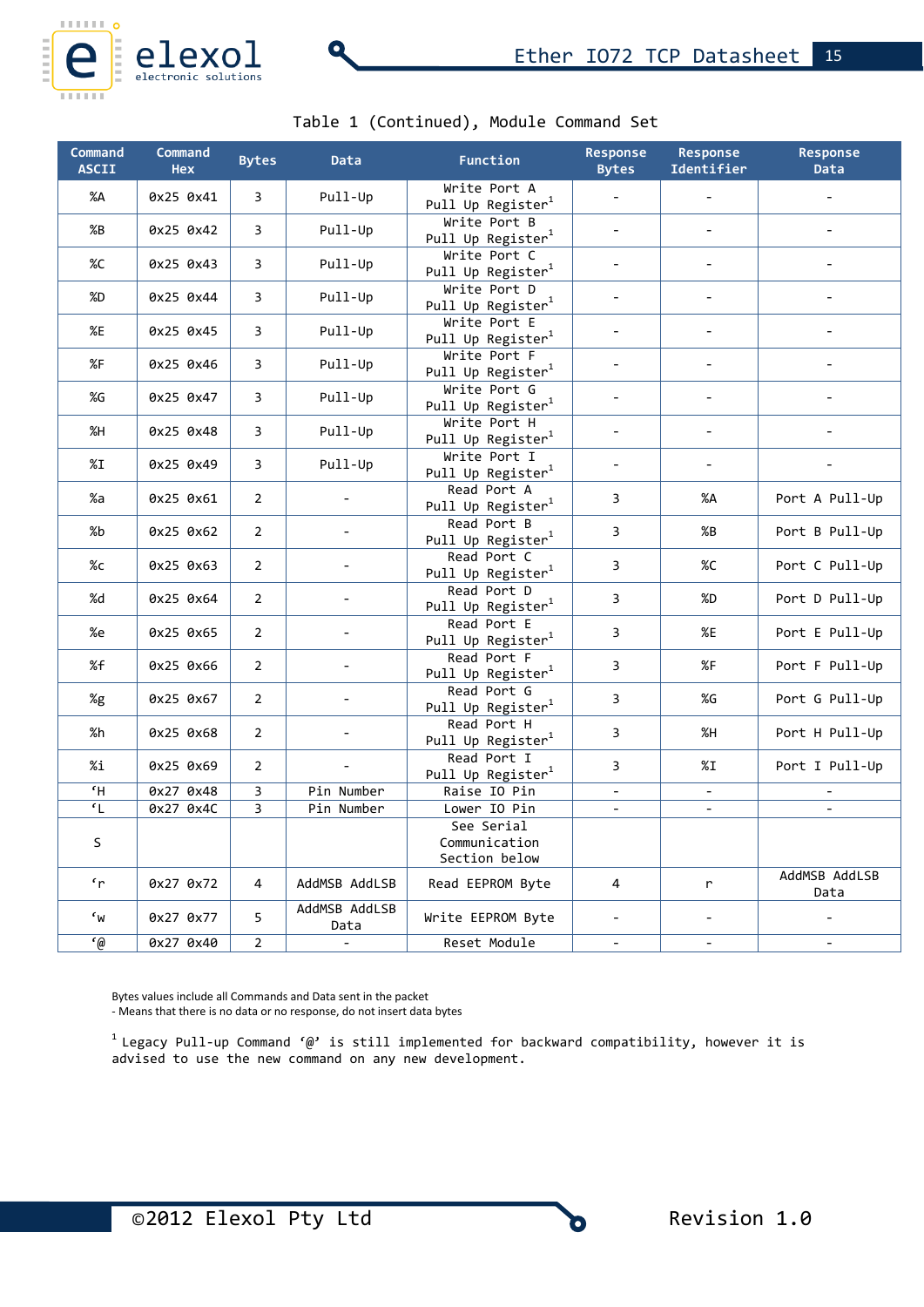

# **Overview of Command Set**

### **Identify Ether IO 72 Units**

| <b>ASCII</b><br><b>Bytes</b><br>Data<br>Code<br>Command<br>Sent<br>'I072<br>5 |                                                                                                       |              |  | Function                                                                              |
|-------------------------------------------------------------------------------|-------------------------------------------------------------------------------------------------------|--------------|--|---------------------------------------------------------------------------------------|
|                                                                               | Used to identify/find modules on the<br>network and send specific module<br>information (MAC address) |              |  |                                                                                       |
| Command<br>Reply                                                              | <b>ASCII</b><br>Code                                                                                  | <b>Bytes</b> |  | Data                                                                                  |
|                                                                               | I072                                                                                                  | 12           |  | 6 Bytes being the Modules' MAC Address<br>2 Bytes being the Modules' Firmware Version |

**Operation:** This Operation is used to find modules on the network as the module will respond to this command when broadcast. When this command is received, the Module's Information is sent back to the host, the module's IP Address can be obtained from the Source Address of the packet.

### **Write Port Value**

| Command | <b>ASCII</b><br>Code | <b>Bytes</b> | Data  | Function                              |
|---------|----------------------|--------------|-------|---------------------------------------|
| A       | 0x41                 |              |       |                                       |
| B       | 0x42                 |              |       |                                       |
| C       | 0x43                 |              |       |                                       |
| D       | 0x44                 |              | Port- | Writes data to ports output lines. A  |
| E       | 0x45                 |              |       | bit value of 1 sets the corresponding |
| F       | 0x46                 |              | Value | line high and a 0 sets it low         |
| G       | 0x47                 |              |       |                                       |
| н       | 0x48                 |              |       |                                       |
|         | 0x49                 |              |       |                                       |

The power up default value for this port is 0

**Operation:** This command affects any of the eight lines of the Port that are set as outputs. The port value is written to the entire port with each of the values bits affecting the corresponding I/O line. To change a single I/O line without affecting the others it is required to store the old value of the port or read its current value before writing a new value with only the corresponding bits changed. This command does not affect any I/O lines that are set as Inputs.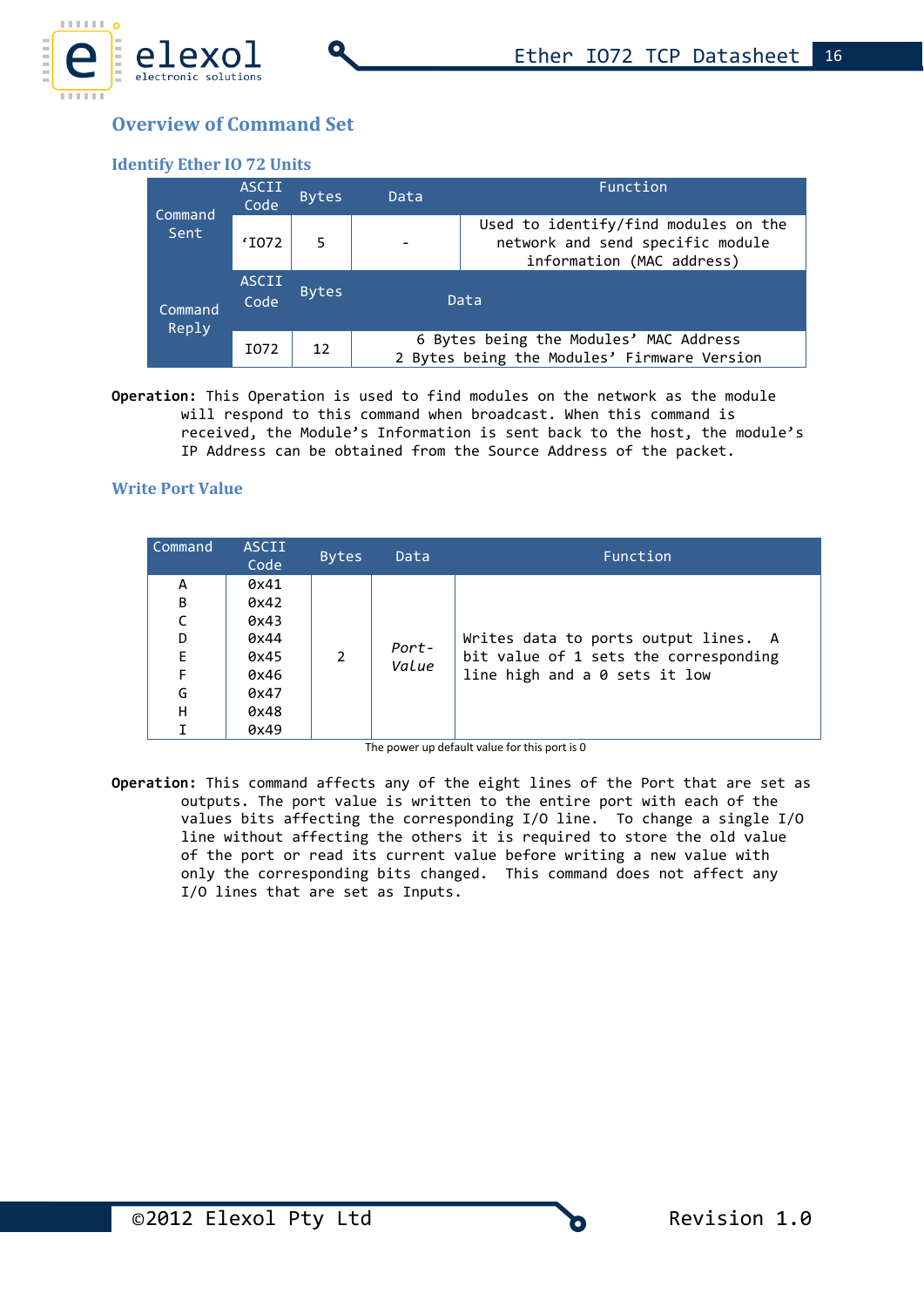

### **Read Port Value**

|         | Command        | <b>ASCII</b> |                | Data  | Function                        |
|---------|----------------|--------------|----------------|-------|---------------------------------|
|         |                | Code         | <b>Bytes</b>   |       |                                 |
|         | a              | 0x61         |                |       |                                 |
|         | b              | 0x62         |                |       |                                 |
| Command | $\mathsf{C}$   | 0x63         |                |       |                                 |
| Sent    | d              | 0x64         |                |       |                                 |
|         | e              | 0x65         | $\mathbf{1}$   |       |                                 |
|         | $\overline{f}$ | 0x66         |                |       |                                 |
|         | g<br>h         | 0x67         |                |       |                                 |
|         |                | 0x68         |                |       |                                 |
|         | i              | 0x69         |                |       |                                 |
|         | Command        | <b>ASCII</b> | <b>Bytes</b>   | Data  | Sends the Value of Port back to |
|         |                | Code         |                |       | the host                        |
|         |                |              |                |       |                                 |
|         | A              | 0x41         |                |       |                                 |
|         | B              | 0x42         |                |       |                                 |
| Command | $\mathsf C$    | 0x43         |                |       |                                 |
| Reply   | D              | 0x44         | $\overline{2}$ | Port- |                                 |
|         | E              | 0x45         |                | Value |                                 |
|         | F              | 0x46         |                |       |                                 |
|         | G              | 0x47         |                |       |                                 |
|         | H              | 0x48         |                |       |                                 |
|         | I              | 0x49         |                |       |                                 |

**Operation:** The Value of the 8 I/O lines of the Port is read and sent back to the host. Those pins that are set as outputs are read as though they were inputs and their values sent back in the Port Value Byte.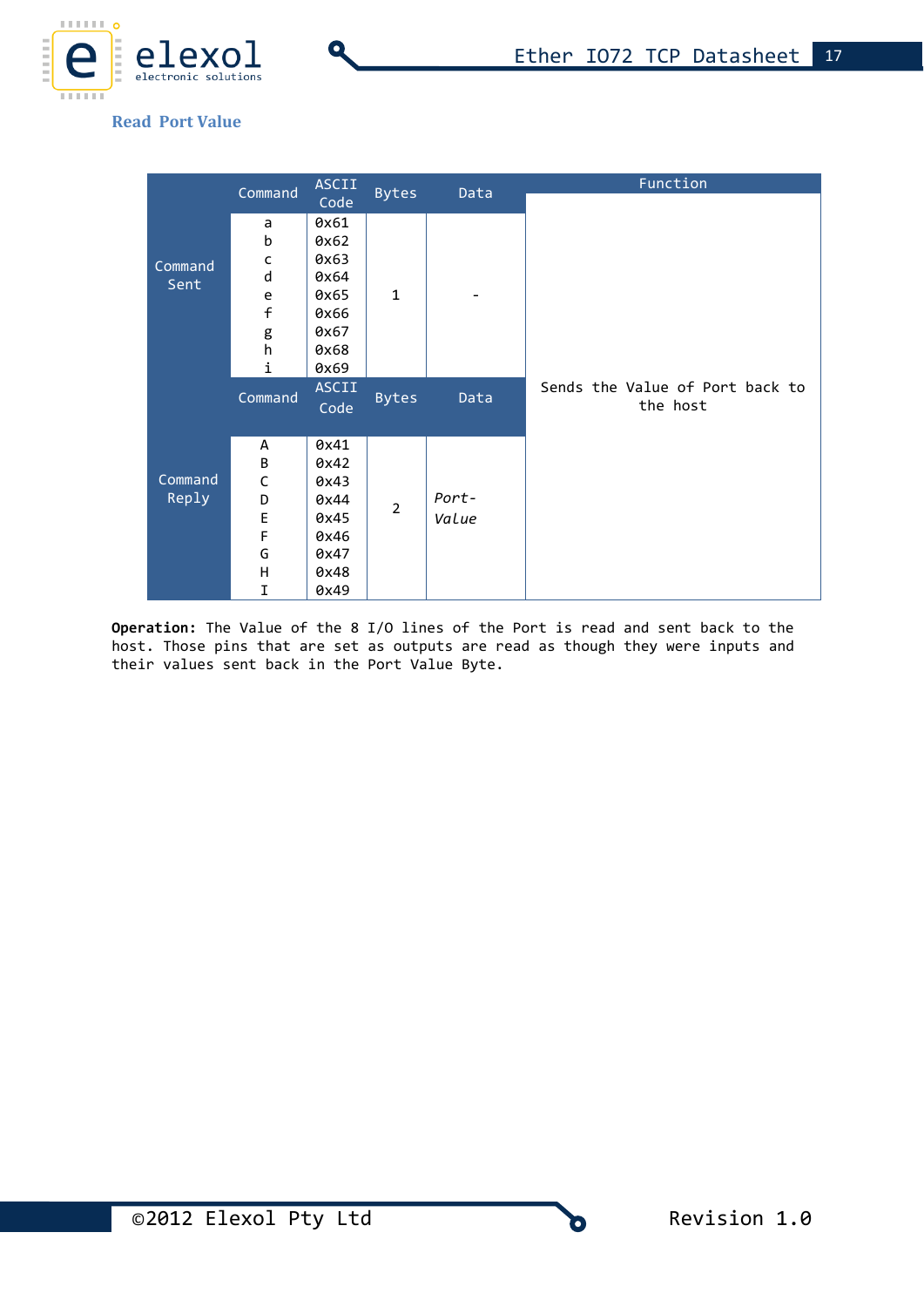

#### **Write Port Direction Register**

#### Write Port A Direction Register

|                                                                                                                                                                                                                                                                                                                     | Command ASCII Code | Byt<br>es. | Data | Function                                |
|---------------------------------------------------------------------------------------------------------------------------------------------------------------------------------------------------------------------------------------------------------------------------------------------------------------------|--------------------|------------|------|-----------------------------------------|
| !A<br>0x21 0x61<br>!B<br>0x21 0x62<br>Writes data to Port's direction<br>!C<br>0x21 0x63<br>register.<br>!D<br>0x21 0x64<br>!E<br>Direction<br>0x21 0x65<br>3<br>!F<br>0x21 0x66<br>0 are set as outputs, lines with a bit<br>!G<br>0x21 0x67<br>value of 1 are set as inputs<br>!Η<br>0x21 0x68<br>!Ι<br>0x21 0x69 |                    |            |      | Lines with a corresponding bit value of |

The power up default for Direction is 255 setting all lines as inputs

**Operation:** This command affects all eight lines of the Port. The Direction value is written to the entire port with each of the bits in the byte affecting the corresponding I/O line. To change a single I/O line without affecting the others it is necessary to store the old value of the port or read its current value before writing a new value with only the corresponding bits changed. To set the entire port as outputs use Direction =  $0$  to set all as inputs use Direction = 255 to set  $0$ ,  $1$ ,  $2$  and  $3$  as inputs and  $4$ ,  $5$ ,  $6$  and  $7$  as outputs use Direction = 15.

### **Read Port Direction Register**

|         | Command | <b>ASCII</b> |              |          | Function                   |
|---------|---------|--------------|--------------|----------|----------------------------|
|         |         | Code         | <b>Bytes</b> | Data     |                            |
|         | !a      | 0x21 0x61    |              |          |                            |
|         | !b      | 0x21 0x62    |              |          |                            |
| Command | !c      | 0x21 0x63    |              |          |                            |
| Sent    | !d      | 0x21 0x64    |              |          |                            |
|         | !e      | 0x21 0x65    | 2            |          |                            |
|         | !f      | 0x21 0x66    |              |          |                            |
|         | !g      | 0x21 0x67    |              |          |                            |
|         | !h      | 0x21 0x68    |              |          |                            |
|         | !i      | 0x21 0x69    |              |          | Sends the Direction        |
|         |         | <b>ASCII</b> | <b>Bytes</b> | Data     | Register value back to the |
|         |         | Code         |              |          | host                       |
|         |         |              |              |          |                            |
|         | !A      | 0x21 0x61    |              |          |                            |
|         | !B      | 0x21 0x62    |              |          |                            |
| Command | !C      | 0x21 0x63    |              |          |                            |
| Reply   | !D      | 0x21 0x64    | 3            | Register |                            |
|         | !E      | 0x21 0x65    |              | Value    |                            |
|         | !F      | 0x21 0x66    |              |          |                            |
|         | !G      | 0x21 0x67    |              |          |                            |
|         | !H      | 0x21 0x68    |              |          |                            |
|         | !Ι      | 0x21 0x69    |              |          |                            |

**Operation:** The Direction Register of the Port is read and its value sent back to the host.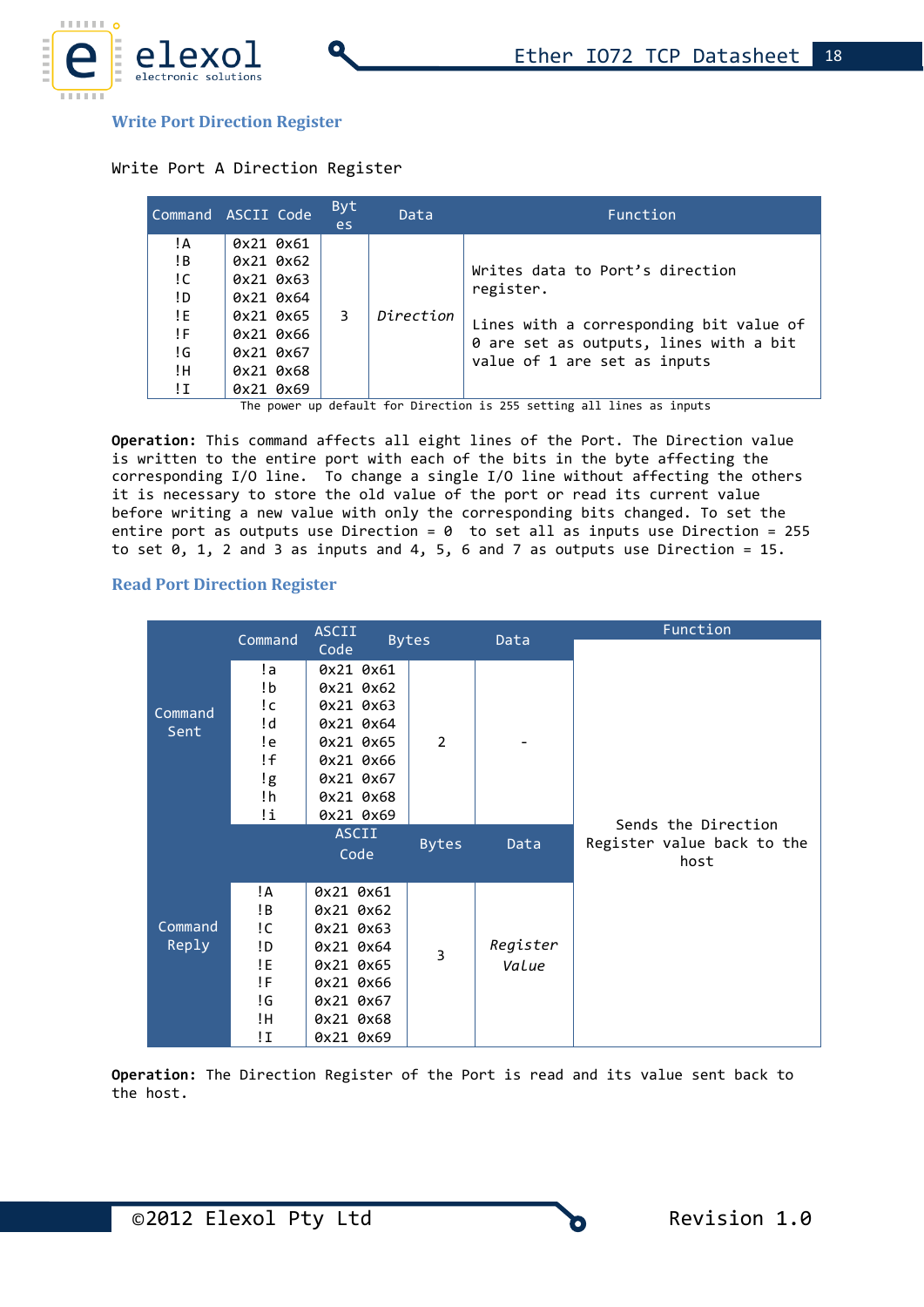

### **Write Port Pull-up Register**

| Command                                | <b>ASCII</b><br>Code                                                                                    | <b>Bytes</b> | Data   | Function                                                                                                                                                                                                  |
|----------------------------------------|---------------------------------------------------------------------------------------------------------|--------------|--------|-----------------------------------------------------------------------------------------------------------------------------------------------------------------------------------------------------------|
| %A<br>%B<br>%C<br>%D<br>%E<br>%F<br>%G | 0x25 0x41<br>$0x25$ $0x42$<br>$0x25$ $0x43$<br>$0x25$ $0x44$<br>0x25 0x45<br>$0x25$ $0x46$<br>0x25 0x47 | 3            | Enable | Writes data to Port's Pull-up register.<br>Lines with a corresponding bit value of<br>1 have their pull up resistors turned<br>on, lines with a bit value of 0 have<br>their pull up resistors turned off |
| %H<br>%I                               | 0x25 0x48<br>0x25 0x49                                                                                  |              |        |                                                                                                                                                                                                           |

The power up default for Enable is 0; all pull up resistors turned off

**Operation:** This command affects all eight lines of the Port whose direction is set as an input. The Enable Value is written to the entire port with each of the bits in the byte affecting the corresponding I/O line. To change a single I/O line's behaviour without affecting the others it is necessary to store the old value of the register or read its current value before writing a new value with only the corresponding bits changed. To set the entire port with pull up resistors turned on use Enable = 255 or  $\overline{0}$ xFF to turn all the pull up resistors off use Enable = 0 or  $0 \times 00$  to set  $0$ , 1, 2 and 3 as on and 4, 5, 6 and 7 as off use Enable = 15 or 0x0F.

### **Read Port Pull-up Register**

|         | Command | <b>ASCII</b> | <b>Bytes</b>   | Data     | Function               |
|---------|---------|--------------|----------------|----------|------------------------|
|         |         | Code         |                |          |                        |
|         | %a      | 0x25 0x61    |                |          |                        |
|         | %b      | 0x25 0x62    |                |          |                        |
| Command | %c      | 0x25 0x63    |                |          |                        |
| Sent    | %d      | 0x25 0x64    |                |          |                        |
|         | %e      | 0x25 0x65    | $\overline{2}$ |          |                        |
|         | %f      | 0x25 0x66    |                |          |                        |
|         | %g      | 0x25 0x67    |                |          |                        |
|         | %h      | 0x25 0x68    |                |          |                        |
|         | %i      | 0x25 0x69    |                |          | Sends the Pull Up      |
|         | Command | <b>ASCII</b> | <b>Bytes</b>   | Data     | Register value back to |
|         |         | Code         |                |          | the host               |
|         |         |              |                |          |                        |
|         | %A      | 0x25 0x41    |                |          |                        |
|         | %B      | 0x25 0x42    |                |          |                        |
| Command | %C      | 0x25 0x43    |                |          |                        |
| Reply   | %D      | 0x25 0x44    | 3              | Register |                        |
|         | %E      | 0x25 0x45    |                | Value    |                        |
|         | %F      | 0x25 0x46    |                |          |                        |
|         | %G      | 0x25 0x47    |                |          |                        |
|         | %H      | 0x25 0x48    |                |          |                        |
|         | %I      | 0x25 0x49    |                |          |                        |

**Operation:** The Pull Up Register of the Port is read and its value sent back to the host.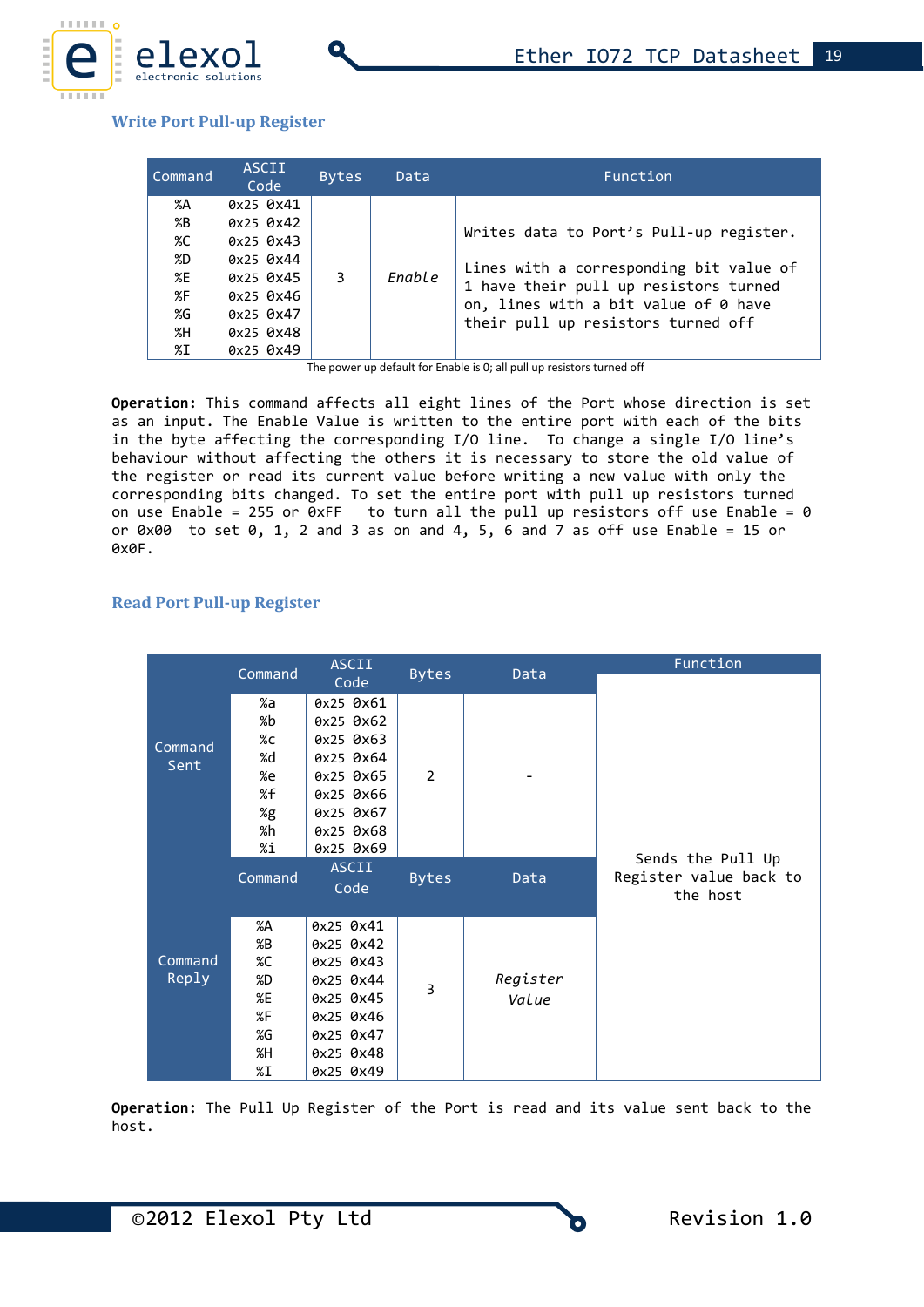

**High/Low Commands**

Raise IO Pin (High)

|    | Command ASCII Code Bytes | Data             | Function                                                                   |
|----|--------------------------|------------------|----------------------------------------------------------------------------|
| ٢H | 0x27 0x48                | IO Pin<br>Number | Raises the IO pin indicated by IO<br>$\vert$ Pin Number (Numbered 0 to 71) |

**Operation:** This command Raises the Pin Value on the IO Pin indicated in *IO Pin Number*. *IO Pin Number* is a number between 0 and 71 where:

|  | Port A Pins correspond to $0 - 7$  |  |  |
|--|------------------------------------|--|--|
|  | Port B Pins correspond to $8 - 15$ |  |  |
|  | Port C Pins correspond to 16 - 23  |  |  |
|  | Port D Pins correspond to 24 - 31  |  |  |
|  | Port E Pins correspond to 32 - 39  |  |  |
|  | Port F Pins correspond to 40 - 47  |  |  |
|  | Port G Pins correspond to 48 - 55  |  |  |
|  | Port H Pins correspond to 56 - 63  |  |  |
|  | Port I Pins correspond to 64 - 71  |  |  |

The corresponding IO Pin must be set to Output for this command to have effect.

Lower IO Pin (Low)

| Command ASCII Code Bytes | Data   | Function                                                                           |
|--------------------------|--------|------------------------------------------------------------------------------------|
| 6x270x4C                 | Number | IO Pin   Lower the IO pin indicated by IO<br>$\vert$ Pin Number (Numbered 0 to 71) |

**Operation:** This command Lowers the Pin Value on the IO Pin indicated in *IO Pin Number*. *IO Pin Number* is a number between 0 and 71 where:

> Port A Pins correspond to  $0 - 7$ Port B Pins correspond to 8 – 15 Port C Pins correspond to 16 - 23 Port D Pins correspond to 24 - 31 Port E Pins correspond to 32 - 39 Port F Pins correspond to 40 - 47 Port G Pins correspond to 48 - 55 Port H Pins correspond to 56 - 63 Port I Pins correspond to 64 - 71

The corresponding IO Pin must be set to Output for this command to have effect.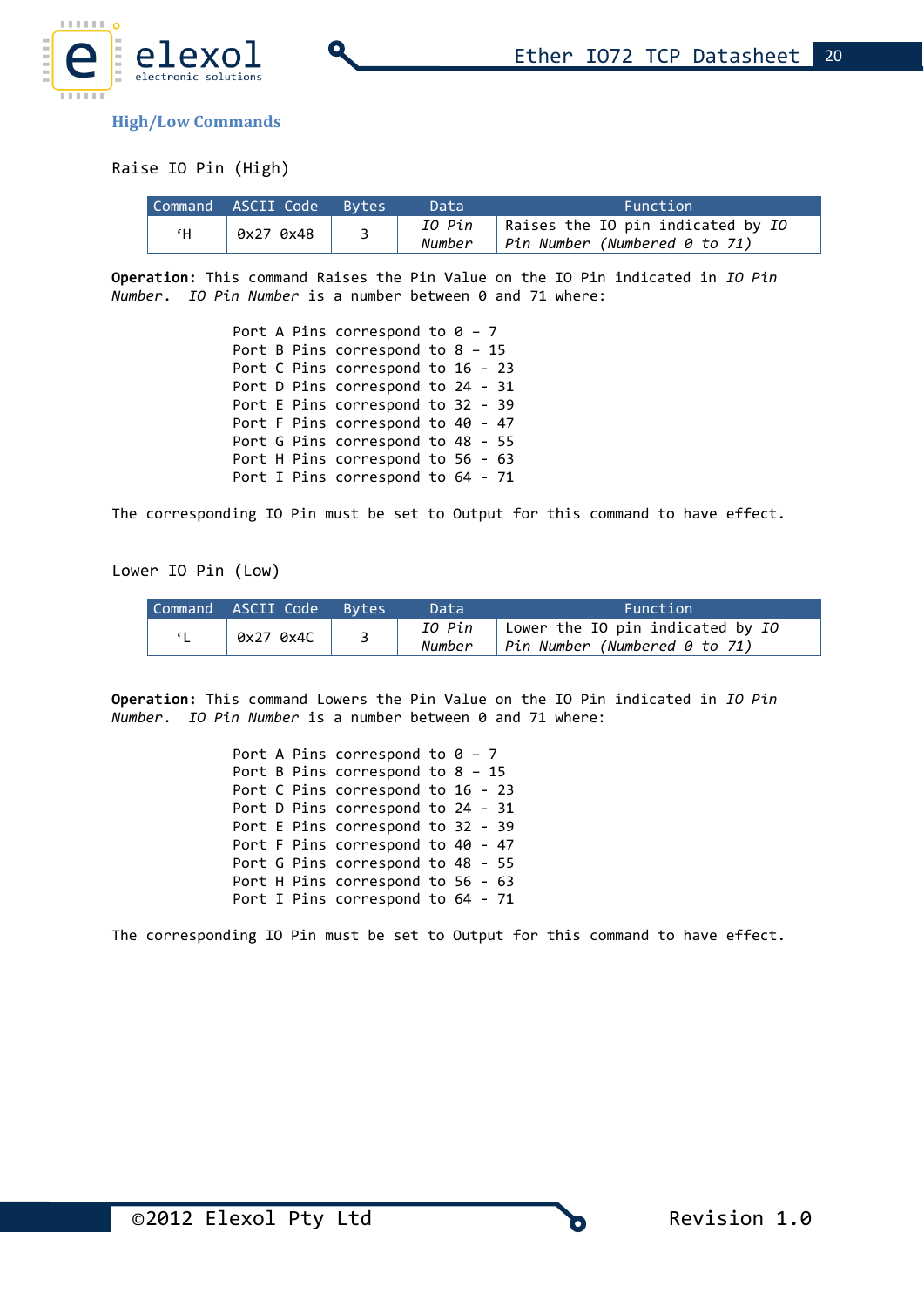

### **Read EEPROM**

|                 | <b>ASCII</b>  |              | Data                  | Function                             |  |  |
|-----------------|---------------|--------------|-----------------------|--------------------------------------|--|--|
| Command<br>Sent | <b>Code</b>   | <b>Bytes</b> |                       |                                      |  |  |
|                 | $\mathbf{r}$  | 4            | AddMSB AddLSB         | The EEPROM data at AddMSB: AddLSB is |  |  |
| Command         | ASCII<br>Code | <b>Bytes</b> | Data                  | read and sent back to the host       |  |  |
| Reply           | r             | 4            | AddMSB AddLSB<br>Data |                                      |  |  |

**Operation:** The module will read the EEPROM memory at the specified address and send a packet back to the host containing this data.

**Note:** The legacy command 'R', along with the original EEPROM addresses are still supported by the Ether IO72 TCP however it is recommended that all new applications use the new 'r' command.

#### **Write EEPROM**

| ASCII<br>Code | <b>Bytes</b> | Data                  | Function                                                                   |
|---------------|--------------|-----------------------|----------------------------------------------------------------------------|
| ٠w            |              | AddMSB AddLSB<br>Data | The <i>Data</i> value is written to the EEPROM<br>address at AddMSB:AddLSB |

**Operation:** The module will write the EEPROM memory at the specified Address with the data contained in the *Data* byte.

**Special Conditions:** The EEPROM cannot be written if the J1 pin is tied to GND.

**Note:** The legacy command 'W', along with the original EEPROM addresses are still supported by the Ether IO72 TCP however it is recommended that all new applications use the new 'w' command.

#### **Reset Module**

| ASCII Code Bytes | Data'                    | Function'         |
|------------------|--------------------------|-------------------|
| '@               | $\overline{\phantom{0}}$ | The Module Resets |

**Operation:** The module reset operation causes all the ports to be set to all inputs or as set up in the EEPROM and all EEPROM settings to be read and activated. When reset command is sent to the unit a 10ms delay should be allowed before sending any other commands to the unit.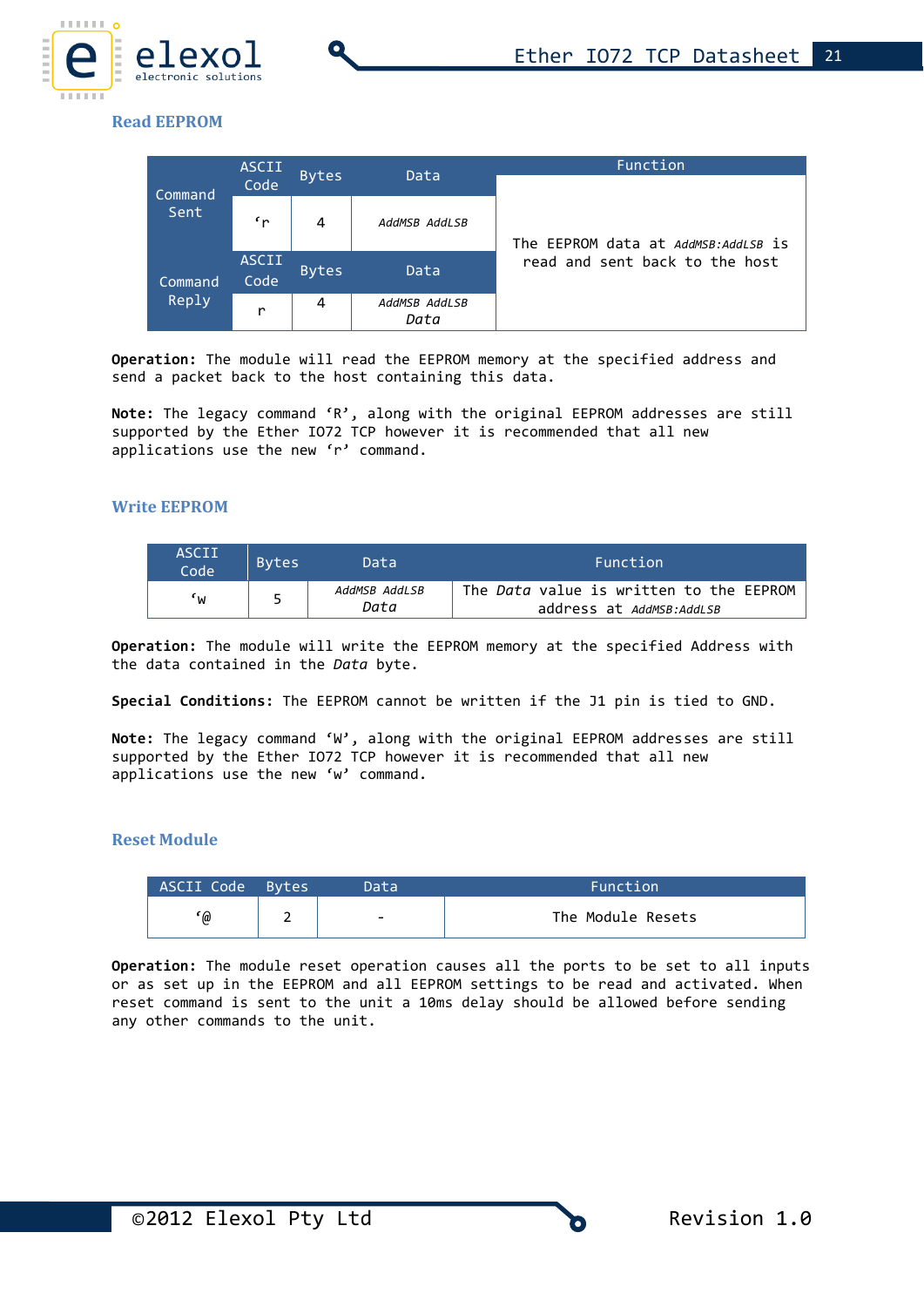

### **Serial Communications Modes (Via I/O Ports)**

Serial Communications Modes include SPI Mode and I2C Mode. These Modes are only available on Port A, Port B, and Port C.

The Port Mode is set as part of the Power-up Options in the Ether IO72 TCP Java Applet. Once the Mode is set, all communications are done using the S Command as set out below.

#### SEND SERIAL DATA ON PORT A

|                                | <b>ASCII</b>  |                                  | Data                       | Function                                                                                                                                                                                                |
|--------------------------------|---------------|----------------------------------|----------------------------|---------------------------------------------------------------------------------------------------------------------------------------------------------------------------------------------------------|
| Command                        | Code          | <b>Bytes</b>                     |                            |                                                                                                                                                                                                         |
| Sent                           | SA            | $2 + #data$<br>bytes +<br>data   | #data<br>bytes $+$<br>data |                                                                                                                                                                                                         |
|                                | ASCII<br>Code | <b>Bytes</b>                     | Data                       | Sends out Serial* data on PORT A. The                                                                                                                                                                   |
| Command<br>Reply<br>(SPI Mode) | SА            | $2 + #data$<br>bytes $+$<br>data | Return<br>data             | number of data bytes is sent out first<br>followed by the data. The return data will<br>automatically be clocked in and sent back<br>in the command reply.<br>*Serial Data may be SPI or I2C, depending |
| Command                        | ASCII<br>Code | <b>Bytes</b>                     | Data                       | on Port Mode                                                                                                                                                                                            |
| Reply<br>$(I2C Mode)^T$        | SА            | $2 + #data$<br>bytes +<br>data   | Data                       |                                                                                                                                                                                                         |

 $1$  I2C Mode only returns data on Read Commands.

**Operation:** Sends out Serial data on PORTA. The command consists of SA which tells the firmware that Serial data will be sent on PORTA, then the number of data bytes to be sent out followed by the data bytes. Below are some examples of the commands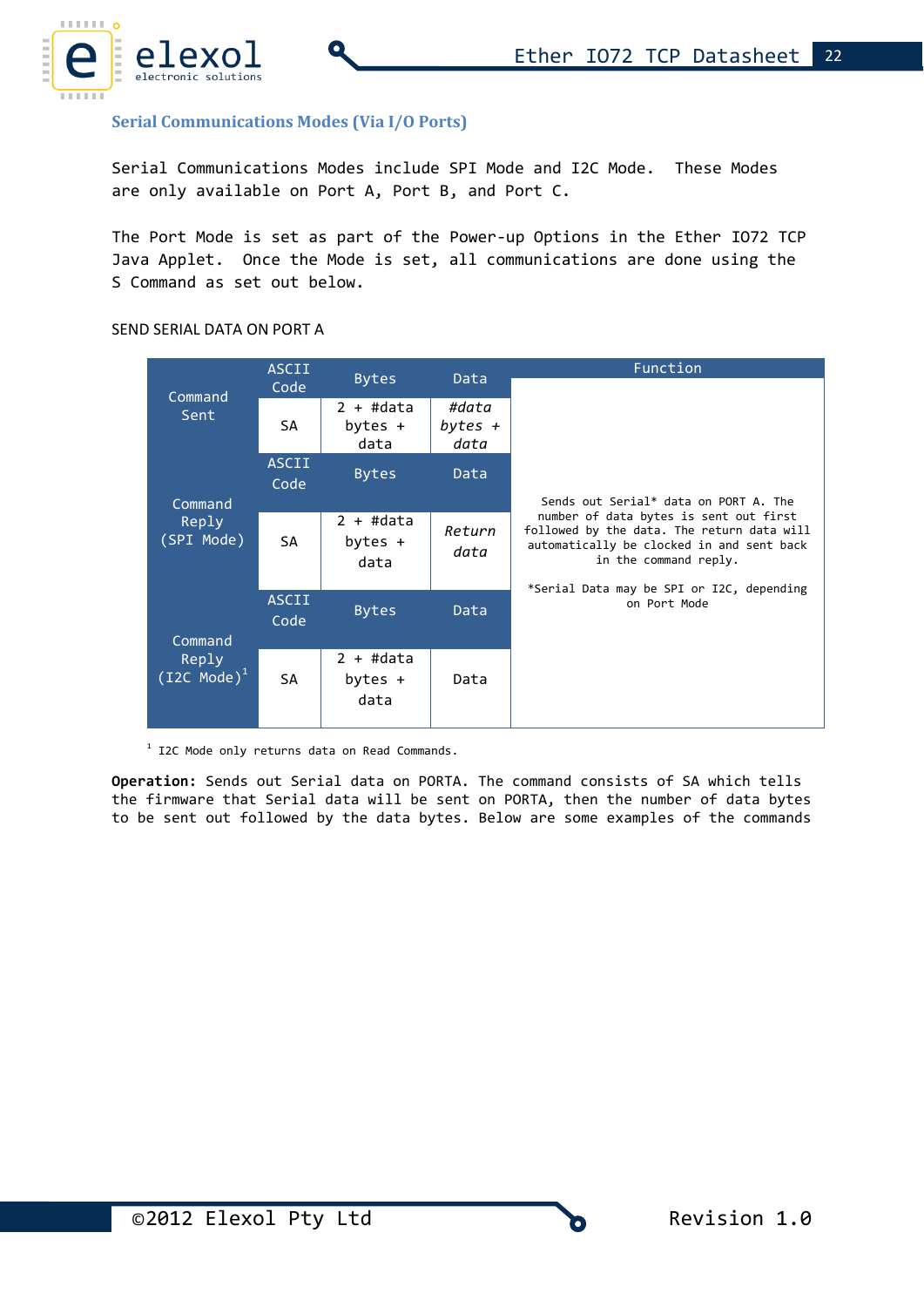

#### SEND SERIAL DATA ON PORT B

Q

|                                                                              | <b>ASCII</b>         |                                  |                | Function                                                                                                                                                   |
|------------------------------------------------------------------------------|----------------------|----------------------------------|----------------|------------------------------------------------------------------------------------------------------------------------------------------------------------|
| Command                                                                      | Code                 | <b>Bytes</b>                     | Data           |                                                                                                                                                            |
| $2 + #data$<br>#data<br>Sent<br>SB<br>bytes $+$<br>bytes $+$<br>data<br>data |                      |                                  |                |                                                                                                                                                            |
|                                                                              | <b>ASCII</b><br>Code | <b>Bytes</b>                     | Data           | Sends out Serial* data on PORT B. The                                                                                                                      |
| Command<br>Reply<br>(SPI Mode)                                               | SB.                  | $2 + #data$<br>bytes $+$<br>data | Return<br>data | number of data bytes is sent out first<br>followed by the data. The return data will<br>automatically be clocked in and sent back<br>in the command reply. |
| Command                                                                      | <b>ASCII</b><br>Code | <b>Bytes</b>                     | Data           | * Serial Data may be SPI or I2C, depending<br>on Port Mode                                                                                                 |
| Reply<br>$(12C Model)^1$                                                     | <b>SB</b>            | $2 + #data$<br>bytes $+$<br>data | Return<br>data |                                                                                                                                                            |

<sup>1</sup> I2C Mode only returns data on Read Commands.

#### **Operation:** Sends out Serial data on PORTB

### SEND SERIAL DATA ON PORT C

|                                                       | <b>ASCII</b>         | <b>Bytes</b>                     | Data                       | Function                                                                                                                                                                                                 |
|-------------------------------------------------------|----------------------|----------------------------------|----------------------------|----------------------------------------------------------------------------------------------------------------------------------------------------------------------------------------------------------|
| Command                                               | Code                 |                                  |                            |                                                                                                                                                                                                          |
| Sent                                                  | <b>SC</b>            | 2 + #data<br>bytes +<br>data     | #data<br>bytes $+$<br>data |                                                                                                                                                                                                          |
| Command                                               | <b>ASCII</b><br>Code | <b>Bytes</b>                     | Data                       | Sends out Serial* data on PORT C. The                                                                                                                                                                    |
| Reply<br>(SPI Mode)                                   | <b>SC</b>            | $2 + #data$<br>bytes $+$<br>data | Return<br>data             | number of data bytes is sent out first<br>followed by the data. The return data will<br>automatically be clocked in and sent back<br>in the command reply.<br>* Serial Data may be SPI or I2C, depending |
| Command<br>Reply<br>$\overline{\text{(I2C Model)}^1}$ | <b>ASCII</b><br>Code | <b>Bytes</b>                     | Data                       | on Port Mode                                                                                                                                                                                             |
|                                                       | <b>SC</b>            | $2 + #data$<br>bytes $+$<br>data | Return<br>data             |                                                                                                                                                                                                          |

<sup>1</sup> I2C Mode only returns data on Read Commands.

**Operation:** Sends out Serial data on PORTC.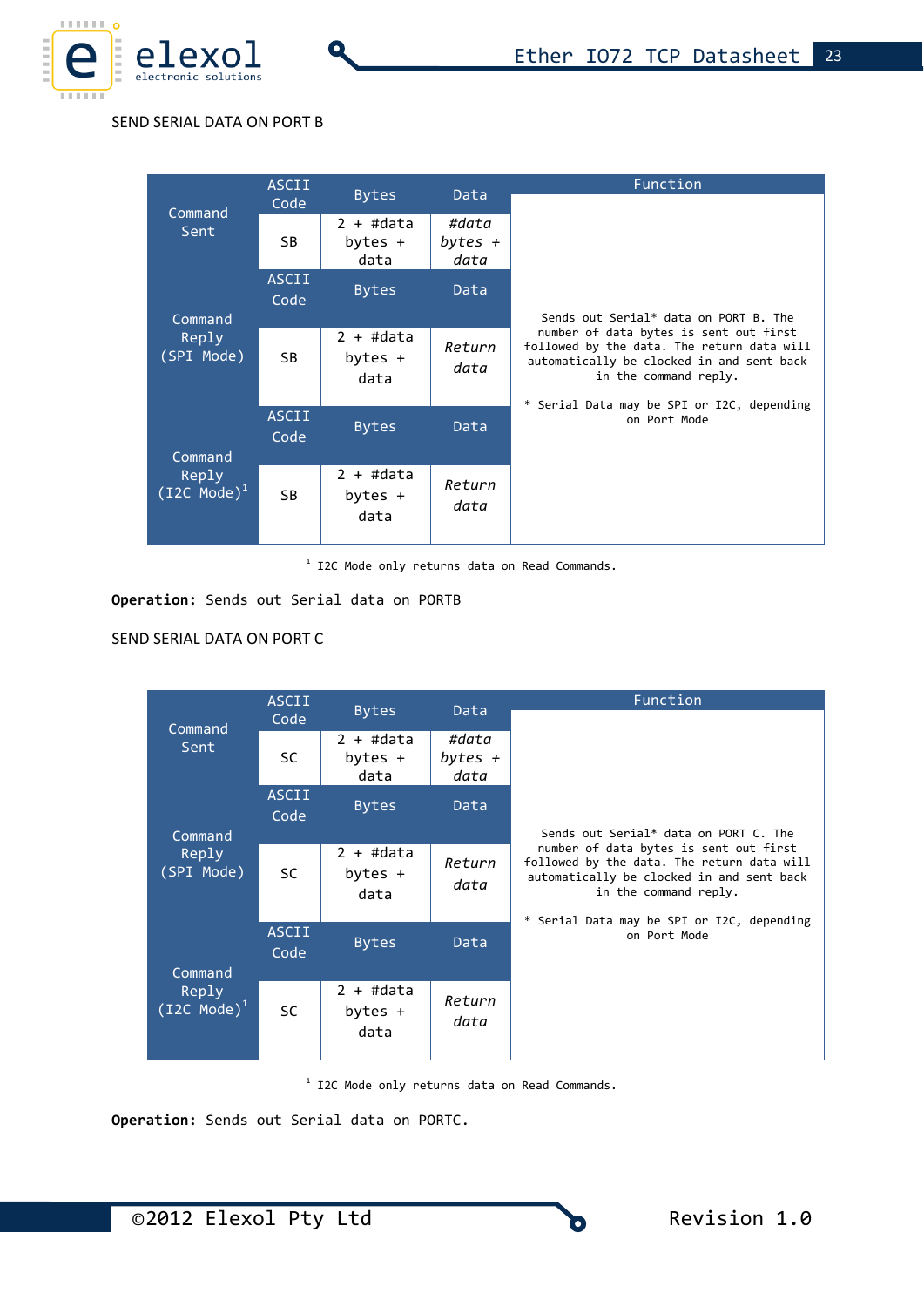

#### **Overview of SPI Mode**

The SPI interface that is implemented on the Ether IO72 TCP is a very basic SPI master device that allows 4 different modes. The SPI mode only has the one clock speed which is mentioned below in the specifications. The SPI interface can be used to communicate with A/D, GPIO Expander, EEPROM chips to name a few. Shown in the diagram below is the typical connection of an SPI device to the Ether IO72 TCP.

Connection diagram between Ether IO72 TCP Port A and an SPI device



Listed below are the SPI pin connections used by the Ether IO72 TCP on all Ports.

- Port Bit 0 is Serial Clock (SCL) and will be set as an output when in SPI Mode
- Port Bit 1 is Serial Data Out (SDO) and will be set as an output when in SPI Mode
- Port Bit 2 is Serial Data In (SDI) and will be set as an input when in SPI Mode
- All other Port pins act as normal
- Any of the other pins can be used as SS or CS when SPI is used. CS pins can be active high or active low depending on the setup used.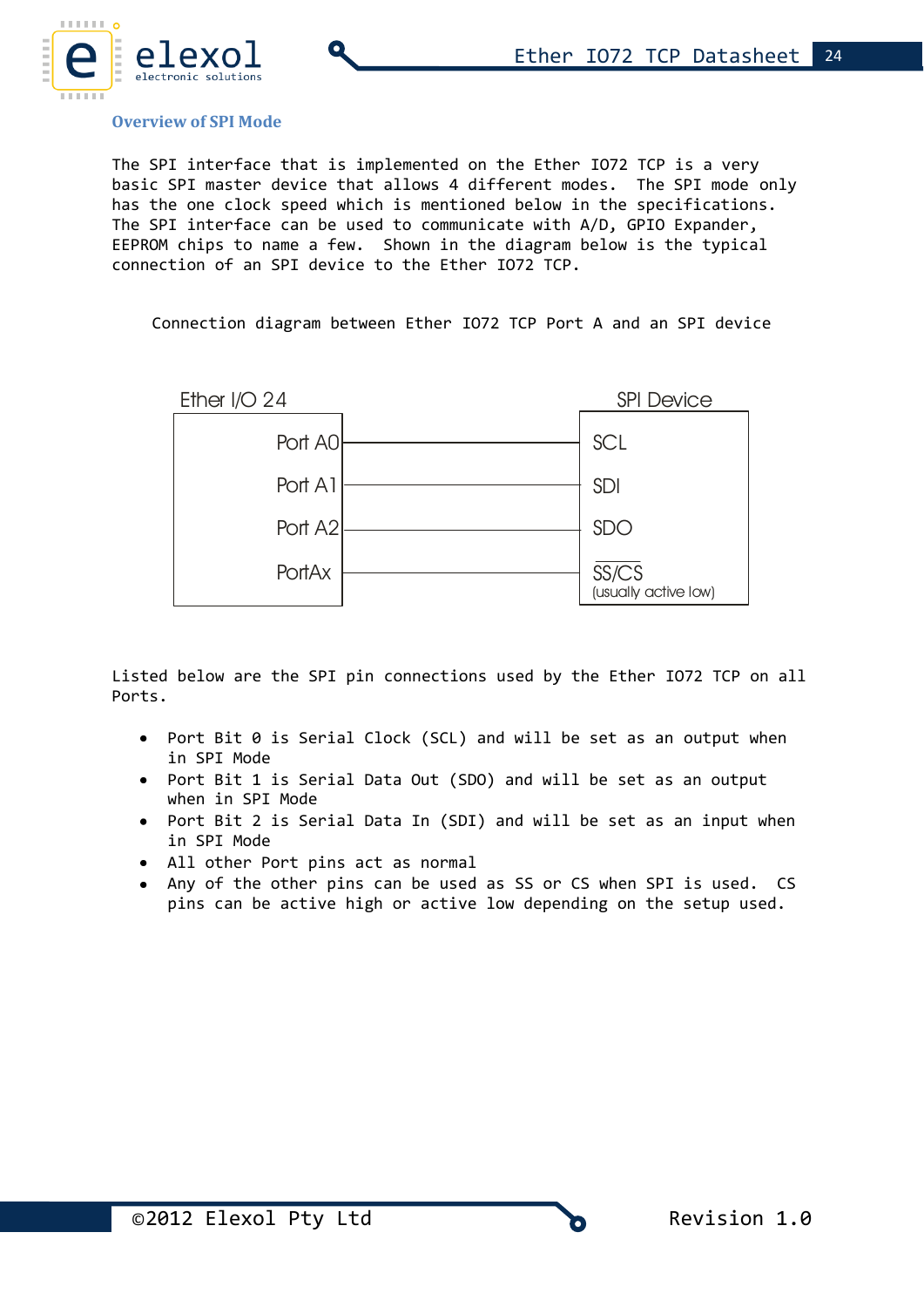

### SENDING BYTES VIA SPI

To send out SPI data on Port A the command that needs to be sent out requires an "SA" prefix followed by the number of bytes you want to send followed by the data stream. To send out the following bytes 0xFF 0xAA  $0x55$  you would send the following "SA" +  $0x03 + 0xFF + 0xAA + 0x55$ 

#### RECEIVING BYTES VIA SPI

Receiving bytes via SPI happens when the bytes are sent out, for every byte that is clocked out, there is an incoming byte being received. The number of bytes received is determined by the number of bytes that has been sent out.

In order to receive the number of bytes that is expected from the SPI device, Null bytes will have to be sent out. Sending out the Null bytes is required to keep the SPI clock running so that the return data is clocked out from the SPI slave device.

There are null bytes sent in the example image below, this can be seen in the last two bytes which are sent (implemented with don't cares) and on the input pin you will have the valid data from the device. The valid data will be sent back in the command response packet.

Note: you may have to send out leading zero's and don't cares depending on device you are communicating with. e.g. seven leading zero's then a start bit as per the image below.



Example image for SPI communications with the MCP3004/3008 using 8 bit segments taken from the MCP3004./3008 datasheet. (**[http://www.microchip.com](http://www.microchip.com/)**)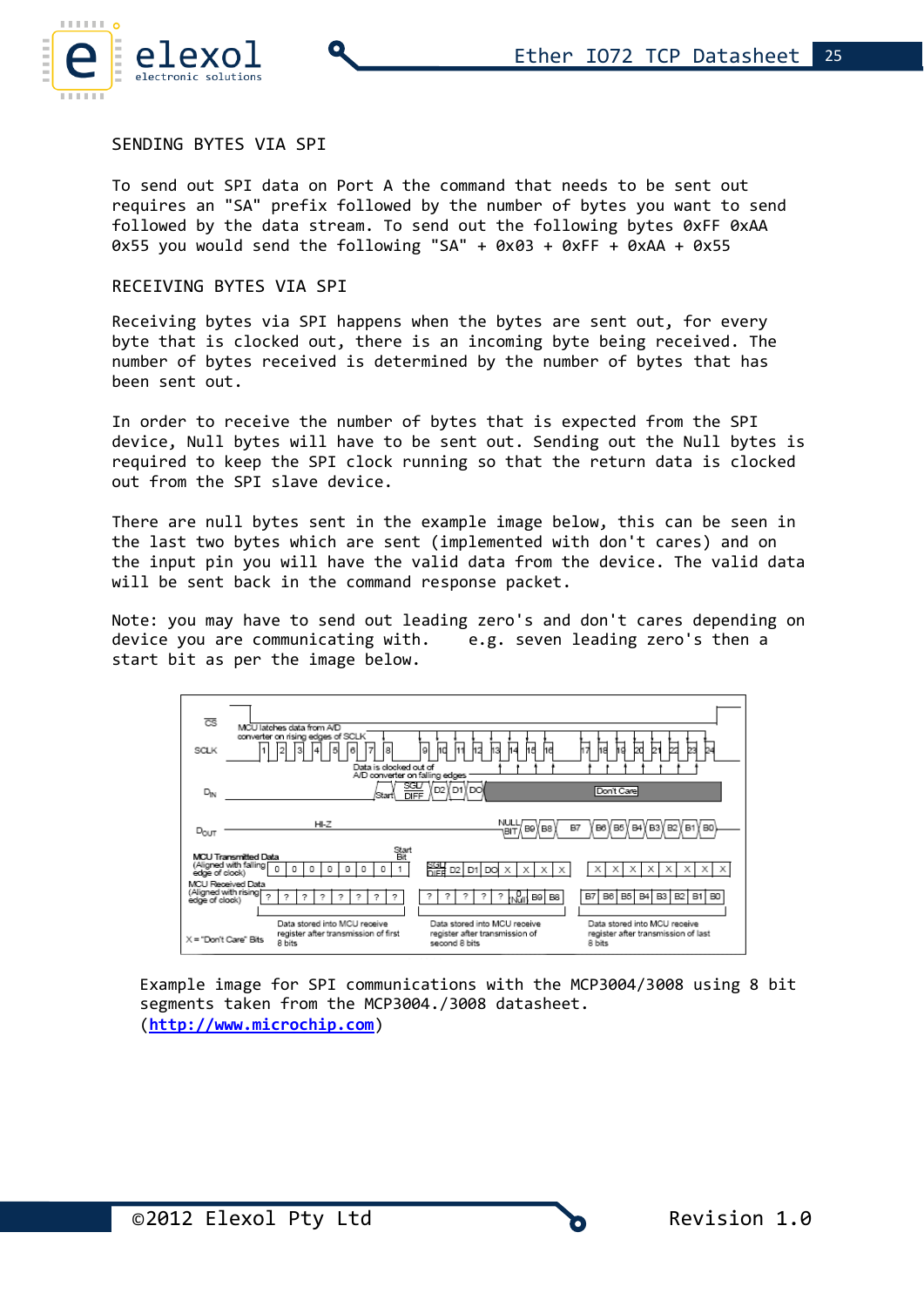

BASIC OVERVIEW OF SERIAL COMMUNICATIONS TO SPI ACCESSORY BOARDS

Listed below is a basic overview of the procedure that needs to be followed in order to communicate with the board.

- 1. Configure the Port for SPI Mode using the Web-based Java Application.
- 2. Setup Port Values on Ether IO72 TCP for idle state on SPI Board
- 3. Lower the CS pin for chip communication
- 4. Start SPI communication by sending start byte
- 5. Send Control Byte or write command registers
- 6. Send Null Bytes if response is required. This is done to keep the SPI clock going or no responses will be clocked in
- 7. Raise the CS pin back to idle state.
- 8. Repeat from Step 3 for other commands.

The coding examples below go into more detail of what commands are issued to the board. In this case the commands outlined are for the Analog board.

SETTING UP THE PORT ON THE ETHER IO72 TCP FOR SPI COMMUNICATIONS TO THE ANALOG BOARD

Communication to the Analog board is via SPI from the port of Ether IO72 TCP. However the port direction and pins will need to be setup before communication can begin with the board. Below are the configurations that need to be setup on the Ether IO72 TCP for the analog board.

| $I/0$ 72<br><b>COMMAND</b> | <b>DESCRIPTION</b>                     |
|----------------------------|----------------------------------------|
| A 0x79                     | Set CS for A/D and D/A to idle state   |
| A 0x71                     | Lower CS for A/D and D/A to idle state |
| A 0x78                     | Lower CS for D/A and A/D to idle state |
| A 0x38                     | Lower CS for D/A and set LDAC to high  |
| A 0x68                     | Lower LDAC                             |

©2012 Elexol Pty Ltd Revision 1.0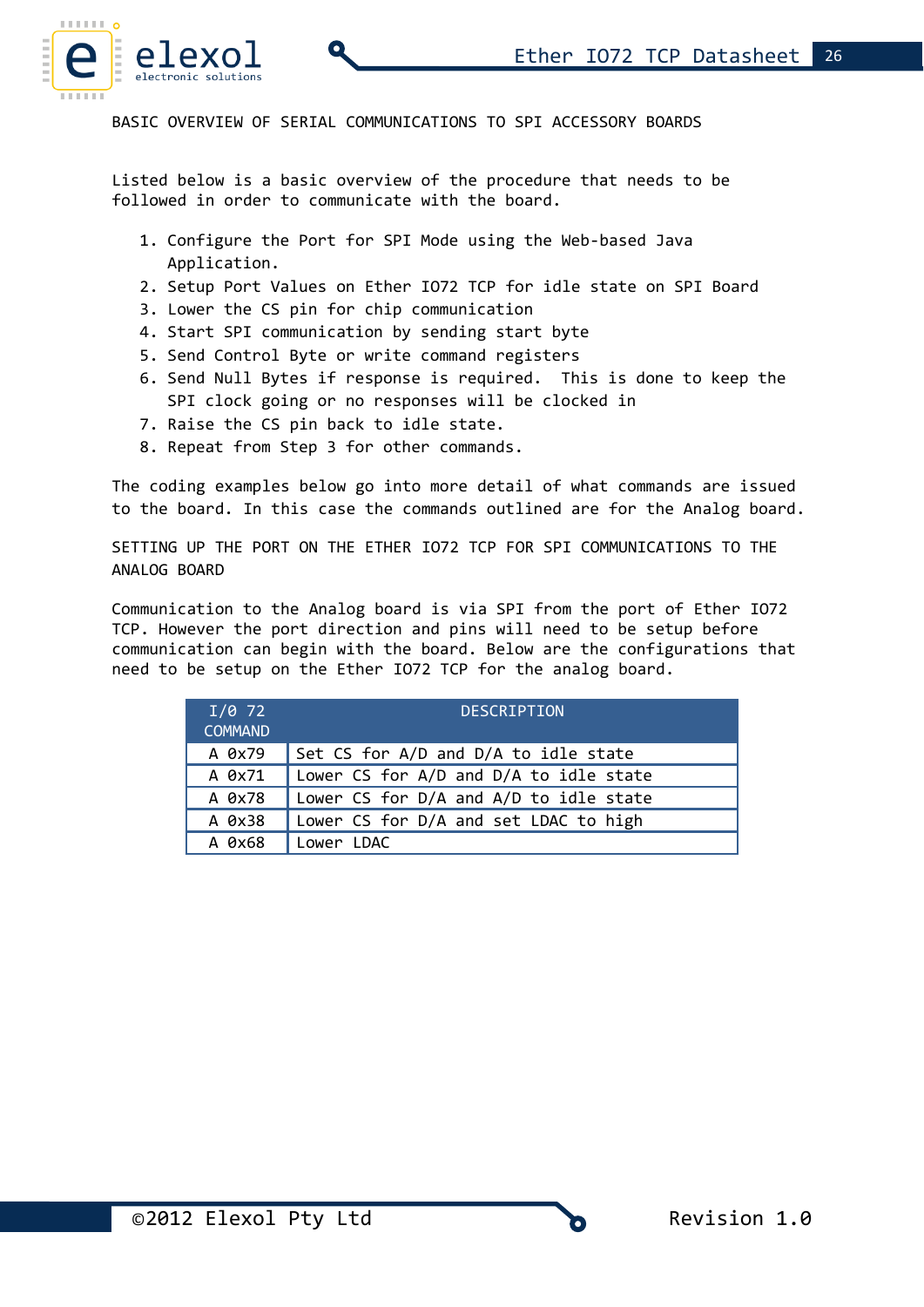### SPI SPECIFICATIONS

The table below outlines the specifications of the SPI mode implemented on the Ether IO72 TCP.

#### SPI waveforms

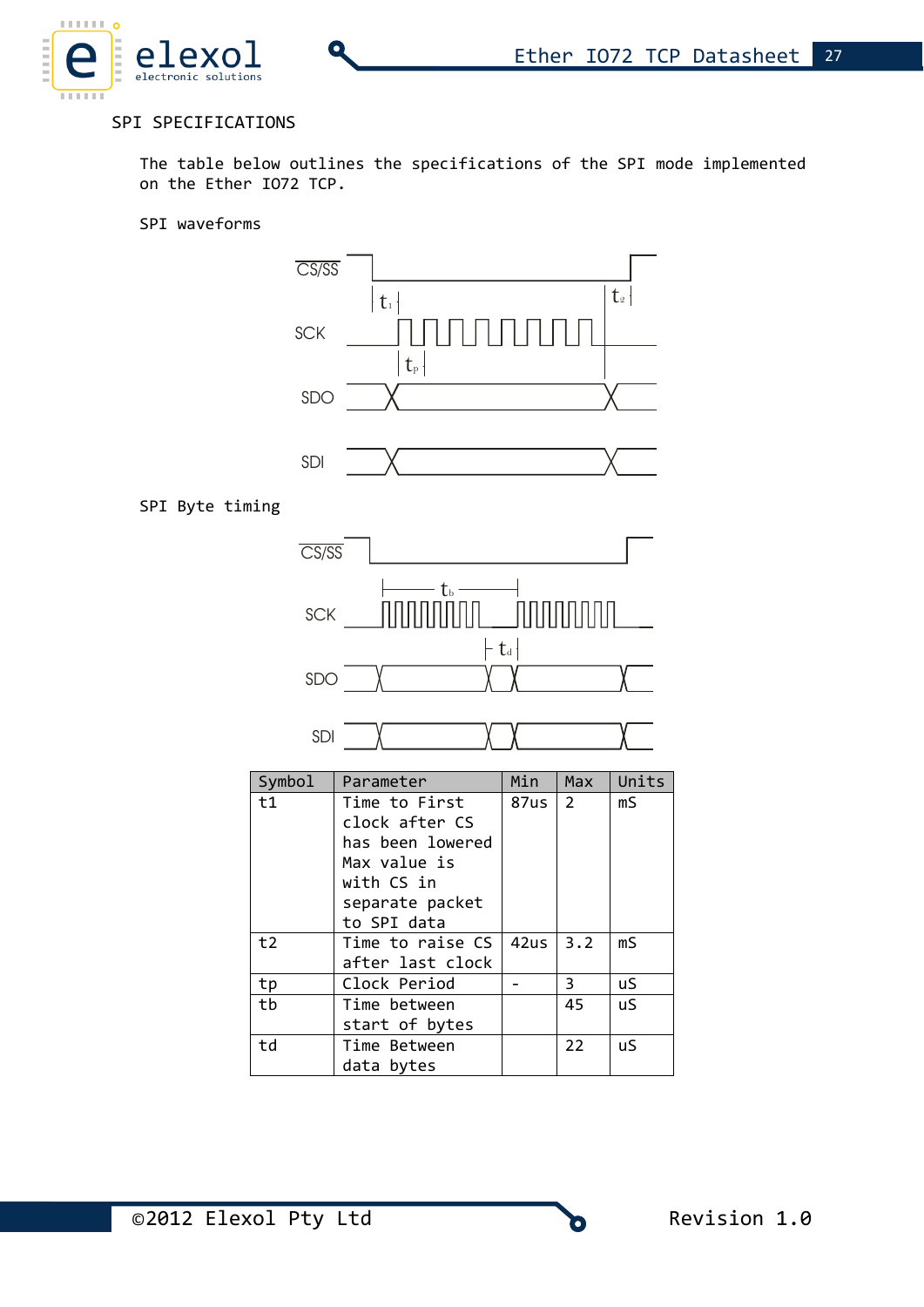

#### **Overview of I2C Mode**

The  $I^2C$  interface that is implemented on the Ether IO72 TCP is a very basic  $I^2C$  master. The  $I^2C$  mode only has the one clock speed which is mentioned below in the specifications. The  $I^2C$  interface can be used to communicate with A/D, GPIO Expander, EEPROM chips to name a few. Shown in the diagram below is the typical connection of an  $I^2C$  device to the Ether IO72 TCP.

Connection diagram between Ether IO72 TCP Port A and an  $I^2C$  device



Listed below is the  $I^2C$  pin connections used by the Ether IO72 TCP on all Ports.

- Port Bit 0 is Serial Clock (SCL) and will be set as an output when in  $I^2C$  Mode
- Port Bit 1 is Serial Data (SDA)
- All other Port pins act as normal
- Any of the other pins can be used for other functions when  $I^2C$  is used.

#### I2C SPECIFICATIONS

The table below outlines the specifications of the  $I^2C$  mode implemented on the Ether IO72 TCP.

| Symbol | Parameter    | Min | Max | Units |
|--------|--------------|-----|-----|-------|
| $+1$   |              | us  |     | mS    |
| t2     |              |     |     | mS    |
| tn     | Clock Period | 60  |     | uS    |
| tb     |              |     |     | uS    |
| td     |              |     |     | uS    |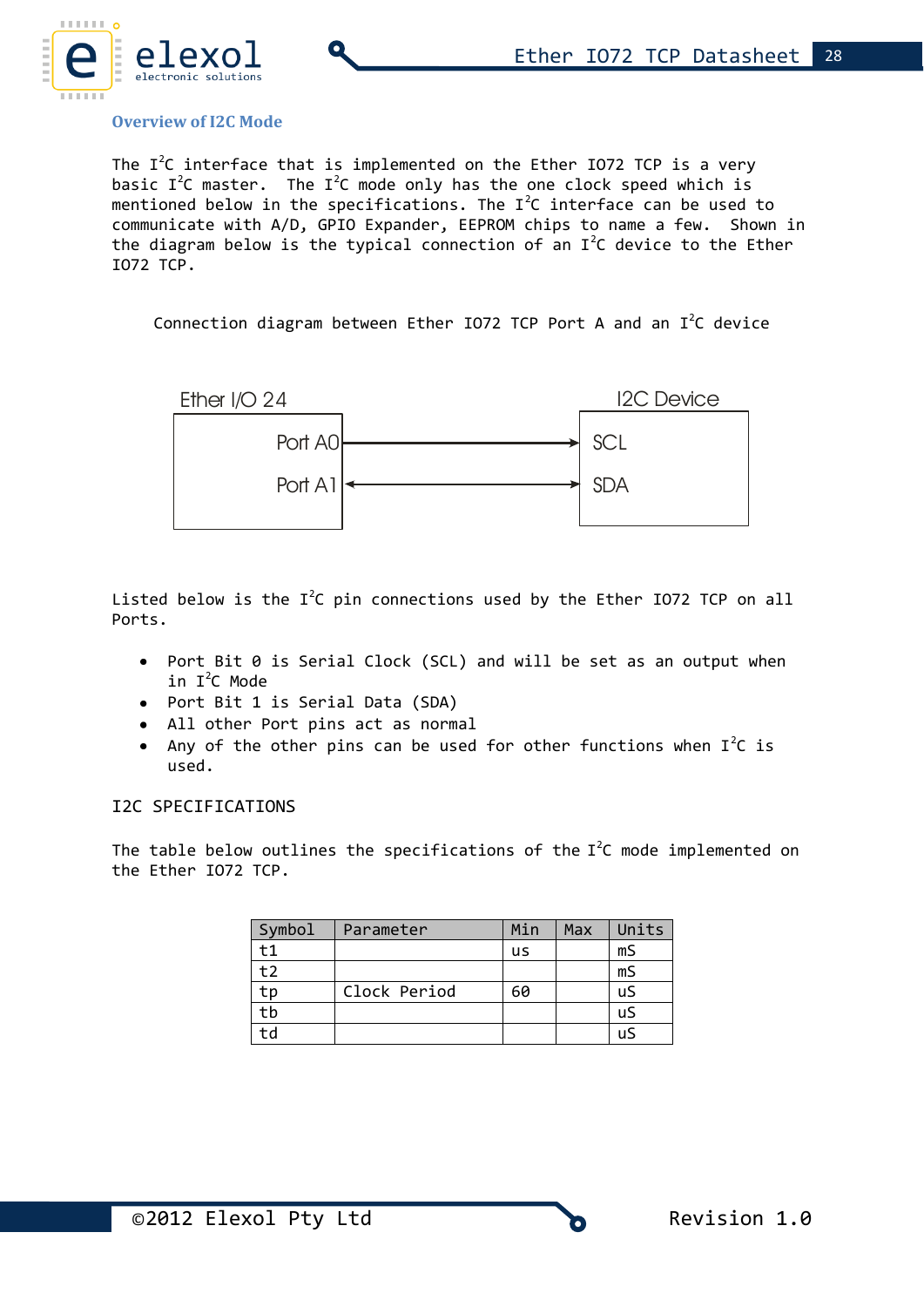

# AutoScan Configuration

The AutoScan mode will allow the module to originate communication with a remote device or another Ether IO72 module. This mode is very useful as it allows your software the freedom to not have to poll the module to check the state of the inputs.

An overview of the AutoScan settings can be found in the AutoScan section of the Web Interface Chapter above.

### **Basic Functionality**

Once AutoScan is configured, any input state changes on the configured port will automatically be sent to a host or another Ether IO72 module.

The AutoScan response format is shown below:

| AutoScan<br>Response | <b>Bytes</b> | Data                                                                                            |
|----------------------|--------------|-------------------------------------------------------------------------------------------------|
| * Port Value         | ર            | Port is the module Port in which the state had<br>changed<br>Value is the new value of the port |

The AutoScan packet is prefixed with a '\*' to enable it to be differentiated from a normal read port return. For example, if Port A is configured for AutoScan, any input pin changes will be sent in the form:

\*A[*New port value*]

# **Tips and tricks**

- Auto scan will only work with values that are set to Inputs
- Don't leave floating input pins when using auto scan as the pins will change state and constantly send data. Tie them to a know state by using the in-built Pull-ups, or set them as outputs if not being used.
- The Auto scan packet sent back from the Ether I/O contains 3 bytes '\*' 'Port Designator' 'Hex Port Value' e.g. \*A0 data in packet UDP packet will be 2a 41 00
- Be sure to set the scan period and scan count appropriately for your application
- Use a program called Ethereal or WireShark to debug the packets being sent back and forth from the PC to the Ether IO72 and vice versa. [\(www.ethereal.com](http://www.ethereal.com/) [www.wireshark.org\)](http://www.wireshark.org/)
- Know what data is being sent back with the various commands sent. E.g. Sending IO24 will return 12 bytes, Read command 2 bytes, etc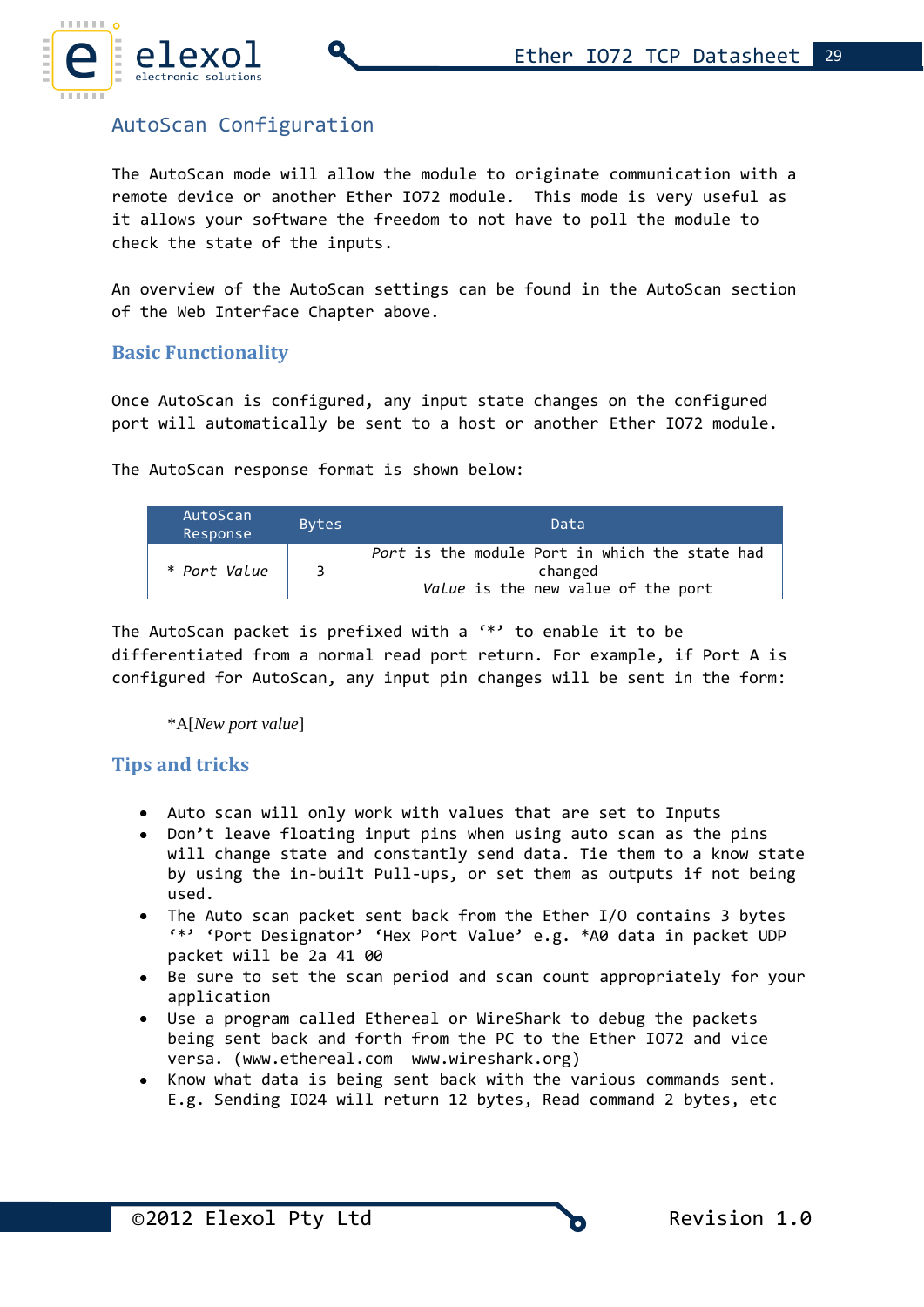

# EEPROM Configuration

The EEPROM on the Ether IO72 TCP is used to store the board's Serial number and other critical factory settings as well user settings for the module and there is even a spare area where you can store your own data to be kept by the module, even when the module loses power.

The EEPROM on the Ether IO72 TCP is used to store the configuration settings for the board.

| EE.<br><b>Address</b> | <b>Function</b>           | EE.<br><b>Address</b> | Function                      |
|-----------------------|---------------------------|-----------------------|-------------------------------|
| $0 - 25$              | Reserved (Unwritable)     |                       |                               |
| 26                    | DHCP Enable               | 27                    | Fixed IP Address Byte 1       |
| 28                    | Fixed IP Address Byte 2   | 29                    | Fixed IP Address Byte 3       |
| 30                    | Fixed IP Address Byte 4   | 31                    | Subnet Mask Byte 1            |
| 32                    | Subnet Mask Byte 2        | 33                    | Subnet Mask Byte 3            |
| 34                    | Subnet Mask Byte 4        | 35                    | Gateway IP Byte 1             |
| 36                    | Gateway IP Byte 2         | 37                    | Gateway IP Byte 3             |
| 38                    | Gateway IP Byte 4         | 39                    | Command Port LSB              |
| 40                    | Command Port MSB          | 41                    | TCP Server Timeout LSB        |
| 42                    | TCP Server Timeout BSB    | 43                    | AutoScan Enabled <sup>1</sup> |
| 44                    | AutoScan Port A Mask      | 45                    | AutoScan Port B Mask          |
| 46                    | AutoScan Port C Mask      | 47                    | AutoScan Remote Port LSB      |
| 48                    | AutoScan Remote Port MSB  | 49                    | AutoScan Remote IP Byte 1     |
| 50                    | AutoScan Remote IP Byte 2 | 51                    | AutoScan Remote IP Byte 3     |
| 52                    | AutoScan Remote IP Byte 4 | 53                    | AutoScan Filter Count         |
| 54                    | AutoScan Period LSB       | 55                    | AutoScan Period MSB           |
| 56                    | Power-up Values Enabled   | 57                    | Power-up Port A Value         |
| 58                    | Power-up Port B Value     | 59                    | Power-up Port C Value         |
| 60                    | Power-up Port A Direction | 61                    | Power-up Port B Direction     |
| 62                    | Power-up Port C Direction | 63                    | Power-up Port A Pull-ups      |
| 64                    | Power-up Port B Pull-ups  | 65                    | Power-up Port C Pull-ups      |
| 66                    | Port A Mode               | 67                    | Port B Mode                   |
| 68                    | Port C Mode               | 69                    | Port A SPI Mode               |
| 70                    | Port B SPI Mode           | 71                    | Port C SPI Mode               |

#### Table 2, EEPROM Memory Addresses

 $1$  Autoscan Enable: Setting this address to 0x01 will enable Autoscan in UDP mode. Setting it to 0x20 will enable Autoscan in TCP mode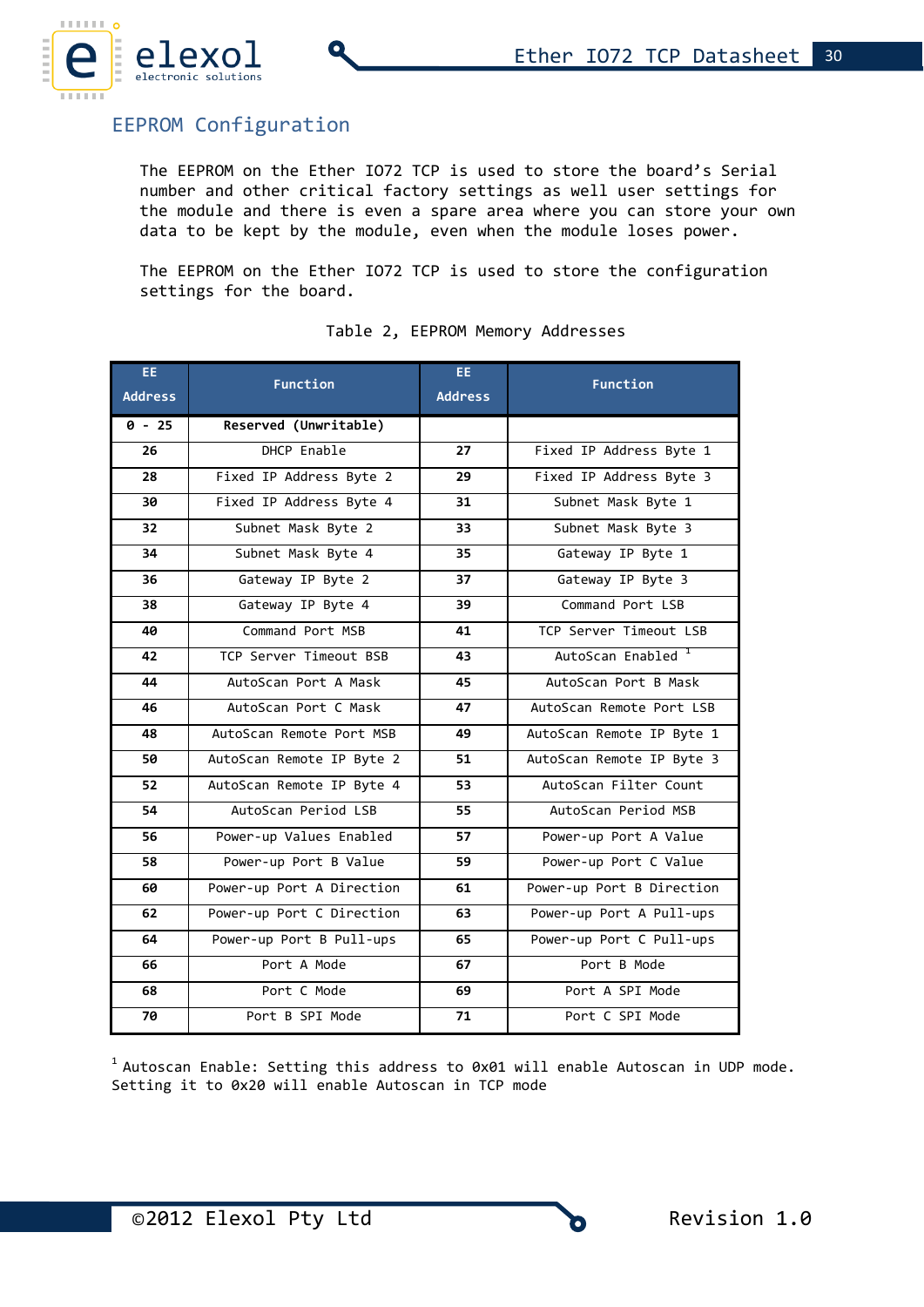

| EE.<br><b>Address</b> | <b>Function</b>           | EE.<br><b>Address</b> | Function                  |  |
|-----------------------|---------------------------|-----------------------|---------------------------|--|
| 72                    | AutoScan Port D Mask      | 73                    | AutoScan Port E Mask      |  |
| 74                    | AutoScan Port F Mask      | 75                    | AutoScan Port G Mask      |  |
| 76                    | AutoScan Port H Mask      | 77                    | AutoScan Port I Mask      |  |
| 78                    | Power-up Port D Value     | 79                    | Power-up Port E Value     |  |
| 80                    | Power-up Port F Value     | 81                    | Power-up Port G Value     |  |
| 82                    | Power-up Port H Value     | 83                    | Power-up Port I Value     |  |
| 84                    | Power-up Port D Direction | 85                    | Power-up Port E Direction |  |
| 86                    | Power-up Port F Direction | 87                    | Power-up Port G Direction |  |
| 88                    | Power-up Port H Direction | 89                    | Power-up Port I Direction |  |
| 90                    | Power-up Port D Pull-ups  | 91                    | Power-up Port E Pull-ups  |  |
| 92                    | Power-up Port F Pull-ups  | 93                    | Power-up Port G Pull-ups  |  |
| 94                    | Power-up Port H Pull-ups  | 95                    | Power-up Port I Pull-ups  |  |

Q

|  | Table 2 (Continued), EEPROM Memory Addresses |  |  |  |
|--|----------------------------------------------|--|--|--|
|--|----------------------------------------------|--|--|--|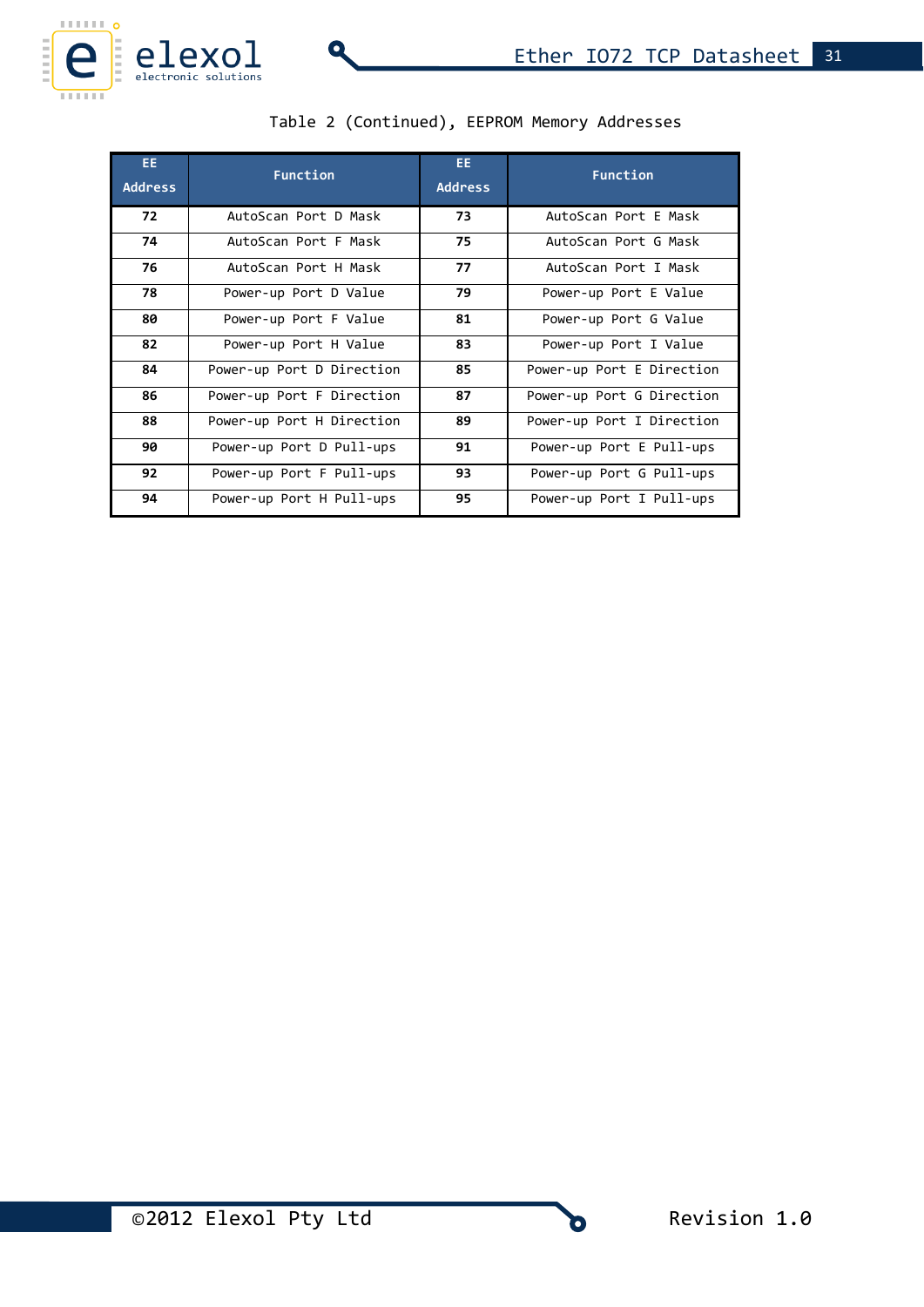

# Coding Examples

The example code has been written in Visual C# Express and are available for download from our website www.elexol.com

### TCP INTERFACE EXAMPLES

# **Opening TCP Port and Connecting**

```
//TCP Connect function opens TCP Connection to the device
                                                **************
1+xprivate Boolean TCPConnect ()
   if (client == null)
   \{client = new TcpClient();
      //Define device PORT as 2424
      11+11+11+11+11+11devicePort = 2424;//Define IP address that is to be used from textbox
      deviceIP = IPAddress.Parse(txtIPAddress.Text);
      //Set up IPEndpoint of Ether IO72 that you want to talk with
       11************************************
                                        ********
      IPEndPoint serverEndPoint = new IPEndPoint (_deviceIP,
          \rule{1em}{0em} devicePort);
      //Try and connect with Ether 1072
                                //****************************
      try
      \{client.Connect(serverEndPoint); //Connect<br>TestTextBox.AppendText("\r\n" + "~~~" + "\r\n");
          TestTextBox.AppendText("TCP Client Connected to " +
              deviceIP + "\rceil r \n\rceil;
          client. NoDelay = true;\mathbf{I}catch (SocketException)
      \left\{ \right.// Connection Failed
          return false;
      \rightarrowreturn true;
   \overline{\phantom{a}}else //If not connecting
   \left\{ \right.try
      \left\{ \right.client.Close();
          client = null;TestTextBox.AppendText("TCP Client Disconnected" + "\r\n");
      \mathbf{I}catch (SocketException)
      \left\{ \right.// Dis-connection Failed
      \mathcal{E}return false;
   \}\overline{\phantom{a}}
```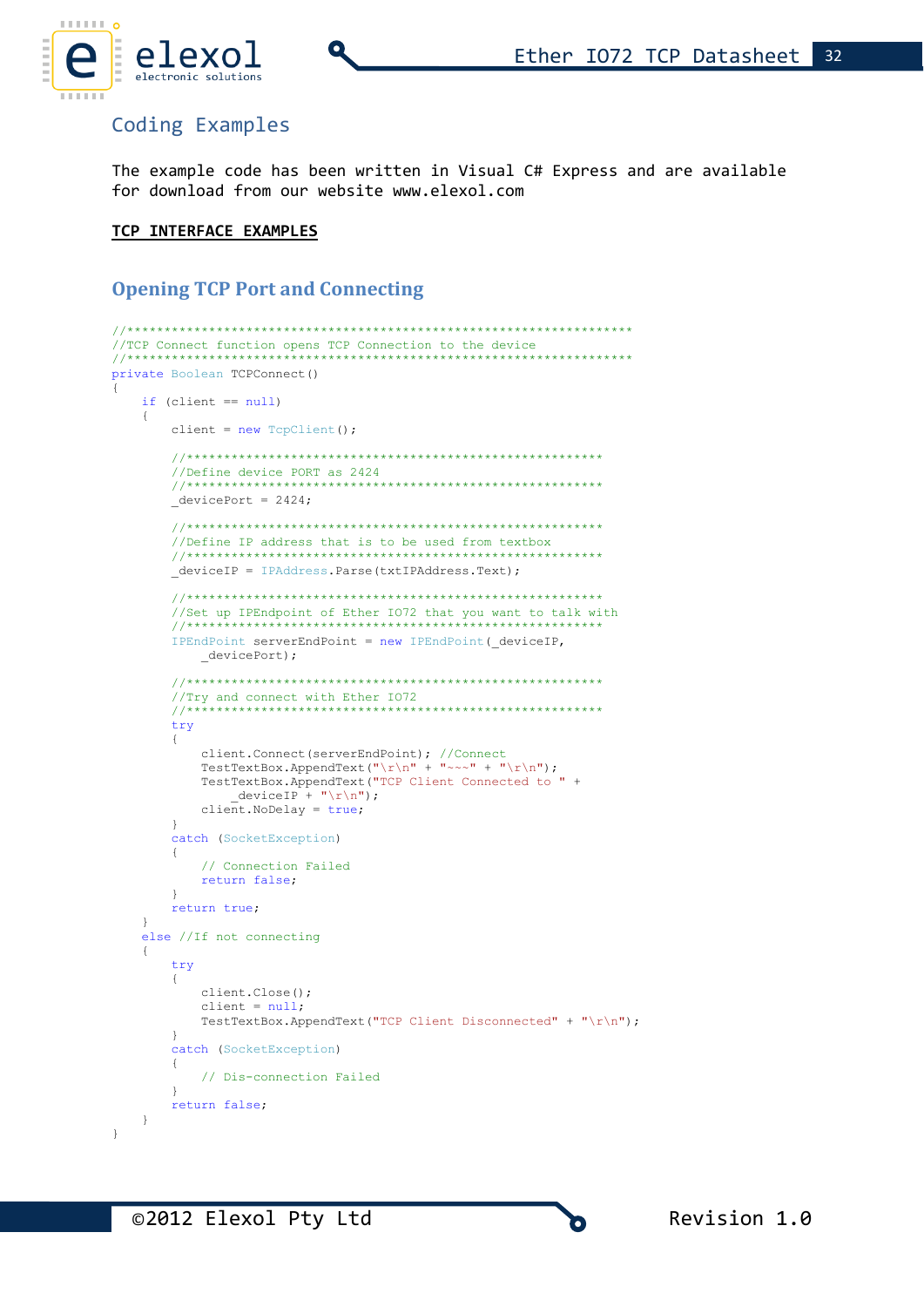

# **Closing TCP Connection**

```
//TCP Disconnect function closes port
private void TCPDisconnect ()
\left\{ \right.client.Close()client = null:TestTextBox.AppendText("TCP Client Disconnected" + "\r\n");
\rightarrow
```
# **Sending TCP Commands**

SETTING PORT DIRECTION REGISTER AND PORT VALUE

```
//TCP Send Direction function sends command to device to set the
private void TCPSendDirection Click(object sender, EventArgs e)
\left\{ \right.//Open TCP Connection
  //********************************************************
  if (!TCPConnect())
     return; //will kick out if not connected successfully
  //Define variables that are to be used in routine
  . . . . . . . . . .
  NetworkStream clientStream = client GetStream():
  byte[] outBuffer = new byte[16];
  byte[] inBuffer = new byte[16];
  //Send out Port Direction Command to the unit
            ****************************
                                 outBuffer[0] = (byte)'!'; //Direction Command
  outBuffer[1] = (byte) 'A'; //Port<br>outBuffer[1] = (byte) 'A'; //Port<br>outBuffer[2] = (byte) 0x00; //Value to be written to port direction register
  clientStream. Write (outBuffer, 0, 3);
  clientStream. Flush(); //Send out TCP packet
  //Send out Port Command to the change value on Port
  outBuffer[0] = (byte)'A';outBuffer[1] = (byte) 0x55;clientStream. Write (outBuffer, 0, 2);
  clientStream. Flush () ;
  //Disconnect TCP connection
  TCPDisconnect();
```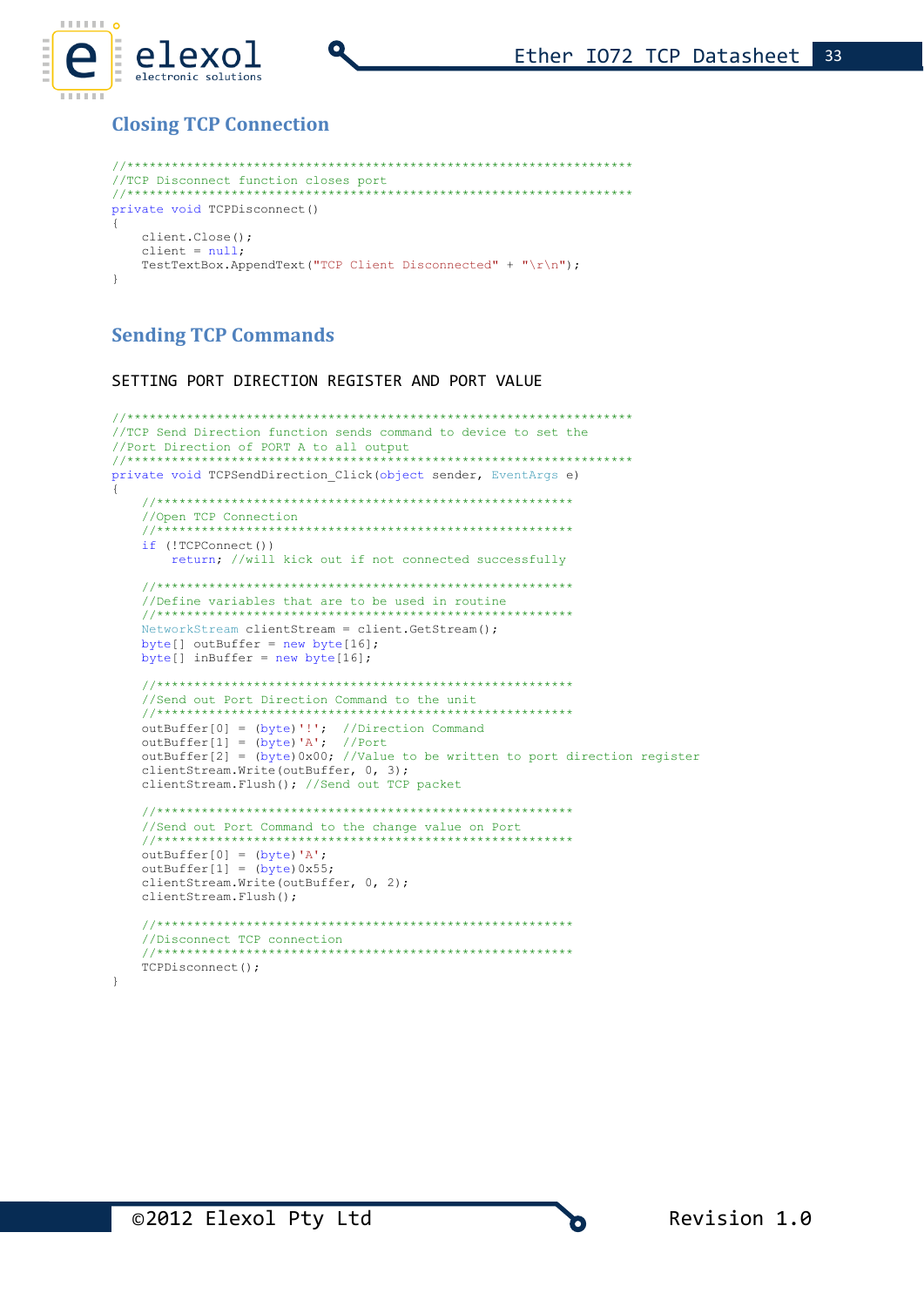

 $\{$ 

#### READING PORT VALUE

```
//TCP Read Port function sends the command to the device,
//to read the Port and the Value on the Port
private void TCPReadPort Click (object sender, EventArgs e)
  //Define the Return Buffer for incoming data
                                ****************
  11**byte[] ReturnDataBuffer = new byte[2];
  //Open TCP Connection
                 **************************************
  11*if (!TCPConnect())
     return; //will kick out if not connected successfully
  //Define variables that are to be used in routine
  فأربط الطرابط الطرابط الطرابط الطرابط
  NetworkStream clientStream = client.GetStream();
  byte[] outBuffer = new byte[16];
  byte[] inBuffer = new byte[16];
  //Send out Port Read Command to the unit
                 **************************************
  11***outBuffer[0] = (byte)'a';clientStream. Write (outBuffer, 0, 1);
  clientStream.Flush(); //Send out Command
  //Implementation of Reading Port with Blocking
  //Function ReadPortValue only returns 2 bytes
  ReturnDataBuffer = ReadPortValue(clientStream);
  //Display the Port Value in the TextBox provided
                               . . . . . . . . . . . . . . . . . . .
  11***TestTextBox.AppendText("Read Port " +
    System.Text.ASCIIEncoding.ASCII.GetString(ReturnDataBuffer, 0, 1) + " 0x"
    + ReturnDataBuffer[1].ToString("X2") + "\r\n");
  TestTextBox.AppendText("\r\n");
  //Disconnect TCP connection
  11********************************************
  TCPDisconnect();
```
 $\overline{\phantom{a}}$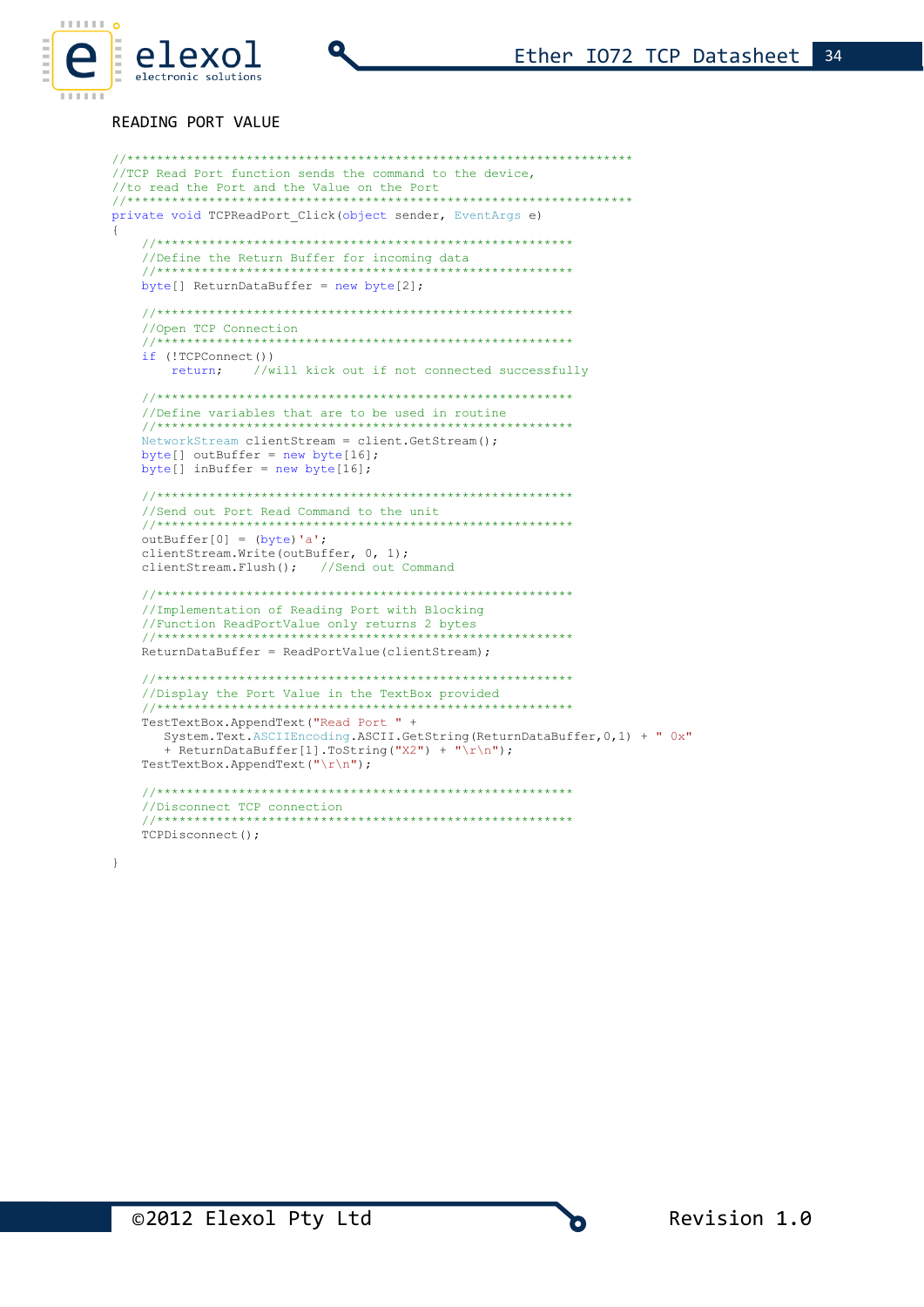```
//TCP Read PortValue function Reads the icoming datastream from the device,
//the data returned is the Port and the Value
                 ************************
                                  ************************
private byte[] ReadPortValue(NetworkStream clientStream)
\left\{ \right.// Define variables that are to be used in routine
   //****************************
  byte[] inBuffer = new byte[2];
  byte inBufferCount = 0;
  System. Threading. Thread. Sleep (100) ; //wait
   // Read 2 bytes back from stream (Port Read Response)
   77****************
  inBufferCount = 0do
   \left\{ \right.inBuffer[inBufferCount++] = (byte) clientStream.readByte();} while (clientStream.DataAvailable);
   // Return the data that has been read back from Device
   // Should be Port and the Value
   return inBuffer;
\overline{\phantom{a}}
```
### **Receiving TCP Command Responses**

TCP SERVER APPLICATION THAT HANDLES ALL INCOMING TCP TRAFFIC.

```
// Form_Load Method: Instantiate and start the listening thread
      private void Form1 Load(object sender, EventArgs e)
\left\{ \right.this.listenThread = new Thread(new ThreadStart(ListenForClients));
   this.listenThread.Start();
// ListenForClient() : This method runs in the listening thread.
// It will loop indefinately waiting for a TCP Connection.
//*************************
           *********
private void ListenForClients()
\{try
   \{this.tcpListener.Start();
   \rightarrowcatch\overline{f}// Thread did not start.
   \rightarrowwhile (true)
      // Blocks until a client has connected to the server
      11**TcpClient client = this.tcpListener.AcceptTcpClient();
      System. Diagnostics. Debug. WriteLine ("Client Connected");
      // Create a thread to handle communication with connected client
      Thread clientThread =
         new Thread(new ParameterizedThreadStart(HandleClientComm));
      clientThread.Start(client);
    \overline{\phantom{a}}\overline{\phantom{a}}
```
n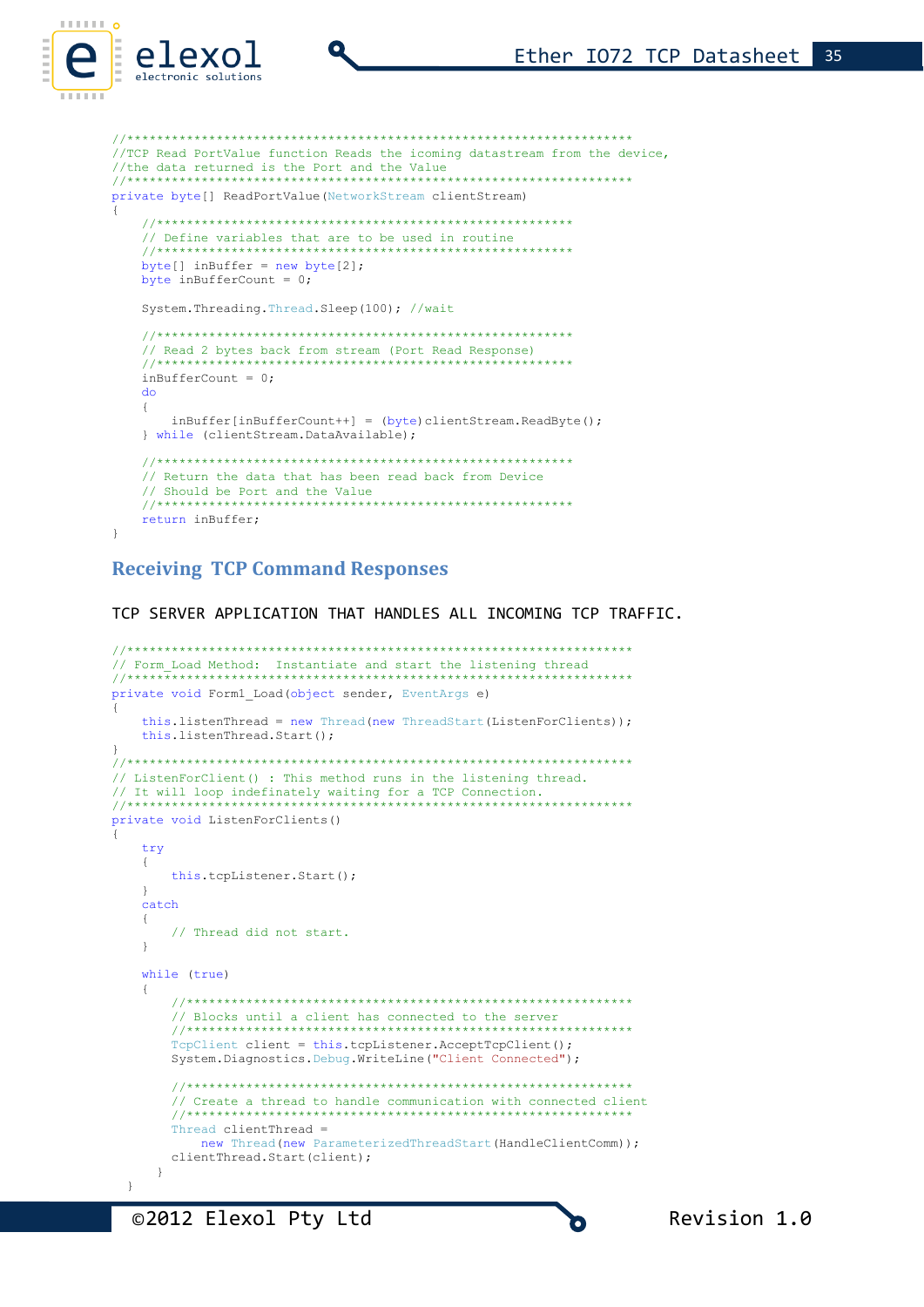```
// HandelClientComm()
// This method runs in the client thread.
// It will handle data coming from the client and loop until
// the client disconnects.
private void HandleClientComm (object client)
   TcpClient tcpClient = (TcpClient) client;
  NetworkStream clientStream = tcpClient.GetStream();
  byte[] message = new byte[4096];
   int bytesRead;
   while (true)
   \left\{ \right.bytesRead = 0;
      try
      \left\{ \right.// Blocks until a client sends a message
                                         *****************
         11**bytesRead = clientStream. Read (message, 0, 4096);
      \overline{\phantom{a}}catch
      \left\{ \right.System. Diagnostics. Debug. WriteLine ("catch");
                                           . . . . . . . . . . . . . .
         // A socket error has occured
                                 *************************
         11**break;
      \}if (bytesRead == 0)
      \left\{ \right.// The client has disconnected from the server
         System. Diagnostics. Debug. WriteLine ("Client Disconnected");
         break:
      \}// Message has successfully been received
      ASCIIEncoding encoder = new ASCIIEncoding();
      System. Diagnostics. Debug. WriteLine (encoder. GetString (message, 0,
        bytesRead));
   tcpClient.Close();
\}
```
electronic solutions

O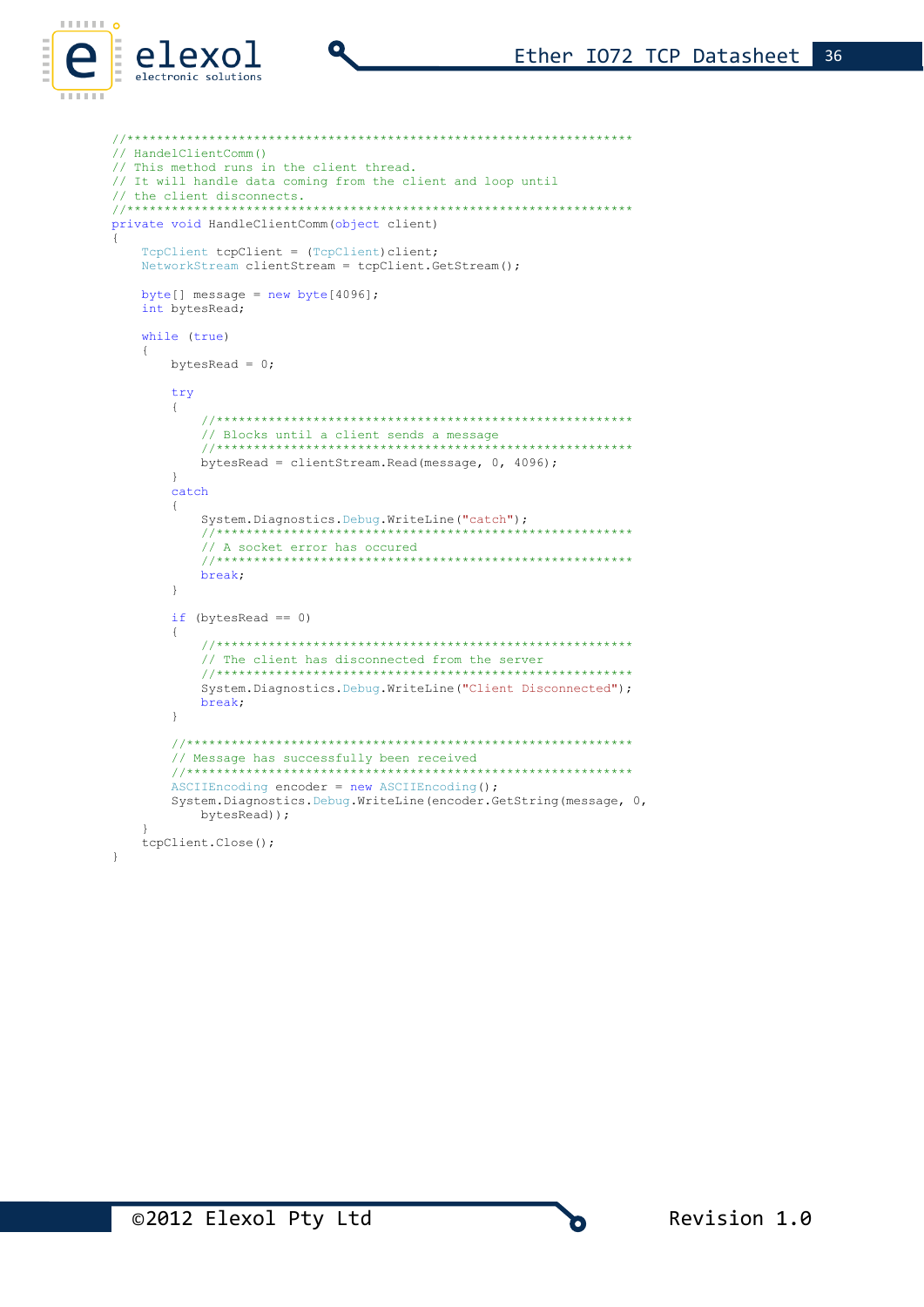

UDP INTERFACE EXAMPLES

# **Sending UDP Commands**

BROADCAST IO24

Shown below is example code for a button (Ether Scan) that broadcasts "I024" on port 2424

```
using System;
using System. Collections. Generic;
using System. ComponentModel;
using System. Data;
using System. Drawing;
using System. Ling;
using System. Text;
using System. Windows. Forms;
11*****************************************
// Declare additional system-defined namespaces used by UDPClient
//*********************************
using System. Net. Sockets;
using System. Net;
namespace EtherIO24example
\left\{ \right.public partial class Form1 : Form
   \left\{ \right.// Define variables that will be used throughout the code
      11**public UdpClient udpClient = new UdpClient (2424);
      public byte[] sendBytes;
      public Form1()
         InitializeComponent();
      \overline{\phantom{a}}private void Ether_Scan_Click(object sender, EventArgs e)
         // Send out 1024 via broadcast (255.255.255.255) on port 2424
         // Fill sendBytes buffer with "IO24"
         sendBytes = Encoding. ASCII. GetBytes ("IO24");
         // Broadcast UDP packet with IO24 on port 2424
         // using the udpClient.send
         77******udpClient.Send(sendBytes,
                                      //buffer
                      sendBytes. Length,
                                      //buffer length
                      "255.255.255.255", //destination IP
                      2424;//destination Port
         ************
         // All units will respond with IO24
         1/ + 6 byte MAC address + Version Number
         11********************
      \rightarrow\}\overline{\phantom{a}}
```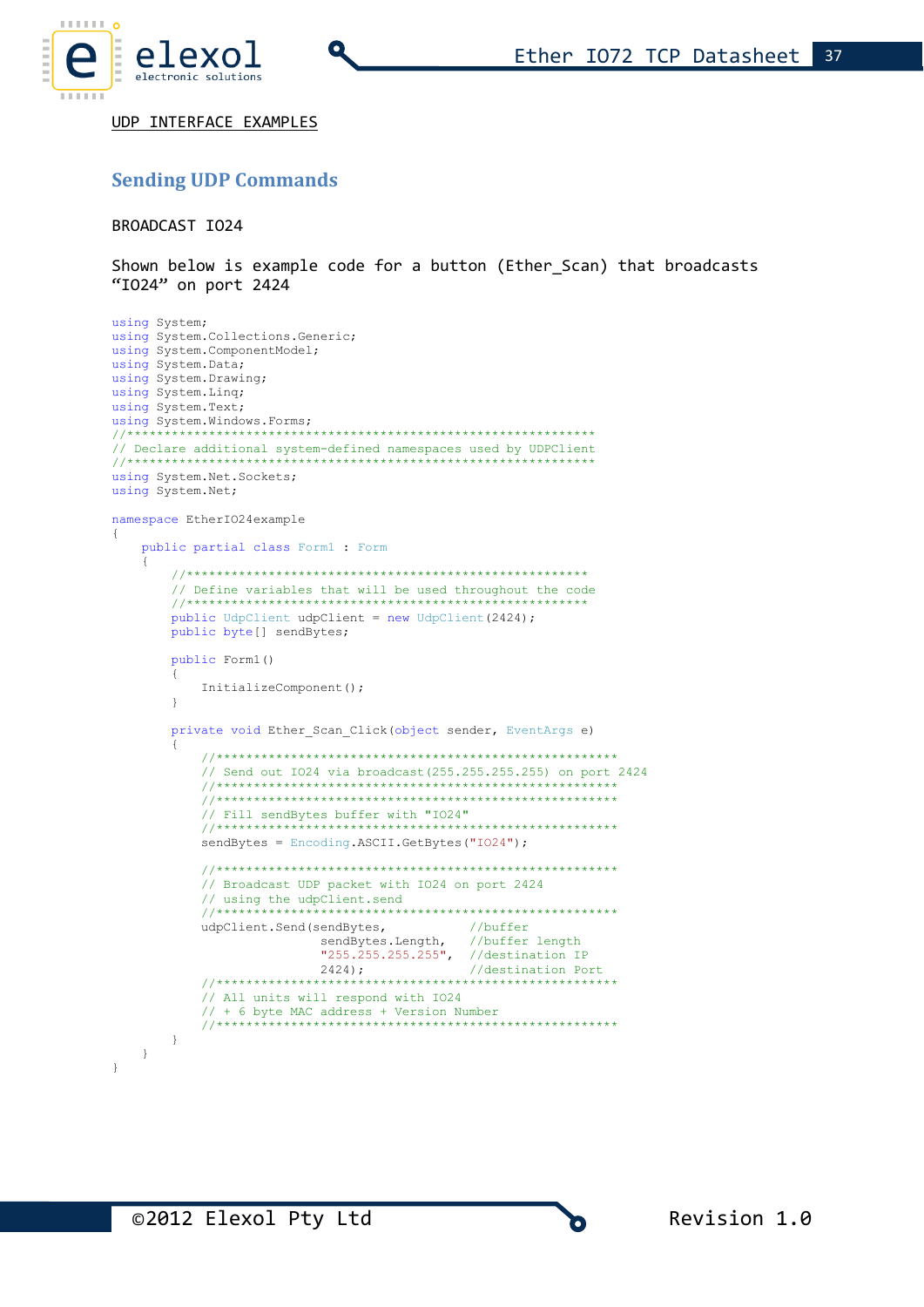

SETTING PORT DIRECTION REGISTERS AND PORT VALUES

The example code below shows the button code for setting the Port Direction register and the port values for PORT A on the Ether IO72 TCP. The 'A' can be replaced with 'B' or 'C' depending on which port is being used.

#### SETTING PORT DIRECTION REGISTERS

```
private void Port Direction Click (object sender, EventArgs e)
\left\{ \right.// Declare buffer variable
                        ****************************
   //***************************
  byte[] buffer = new byte[5];
   // Assign buffer values for command '!' + 'A' + port value
   buffer[0] = Convert.ToByte('!!'); //"!buffer[1] = Convert.ToByte('A');//"A"
  buffer[2] = 0x64; // "0x48"// Send out Command (!A 0x64) to 10.10.10.10 on port 2424
   udpClient.Send(buffer, //buffer
              3,<br>3, //buffer length<br>"10.10.10.10", //Destination IP<br>2424); //Destination Port
              3<sub>1</sub>
```
 $\}$ 

#### SETTING PORT VALUES

```
private void Port Value Click (object sender, EventArgs e)
  // Declare buffer variable
  11+1********************************
  byte[] buffer = new byte[5];
  // Assign buffer values for command 'A' + port value
  11***buffer[0] = Convert.ToByte('A'); // "A"buffer[1] = 0 \times FF; //"0 \times FF"
  // Send out Command (A 0xFF) to 10.10.10.10 on port 2424
  77*******************************
  udpClient.Send(buffer,
                           // buffer
               2,<br>
2,<br>
2,<br>
10.10.10.10", // Destination IP<br>
2424);<br>
// Destination Port
\}
```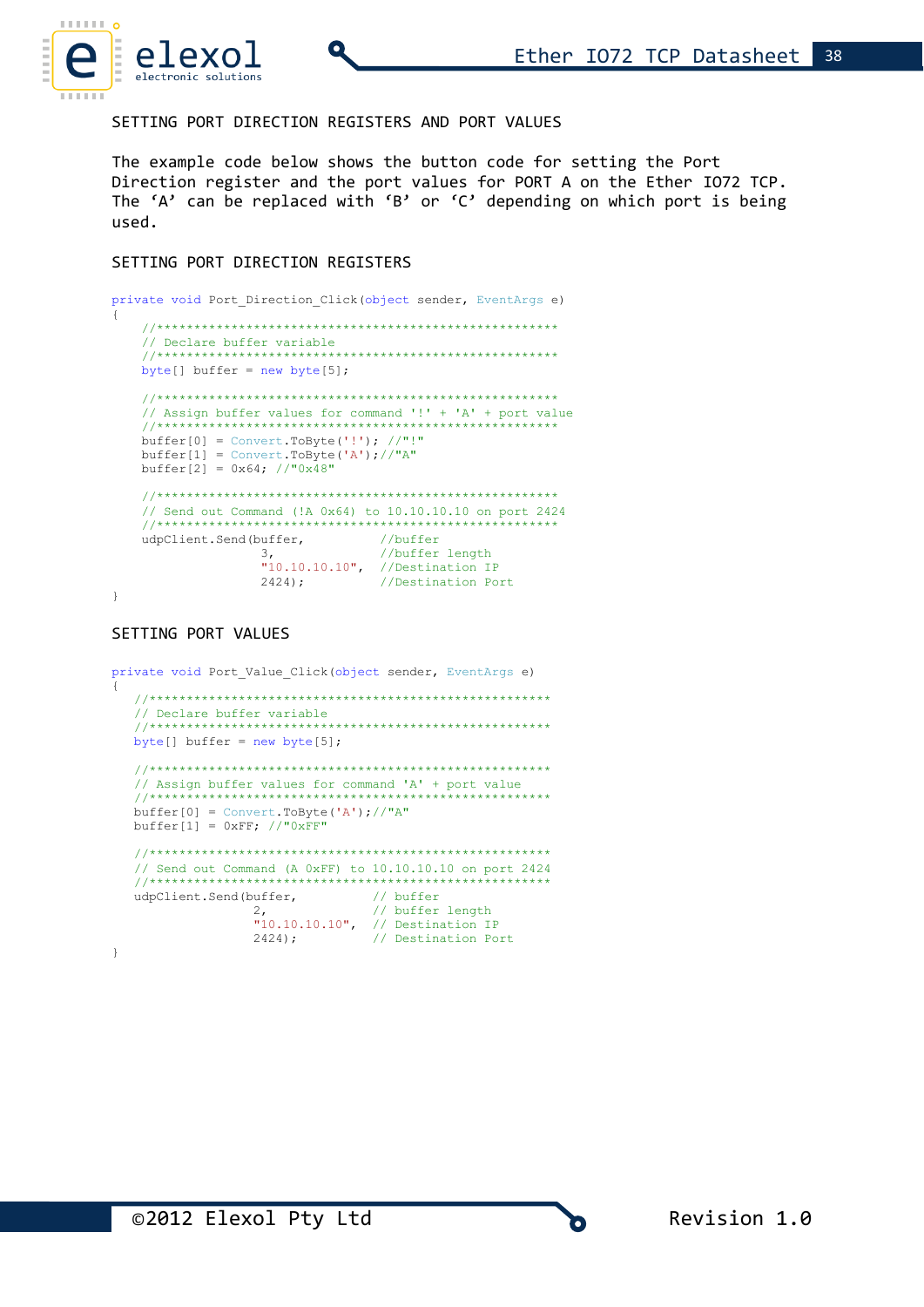

### **Receiving UDP Command Responses**

#### **UDP LISTENER**

This example program will broadcast IO24 across the network on start up and list all Ether IO24's that respond to the command in a drop down combo  $h$ ox.

```
using System;
using System. Collections. Generic;
using System. ComponentModel;
using System. Data;
using System. Drawing;
using System. Linq;
using System. Text;
using System. Windows. Forms;
11***// Declare additional system-defined namespaces used by UDPClient
//**********************************
using System. Net. Sockets;
using System. Net;
namespace UDPListener
\{public partial class Form1 : Form
 \left\{ \right.// Define variables that will be used throughout the code
    11*public UdpClient udpClient = new UdpClient (2424);
    public byte[] sendBytes;
    public byte[] data = new byte[1024];
    string PCIPAddress;
    public string strHostName;
    string ReturnIPAddress;
    List<IPEndPoint> IPList = new List<IPEndPoint>();
    public int DeviceNo, list;
    public IPEndPoint EtherIP;
    11********************************
    // The thread that will manage the data back from the board
    private System. Threading. Thread thdUDPReciever;
    // This Subroutine is to handle all the UDP return data
    // recieved from the thread UDPReciever
    11************************************
    public delegate void ReturnUDPDataCallback(byte[] text, IPEndPoint IP);
    public Form1()
    \{InitializeComponent();
    \rightarrowprivate void Form1 Load(object sender, EventArgs e)
        // Declare and start UDP recieve Thread
        11*************
                 **********
        thdUDPReciever = new System. Threading. Thread (new
           System. Threading. ThreadStart (RecieveThread));
        thdUDPReciever.Start();
        //Find out PC IP address as UDP Recieve thread
        //recieves all UDP packets
        11+1*****************************
        strHostName = System.Net.Dns.GetHostName();
        PCIPAddress =
           System.Net.Dns.GetHostEntry(strHostName).AddressList[0].ToString();
    \overline{\mathbf{r}}
```
O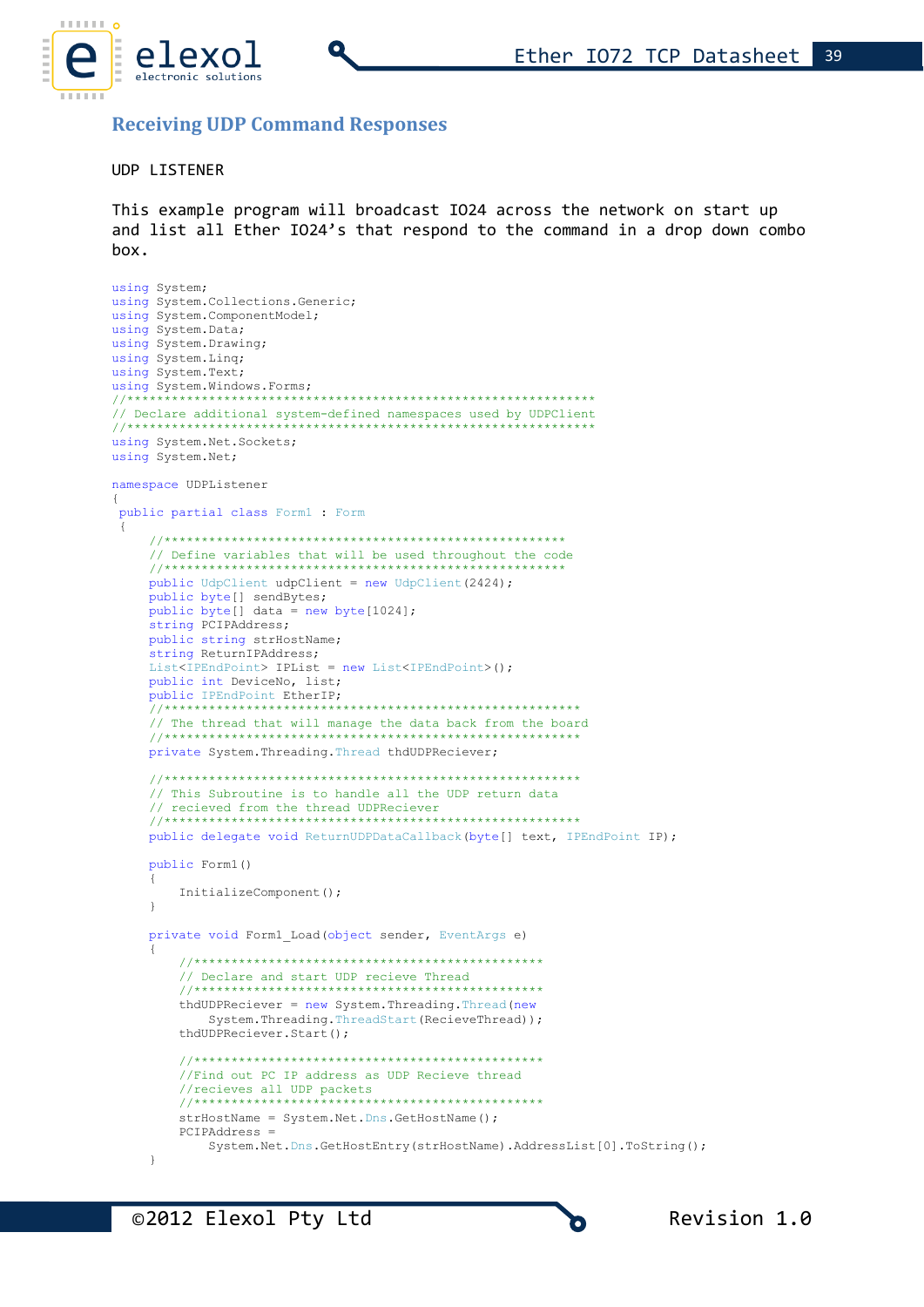

```
public void RecieveThread()
    while (true)
    \left\{ \right.//Declare RemoteIPEndPoint
       //where RemotIPEndPoint is the any IP address
       //and Port Number of the incoming UDP packet
       //*******************************
       System.Net.IPEndPoint RemoteIpEndPoint = new
          System.Net.IPEndPoint(System.Net.IPAddress.Any, 0);
       //In remoteIPendpoint, the IP address can be changed from any specific
       //IP address, and the Port, which is 0 in the above line, can be changed
       //to a specific port number.
                    ********************************
              ******//Declare other variables used
                              ********************
       11***byte[] receiveBytes;
       string returnData;
       //Receive incoming UDP Packet
                              -<br>*********************
       //***************************
       receiveBytes = udpClient. Receive (ref RemoteIpEndPoint);
       returnData = System.Text.Encoding.ASCII.GetString(receiveBytes);
       // Test to see if there is anything to recieve
       *****
       if (returnData.length != 0)\left\{ \right.//Filter data by IP address. If from host PC, then ignore
          //else accept incoming data
          11*********if ((PCIPAddress == RemoteIpEndPoint.Address.ToString()) )\left\{ \right.//ignore any data sent by host PC
          \overline{\phantom{a}}else
          \{if (ReturnIPAddress != RemoteIpEndPoint.Address.ToString())
                 // Setup list of IP address that have responded
                 11IPList. Insert (list, RemoteIpEndPoint);
                list = list + 1;
             \rightarrowReturnIPAddress = RemoteIpEndPoint.Address.ToString();
             //Return Data that was recieved from Ether IO24 as well as IP address
             ReturnUDPData (receiveBytes, RemoteIpEndPoint);
          \cdot }
      \longrightarrow\qquad \}\}
```
 $\,$  }  $\overline{\mathcal{X}}$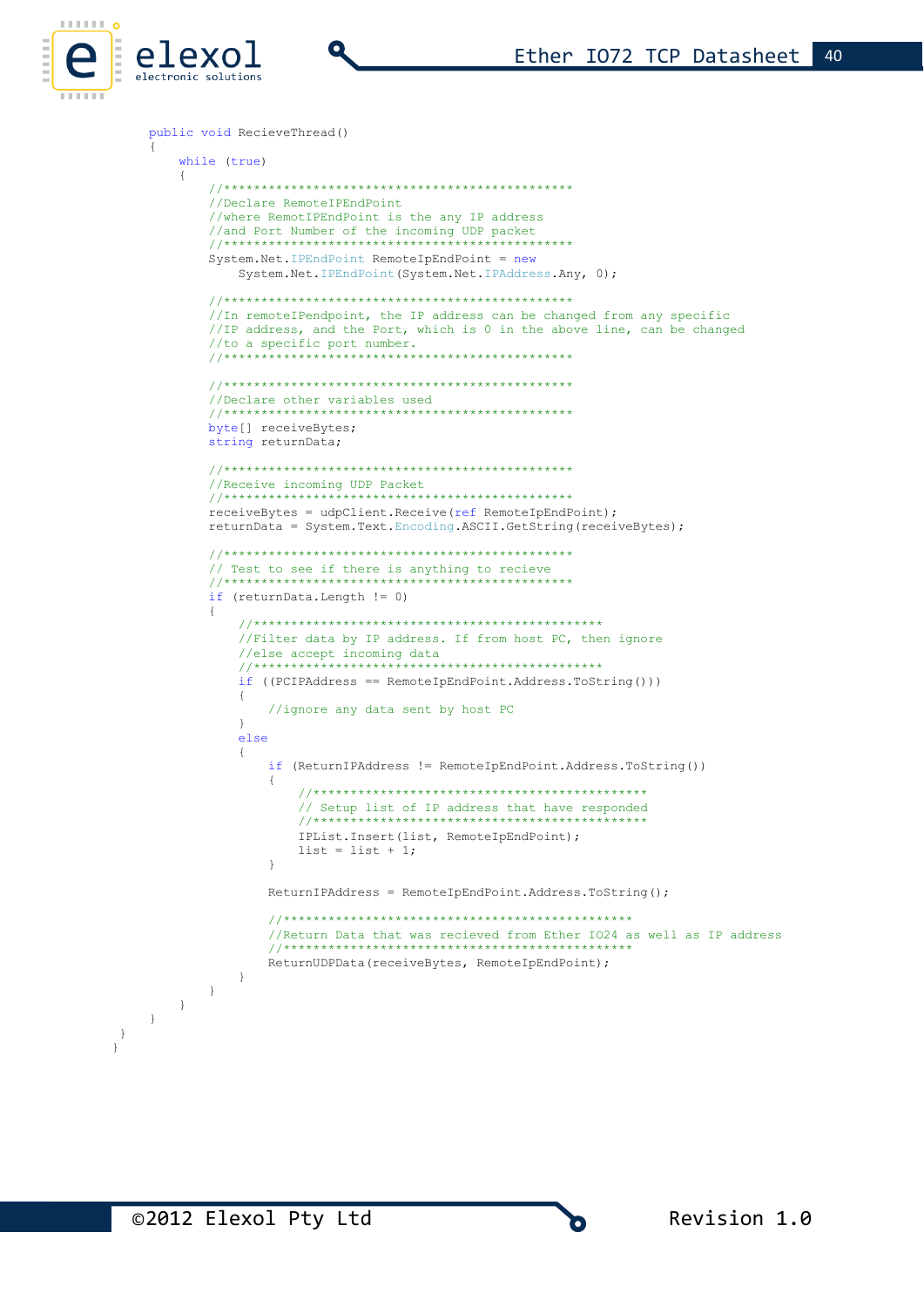

```
public void ReturnUDPData (byte[] UDPData, IPEndPoint RemoteIP)
\left\{ \right.//**************************
    //Declare Variables
                        ++++++++
    11*************
    string MacString;
    string VersionNumber;
    //if 12 bytes were recieved in UDP Packet from the device
    //then we have recived IO24 + MAC +Version
                                             . . . . . . . . . . . . . . . . .
    if ( (UDPData. Length == 12))
    \left\{ \right.if (this.comboBox1.InvokeRequired)
        \left\{ \right.//Need to invoke as the combobox and UDP reciever
            //is operating on different threads
            11****************************************
            ReturnUDPDataCallback d = newReturnUDPDataCallback (ReturnUDPData) ;
            this.comboBox1.Invoke(d, new object[] { UDPData, RemoteIP });
        \rightarrowelse
        \left\{ \right.//Build up MAC string from the UDP data recieved
            11***.<br>San sa sa sa sa sa sa sa sa sa sa sa
                                  is an an an an an an an an an
            MacString = " MAC:" + Convert. ToString (UDPData[4], 16) + ":";
            MacString = MacString + Convert. ToString (UDPData[5], 16) + ":";
            MacString = MacString + Convert. ToString (UDPData [6], 16) + ":",
           MacString = MacString + Convert.ToString (UDPData[7], 16) + ":";<br>MacString = MacString + Convert.ToString (UDPData[7], 16) + ":";<br>MacString = MacString + Convert.ToString (UDPData[8], 16) + ":";
            MacString = MacString + Convert. ToString (UDPData [9], 16);
            MacString = MacString.TOUpper();
            //Build up Version Number string from the UDP data recieved
            11***VersionNumber = Convert. ToString (UDPData [10], 16) + ".";
            VersionNumber = VersionNumber + Convert. ToString (UDPData[11], 16);
            //Add Ether IP address & MAC Address to combo box
            this.comboBox1.Items.Add(RemoteIP.Address.ToString()
                + MacString + " V" + VersionNumber);
            this.comboBox1.SelectedIndex = comboBox1.Items.Count - 1;DeviceNo = comboBox1.SelectedIndex;
            EtherIP = IPList[DeviceNo];
       \rightarrow\overline{\phantom{a}}
```
©2012 Elexol Pty Ltd

 $\overline{\mathcal{A}}$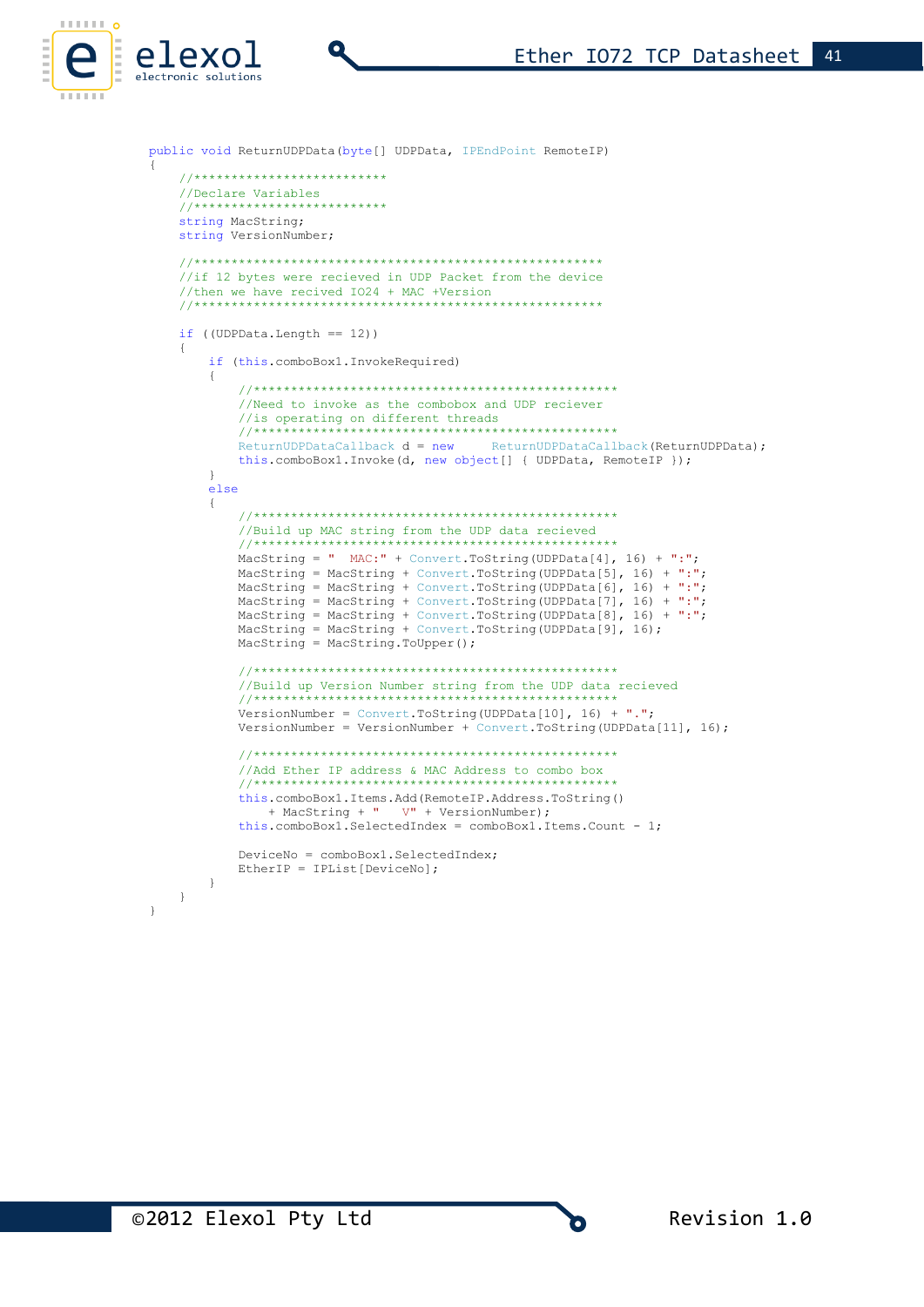private void Ether Scan Click (object sender, EventArgs e)

```
//Send out I024 via broadcast (255.255.255.255) on port 2424
  //fill send<br/>Bytes buffer with "IO24"
  sendBytes = Encoding.ASCII.GetBytes("IO24");
  //Broadcast UDP packet with IO24 on port 2424
  //using the udpClient.send
  11***************//buffer
  udpClient.Send(sendBytes,
            sendBytes.Length, //buffer length<br>"255.255.255.255", //destination IP<br>2424):
            sendBytes.Length,
            2424;//destination Port
                 ***************
  11+11+11//All units will respond with IO24
  11*********************
\rightarrow
```
READ PORT DIRECTION REGISTERS AND PORT VALUES

#### READ PORT A DIRECTION REGISTER

elexol

electronic solutions

 $\,$  }  $\overline{1}$ 

```
private void Read_DirA_Click(object sender, EventArgs e)
\left\{ \right.//Command data
  data[0] = Convert.ToByte('!!'); //"!!data[1] = Convert.FoByte('a'); // "a"//Sending out Command Data
  udpClient.Send(data, 2, EtherIP);
  //we expect a response of 3 bytes back from unit
  // "!" + "A" + direction value of port A//this data will be captured
  //and then dealt with in ReturnUDPData
                           ****************
  11***\rightarrow
```
#### READ PORT A VALUE REGISTER

```
private void Read_PORTA_Click(object sender, EventArgs e)
  //Command data
  data[0] = Convert.Tobyte('a'); // "a"//Sending out Command Data
  udpClient.Send(data, 1, EtherIP);
  //we expect a response of 2 bytes back from unit
  // "A" + port value of port A//this data will be captured
  //and then dealt with in ReturnUDPData
  11********************
\overline{\phantom{a}}
```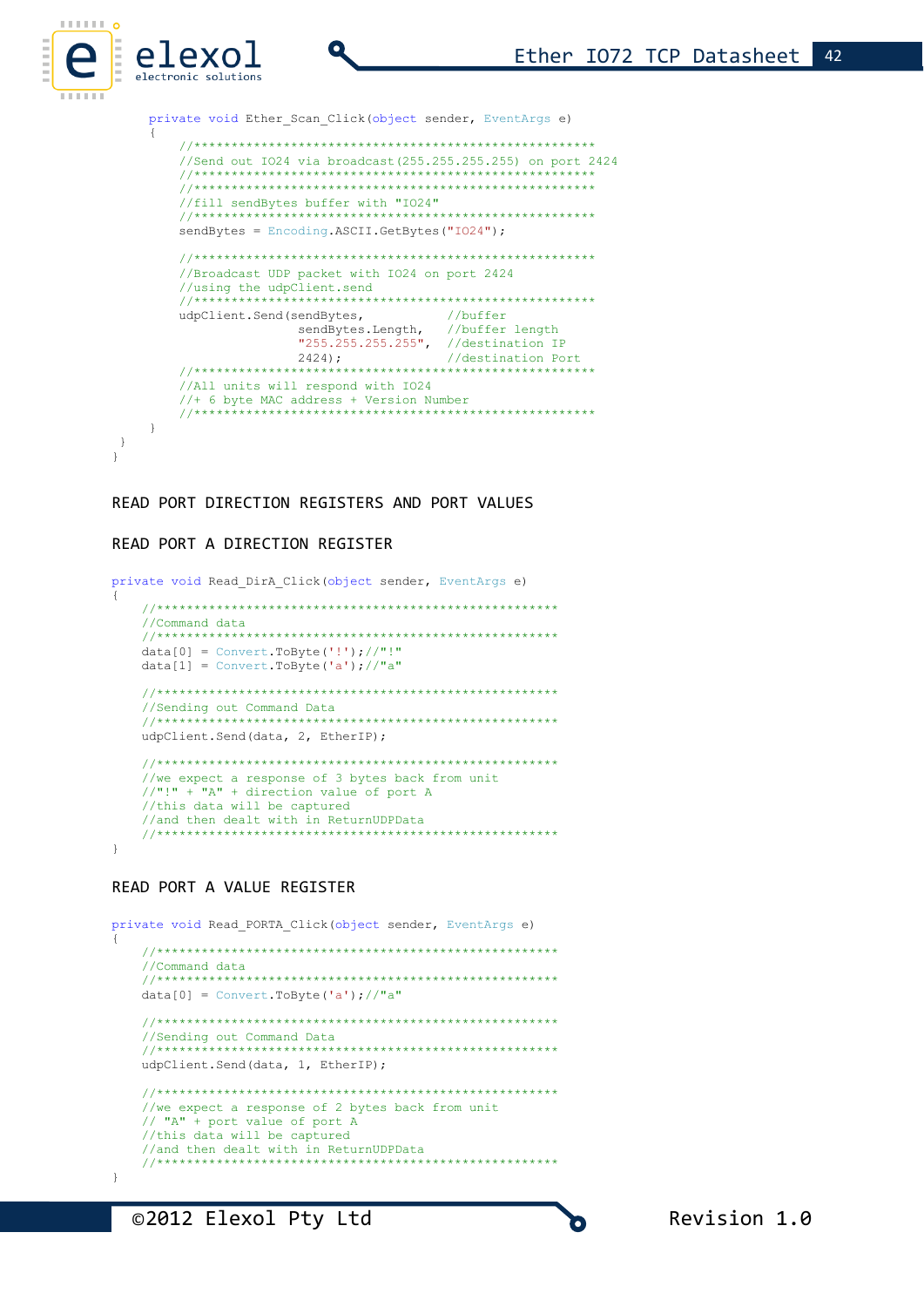

# Absolute Maximum Ratings

### Warning! Exceeding these ratings may cause irreparable damage to the unit.

| Parameter                           | Absolute Maximum Conditions         |
|-------------------------------------|-------------------------------------|
| Storage Temperature                 | $-65^{\circ}$ C to $+150^{\circ}$ C |
| Ambient Temperature (Power Applied) | $-40^{\circ}$ C to + 75°C           |
| Humidity Range                      | 0 to 85 %RH                         |
| Power Supply Input Voltage          | +7v to +35.00v DC                   |
| DC Input Voltage - Port Inputs      | $-0.6v$ to $+5.6v$                  |
| DC Input Current - per IO Pin       | 25mA                                |
| DC Output Current - per IO Pin      | 25mA                                |
| DC Input Current - Total per Port   | 75mA                                |
| DC Output Current - Total per Port  | 62.5mA                              |

### **DC Characteristics (**Temperature = 25°C, Power = 24VDC)

| Parameter                    | Conditions       | Min    | Typ | Max    | Units |
|------------------------------|------------------|--------|-----|--------|-------|
| Power Consumption            |                  |        | 1.1 |        | W     |
| Logic Low<br>Schmitt Trigger |                  | 0      |     | 0.75   |       |
| Logic High                   |                  |        |     |        |       |
| Schmitt Trigger              |                  | 4.25   |     | 5.0    | v     |
| Input Leakage Current        | $Vin = 0V$ or 5V | $-3.0$ |     | $+3.0$ | μA    |
| Pull-Up Current              |                  | 200    | 400 | 600    | μA    |
| Output High Voltage          | $Load = 14mA$    | 4.3    |     |        |       |
| Output Low Voltage           | $Load = 25mA$    |        |     | 0.6    |       |

# **Packet Timing Characteristics**

Due to the characteristics of different networks the expected time to receive and transmit packets to the unit will depend on the individual network configurations and the applications sending and receiving commands.

| Parameter        | Conditions                        | Min | <b>Tvp</b> | <b>Max</b> | Units |
|------------------|-----------------------------------|-----|------------|------------|-------|
| Port Write Speed | Multiple writes within one packet |     | 170        |            | μS    |
| Port Read Speed  | Multiple reads within one packet  |     | 32         |            | μS    |
| Autoscan         | Minimum Rate at which autoscan    | 10  |            |            | mS    |
|                  | can pick up a pin toggle          |     |            |            |       |

# Further Reading

Information and coding examples for the Ether IO72 TCP can be found on our website at [www.elexol.com](http://www.elexol.com/)